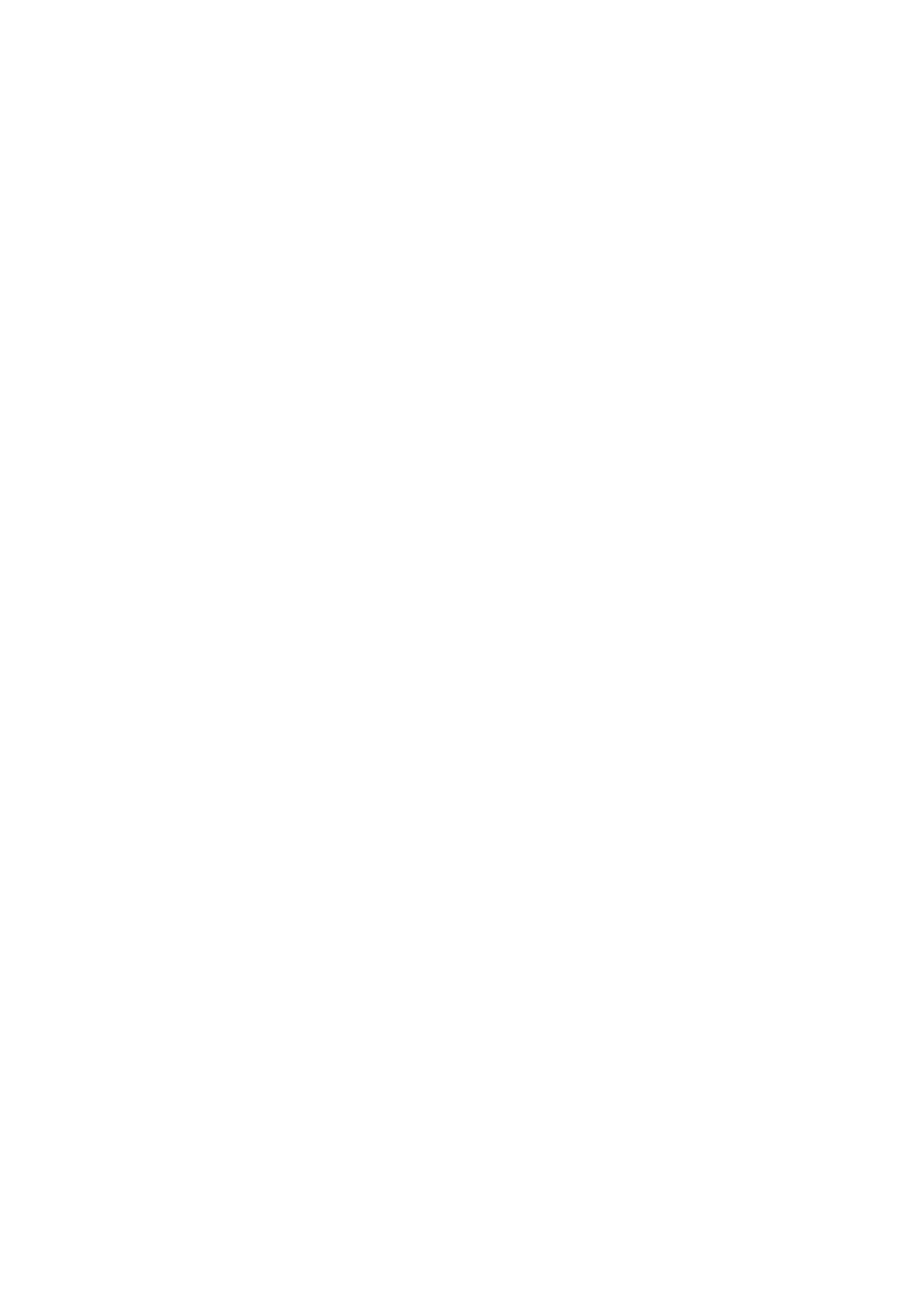| 1.         | <b>CONTENTS</b>                                                                                                                                               | Page |
|------------|---------------------------------------------------------------------------------------------------------------------------------------------------------------|------|
| 1.1        |                                                                                                                                                               |      |
| 1.2        |                                                                                                                                                               |      |
| 1.3        |                                                                                                                                                               |      |
| 2.         |                                                                                                                                                               |      |
| 2.1        |                                                                                                                                                               |      |
| 2.2        |                                                                                                                                                               |      |
| 3.         |                                                                                                                                                               |      |
| 3.1        |                                                                                                                                                               |      |
| 3.2<br>3.3 |                                                                                                                                                               |      |
| 3.4        |                                                                                                                                                               |      |
| 3.5        |                                                                                                                                                               |      |
| 3.6        |                                                                                                                                                               |      |
| 4.         |                                                                                                                                                               |      |
| 4.1        |                                                                                                                                                               |      |
| 4.2        |                                                                                                                                                               |      |
| 4.3<br>4.4 |                                                                                                                                                               |      |
| 5.         |                                                                                                                                                               |      |
|            |                                                                                                                                                               |      |
| 5.1<br>5.2 | WHAT HAS BEEN THE PRACTICAL EFFECT OF CHARGING ON INDUSTRY'S HEALTH, SAFETY AND                                                                               |      |
|            |                                                                                                                                                               |      |
| 5.3        | WHAT HAS BEEN THE EFFECT OF CHARGING ON THE RELATIONSHIP BETWEEN THE COMPETENT                                                                                |      |
| 5.4        | EFFECT OF CHARGING ON OPERATIONAL BEHAVIOUR AND MORALE OF INSPECTORS 19                                                                                       |      |
| 5.5        | COST TO INDUSTRY AND HSE INCURRED IN COMPLYING WITH AND ADMINISTERING THE NEW                                                                                 |      |
| 5.6        | EFFECT OF CHARGING ON THE COMPETENT AUTHORITY'S STRATEGIC GOALS AND POLICY APPROACH.21                                                                        |      |
| 5.7<br>5.8 | EFFECT OF CHARGING ON THE COMPETENT AUTHORITY'S REGULATORY PERFORM ANCE 22<br>HAS CHARGING LED TO EFFICIENCY IMPROVEMENTS FOR THE COMPETENT AUTHORITY AND HAS |      |
|            | GREATER TRANSPARENCY RESULTED IN BENEFIT S TO INDUSTRY AND THE REGULATOR?22                                                                                   |      |
| 5.9        |                                                                                                                                                               |      |
| 6.         |                                                                                                                                                               |      |
| 7.         |                                                                                                                                                               |      |
| 8.         |                                                                                                                                                               |      |
| 9.         | APPENDIX THREE: SUMMARY OF ISSUES RAISED DURING INTERVIEWS AND                                                                                                |      |
| 10.        |                                                                                                                                                               |      |
| 11.        | APPENDIX FIVE: PRODUCT DESCRIPTION FROM THE PROGRAMME PROJECT                                                                                                 |      |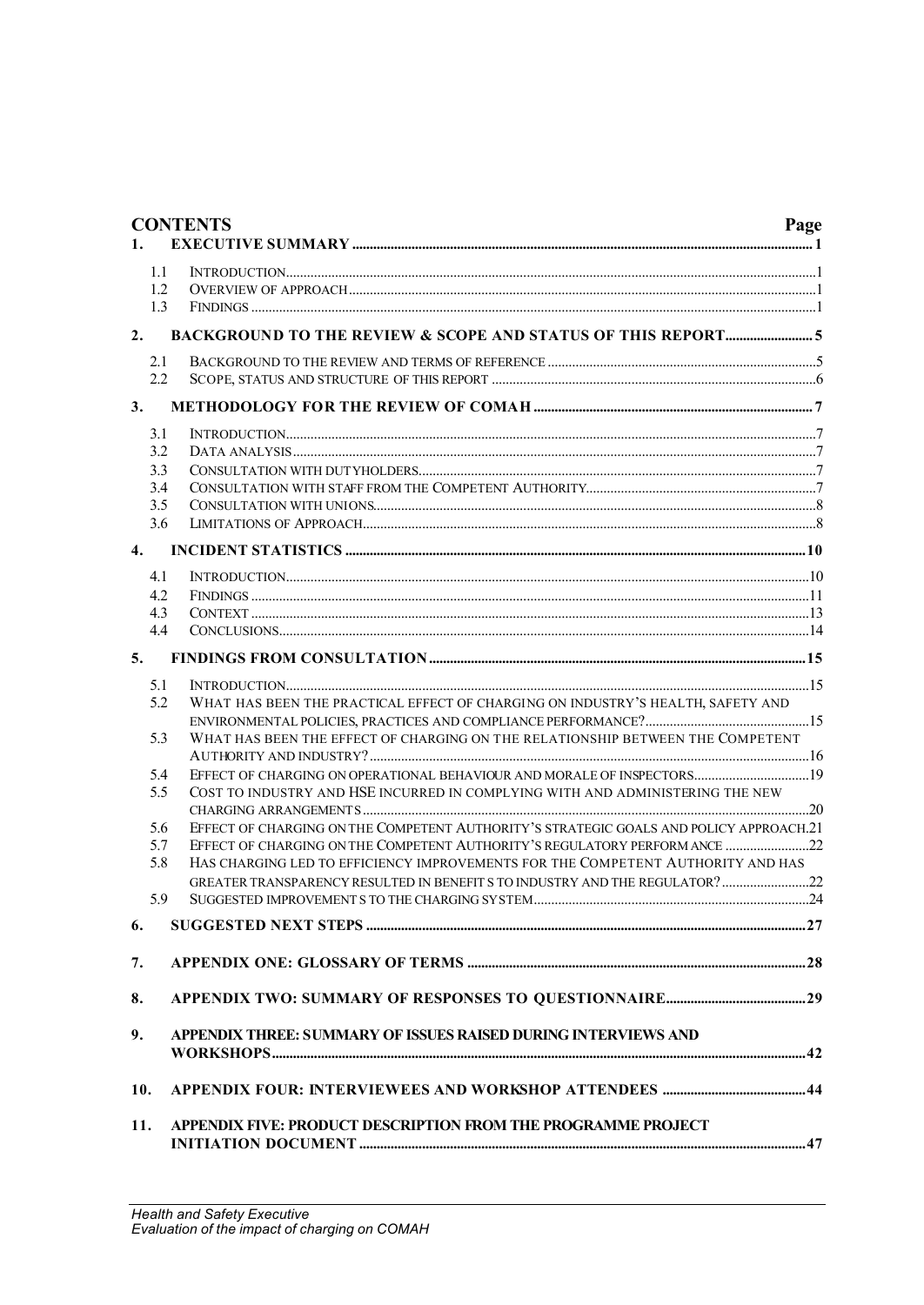# **CONTENTS Page**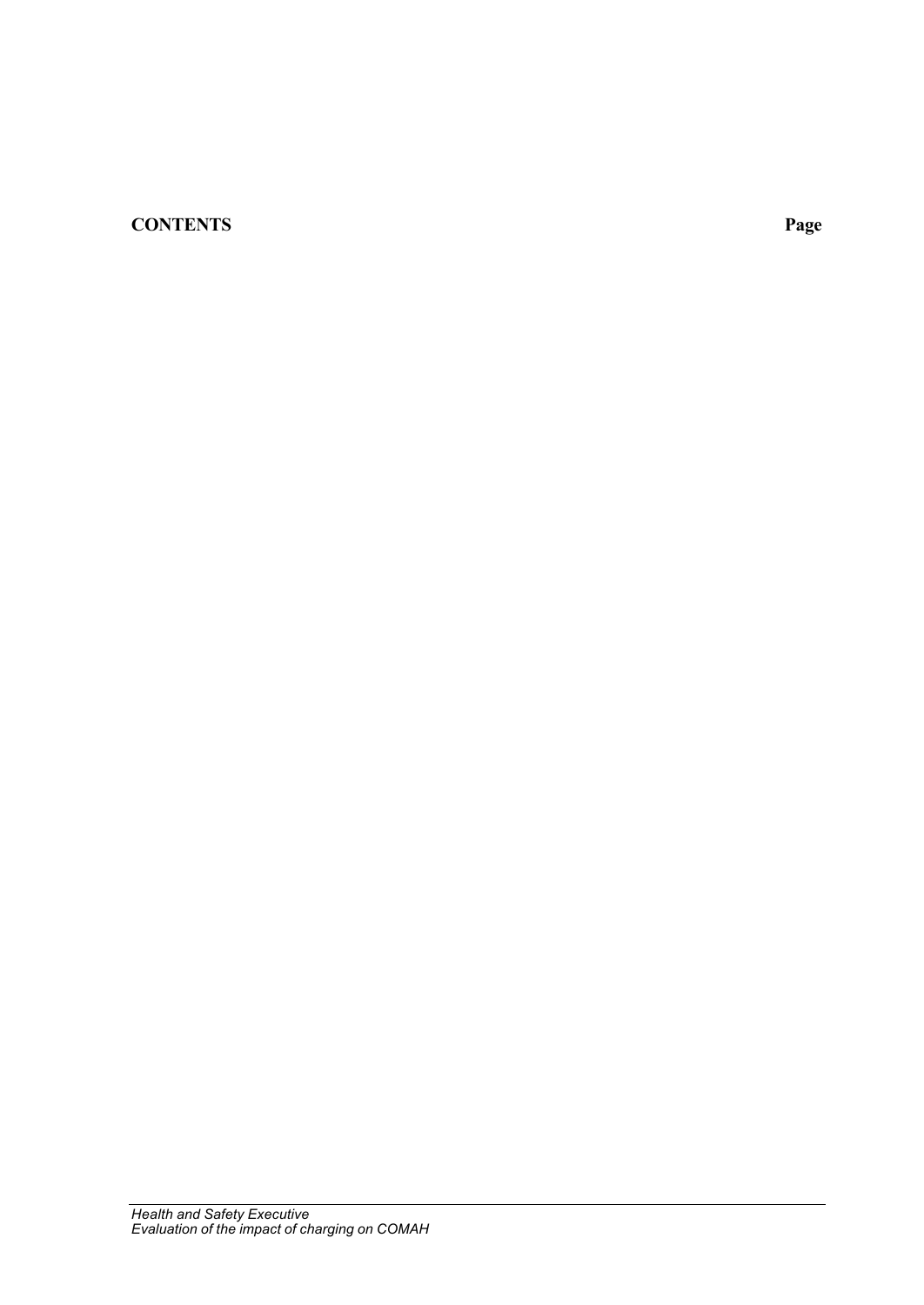# **1. EXECUTIVE SUMMARY**

# **1.1 Introduction**

The 1997 Quinquennial Review of the Health and Safety Executive (HSE) recommended that HSE should investigate introducing charging for its safety case regimes. Following a feasibility study charging schemes were introduced for the Control of Major Accident Hazards (COMAH) from April 1999 and for Railways, Gas Transportation and Offshore from October 1999. Because of concerns about the introduction of charging Ministers agreed that a review of each charging scheme should be conducted after two years of operation. In June 2001 Deloitte & Touche were commissioned to carry out this review programme. This report relates to our review of the impact of the COMAH scheme. The review programme will include separate reports on Railways, Gas Transportation and Offshore as well as crosscutting reports on:

- the reasonableness of charge-out rates;
- the efficiency of charging administrative processes;
- <sup>l</sup> a review of the effectiveness of the queries and disputes procedure.

# **1.2 Overview of approach**

Our work on the COMAH charging scheme was carried out primarily through a structured, and agreed, process of tripartite consultation with dutyholders, staff from the Competent Authority (HSE, EA, SEPA) and unions. Consultation was supplemented by a limited amount of data analysis.

The consultation methods employed during this review included a survey, telephone interviews, face to face interviews, and workshops. Using these methods across the three groups of stakeholders provided us with opportunities to explore the impact of charging from a number of different viewpoints and dimensions.

## **1.3 Findings**

Summarised below are the findings of the COMAH study. The findings are arranged into a set of specific areas which was derived from our terms of reference. Each of these areas was explored in detail during the study, making use of the methods described above.

## *Effect of charging on industry's health, safety and environmental policies, practices and compliance performance*

The overwhelming majority of companies consulted felt that they had not changed their health, safety or environmental policies, practices or compliance as a direct result of charging. Most observed that the main reasons for any changes in these areas was the COMAH legislation itself, and not charging specifically.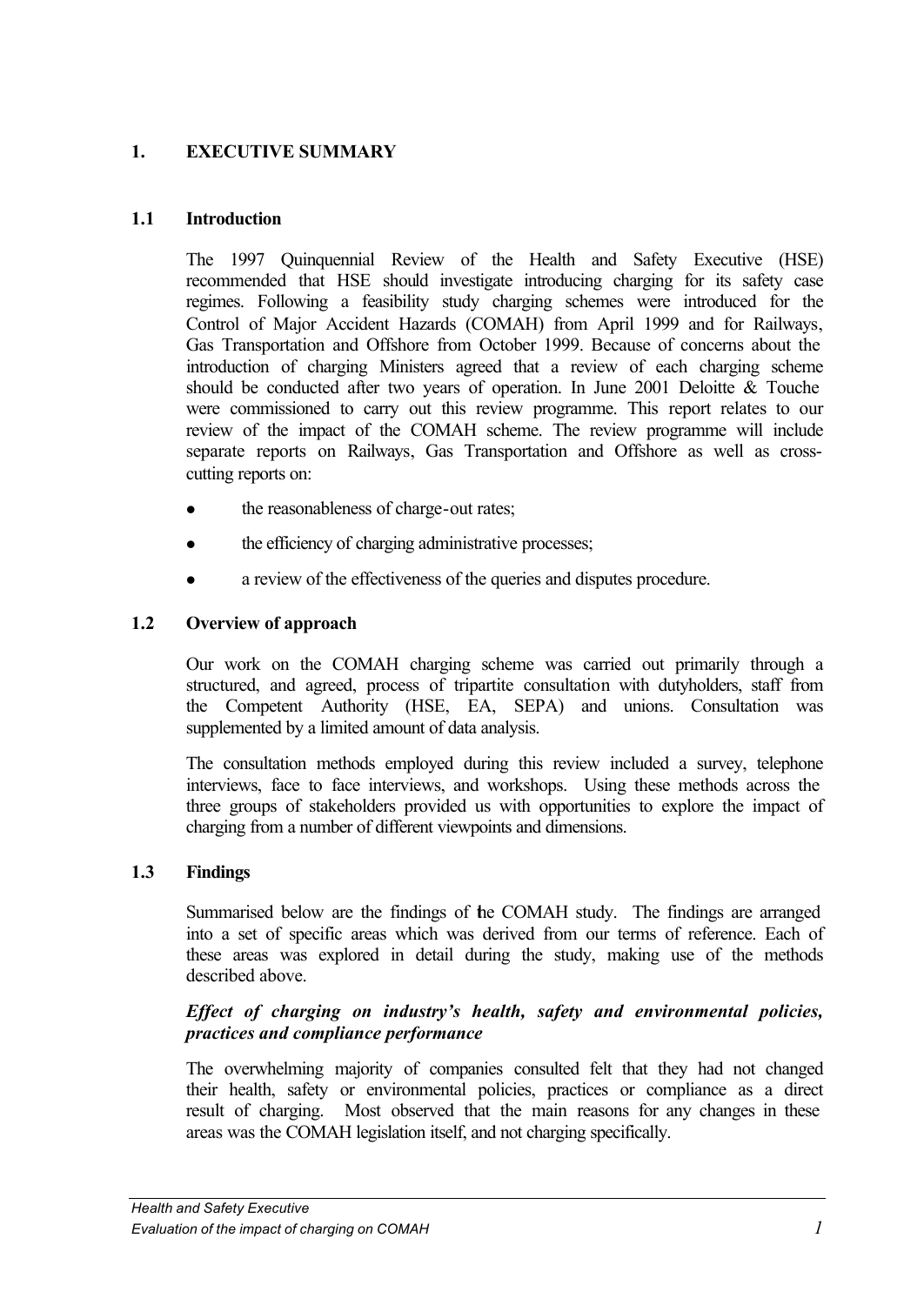Inspectors ratified this finding, having noticed very little change as a direct result of charging. The one area where some change has been noticed is companies' preparedness for a visit. Some inspectors noted that companies tend to be better prepared for an inspector visit since charging was introduced.

## *Effect of charging on relationship between the Competent Authority and industry*

The majority of companies felt that charging had not affected the relationship between the regulator and the regulated. Of those who claimed it had been affected, the majority felt it had worsened. The most commonly cited reason for this change was that charging formalised the relationship, and led to inspectors being less likely to spend time discussing wider health and safety issues with duty holders. Duty holders felt that the legislation, and not only charging, had an impact on this as well.

The majority of inspectors have noticed some changes to the relationship, but very few felt the overall effect was major. Most noted that charging is now the first thing discussed in meetings with industry, and some that operators seem to be providing a minimum of information since charging was introduced. They also noted that there is a general tendency for companies to expect 'value for money' from inspectors since the introduction of charging.

In terms of specific changes to the relationship, the most commonly cited change is in the area of proffering and requesting advice. When probed, the majority of companies, even those who claimed to have noticed no change to the relationship noted that, since charging, they ask for less advice from inspectors. Many claimed this was to reduce the likelihood of incurring additional charges. Furthermore, they feel that inspectors are offering less advice, being concerned that the company may perceive this as a way of increasing the final bill. The area of advice proffering and requesting is also influenced by the lack of clarity, by both inspectors and companies, as to which advice is chargeable, and which is not.

On the positive side, inspectors noted (as discussed above) the increased preparedness of companies, and some felt that they themselves made more effort to be prepared and more professional when visiting a site.

## *Effect of charging on operational behaviour and morale of inspectors*

A small number of operators felt that charging had negatively impacted the operational behaviour of inspectors, feeling that inspectors spend less time discussing health and safety issues than before. A few were convinced that inspectors are spending more time on site than before, and felt that this was to meet billable hours targets. While this specific belief was held by a very small number of duty holders, a number felt that the new charging arrangements increased the likelihood of this happening in the future. While a number of inspectors mentioned working to billable days targets, most of these felt that this was not necessarily influencing operational behaviour negatively, and felt that team leaders and managers were pragmatic about the use of targets. On the positive side, many noted that inspectors are more professional in their approach, and behave more like professional consultants since the introduction of charging.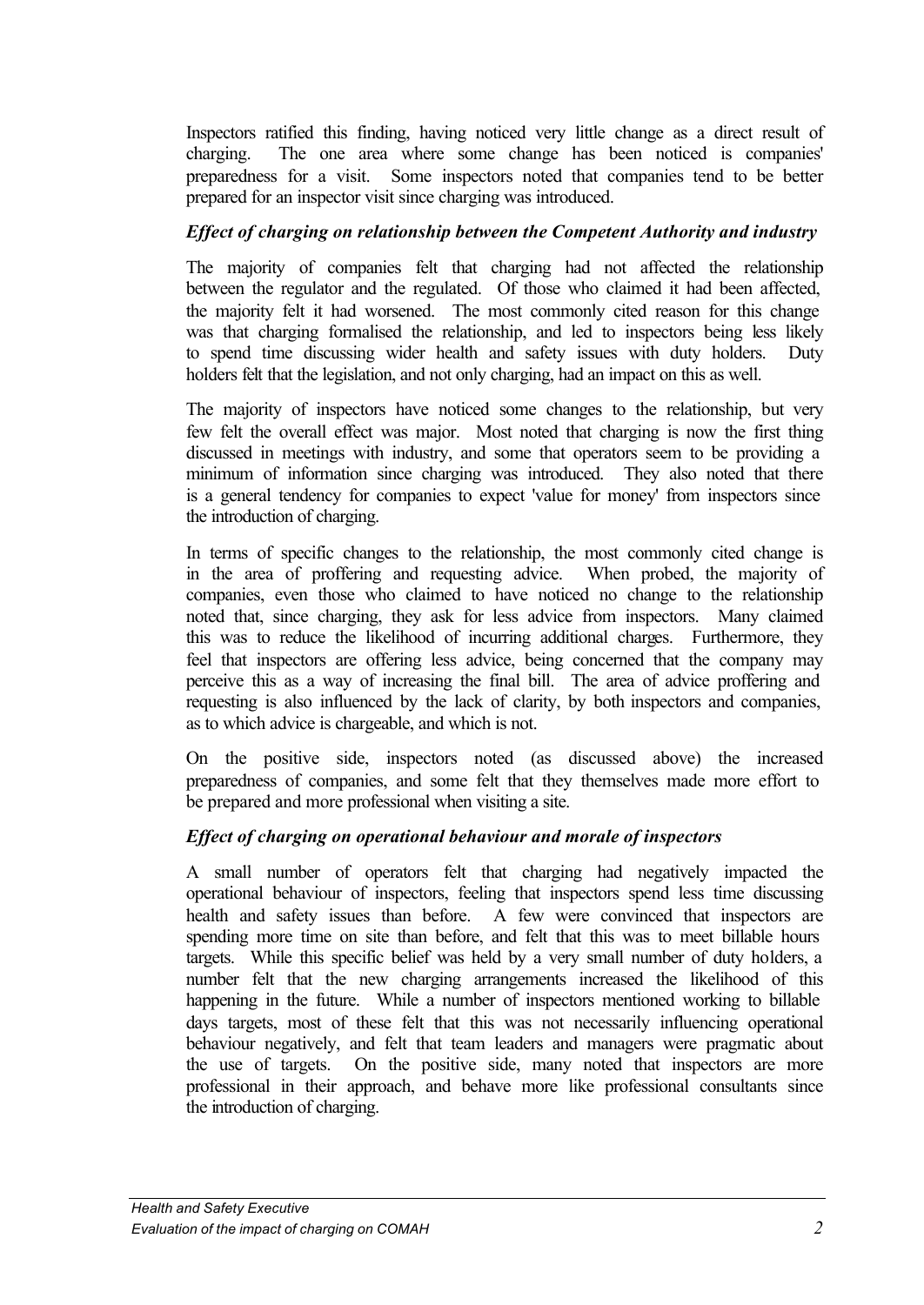In terms of morale, it was apparent that many HSE inspectors did not like either the principle or the practicalities of charging, and that morale had suffered as a result. Many said that they had initially been very apprehensive about charging for inspection time, but that the actual impact was significantly less than expected. The majority of inspectors felt that on the whole morale is not noticeably affected by charging.

# *Cost to industry and the Competent Authority of complying with and administering the new charging arrangements*

The majority of duty holders felt that the costs of complying with the charging arrangements were minimal. Most simply treat HSE as another creditor, and make use of existing systems and processes.

From HSE's point of view, inspectors felt that the administrative time required as a result of charging was not significantly more than that before charging. Most felt that the effort required to complete timesheets following the introduction of charging is very similar to that required before. The one area where there is significantly more effort required relates to queries and disputes. When a hearing is held relating to time billed, the time and effort required from inspectors could be substantial, amounting to weeks at a time. Given that there are currently very few queries progressing to the hearing stage, the overall effect is probably not significant.

Additional administrative costs are incurred by the COMAH Charging Team, the Central Finance team, and the Planning, Efficiency, and Finance Division. The efficiency of these central finance processes is the subject of a separate report.

## *Effect of charging on the Competent Authority's strategic goals and policy approach*

Interviewees felt that charging has had no impact on the way in which policies and guidelines are developed by each element of the Competent Authority. They felt strongly that policies and guidelines are developed in light of health, safety and environmental concerns, and independently of any considerations related to charging.

## *Effect of charging on the Competent Authority's regulatory performance*

Data analysis on the effect of charging on regulatory performance was not possible. Inspectors have given COMAH work distinct priority as a result of charging, but our understanding is that this is in line with the policy objectives of HSE. Some inspectors questioned whether focusing on COMAH leads to outcomes that are always aligned with improving broader health and safety.

From industry's point of view, it appears that this policy drive is being interpreted as a drive to generate funding, because COMAH and charging have become almost inextricably intertwined from industry's point of view.

## *Effect of charging on efficiency of way in which the Competent Authority carries out its functions*

The majority of duty holders felt that efficiency had not changed since charging was introduced. Of those that thought it had changed, most felt it had reduced, feeling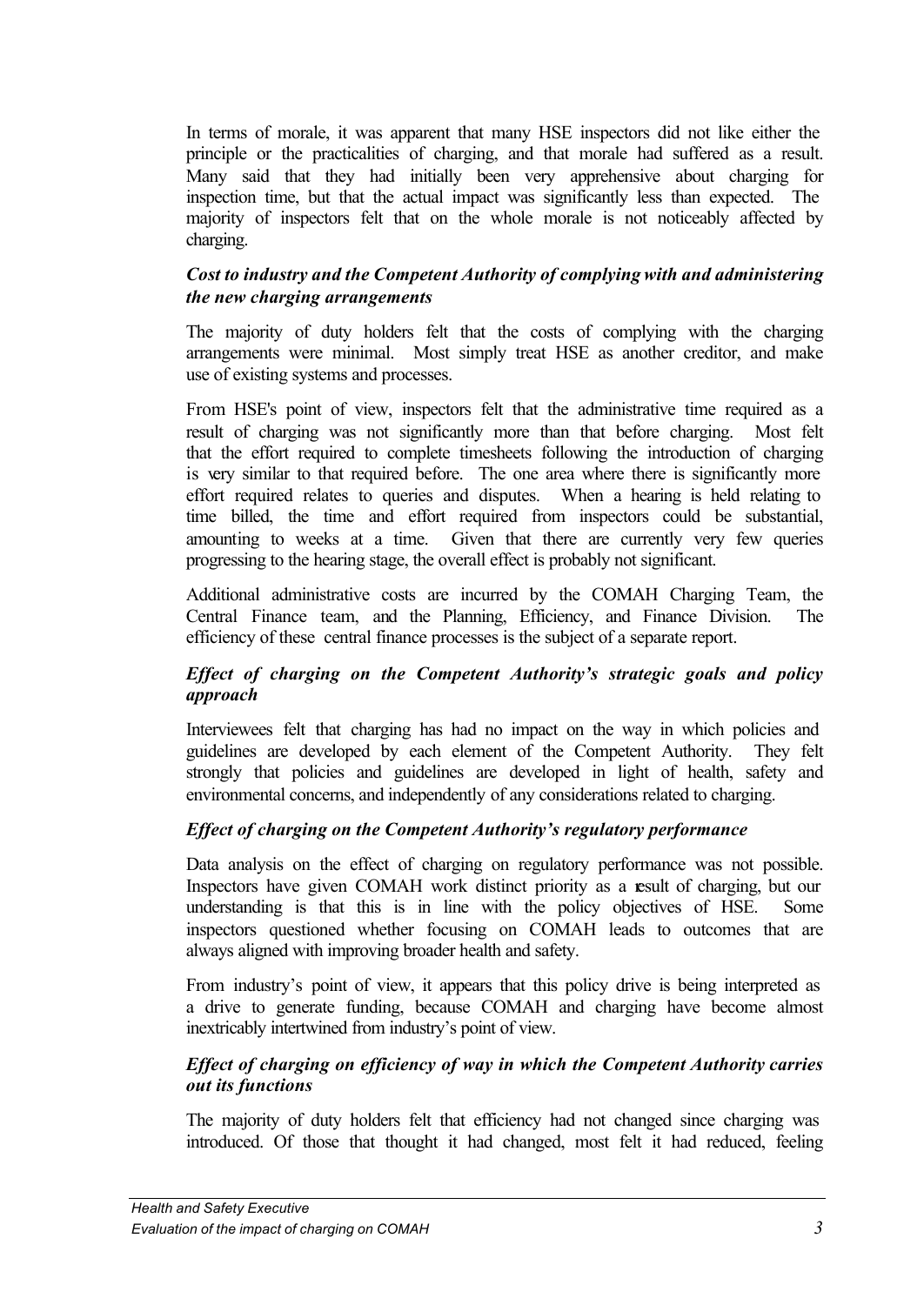that there was additional bureaucracy because of charging which reduced the overall efficiency of HSE.

Many inspectors, by contrast, felt that their efficiency had increased since the introduction of charging. They felt that their work was now more focused, more transparent and, as a result, more efficient.

Transparency does appear to have improved, and some of the issues arising as a result, which reflect on efficiency, are inconsistency and co-ordination. Multi-site operators, in particular, raised concerns about consistency in inspection, citing examples where different inspectors behave and advise differently at different sites. Co-ordination between HSE and EA or SEPA was also raised, with duty holders citing examples where co-ordination was clearly lacking.

## *Suggested improvements to the charging scheme*

By far the most common improvement suggested by industry and inspectors was to implement some form of flat-rate charging system. Inspectors felt that it would improve the relationship with industry, while industry's prime reason was that it would make the business planning process much easier. In the same vein, they felt that should the actuals system continue to be used, more effort should be expended in assisting companies to budget.

Some inspectors felt that more guidance could be provided to them on which advice and activities were chargeable, and which not. All felt that this would help improve consistency.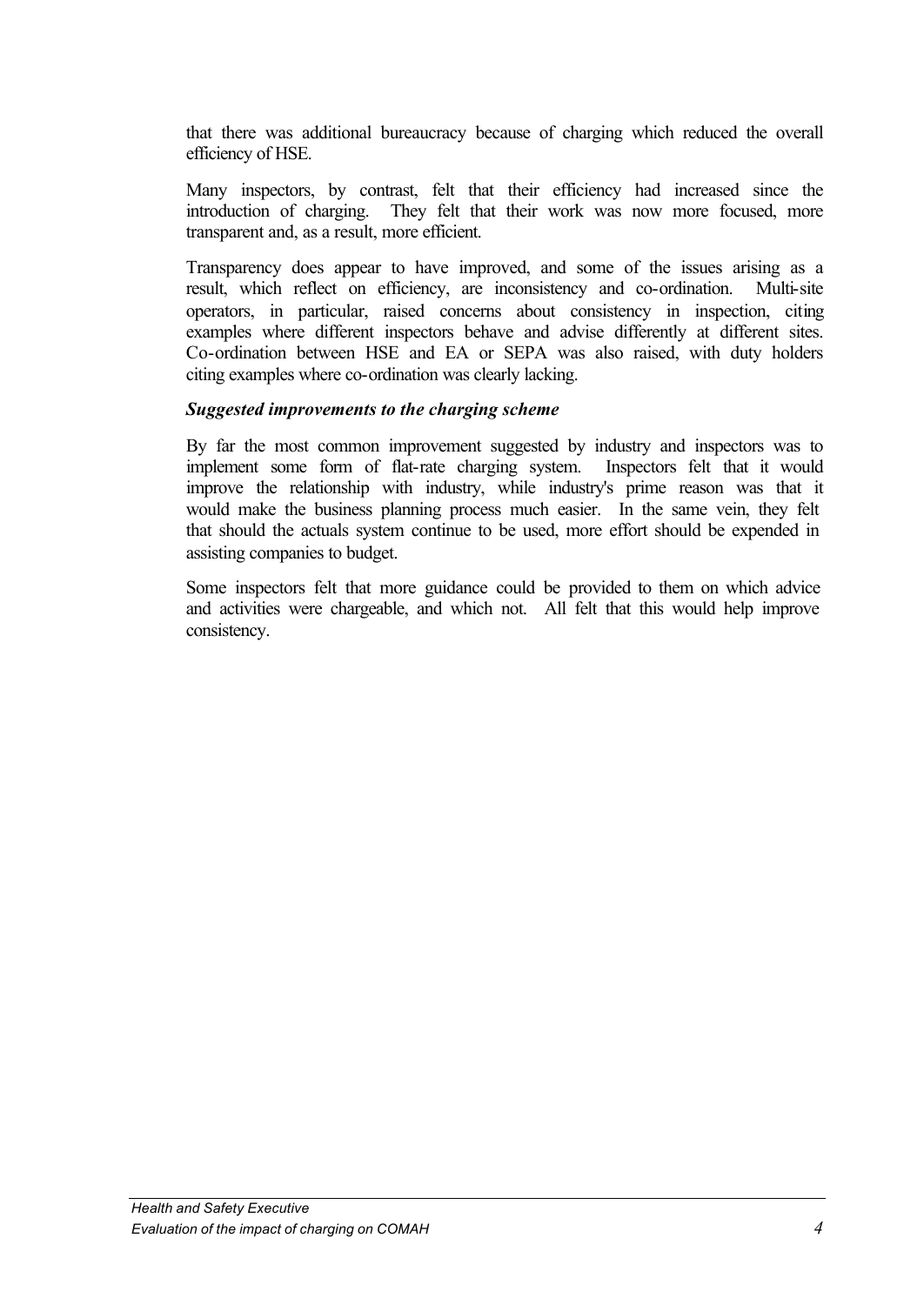# **2. BACKGROUND TO THE REVIEW & SCOPE AND STATUS OF THIS REPORT**

# **2.1 Background to the review and terms of reference**

The Government's 1997 Quinquennial Review of the Health and Safety Executive (HSE) and Health and Safety Commission (HSC) recommended that HSE should investigate introducing charging for its permissioning, safety case, regimes. A feasibility study was completed and charging regimes were introduced for the Control of Major Accident Hazards (COMAH) from April 1999 and for Railways, Gas Transportation and Offshore from October 1999.

Because of concerns about the introduction of charging raised by HSC, Ministers agreed with HSC's recommendation that a review of each charging scheme should be conducted after two years of operation. In June, 2001 Deloitte & Touche were commissioned to carry out this review programme.

The purpose of the review is to establish the:

- effects of the introduction of charging on HSE's relationship with industry;
- impact of charging, in each industry, on HSE's effectiveness and, in the case of COMAH, on the effectiveness of the Environment Agency (EA) and the Scottish Environment Protection Agency (SEPA);
- <sup>l</sup> effectiveness of the financial and administrative arrangements for the charging schemes.

The terms of reference of the review are to examine the efficiency and effectiveness of the COMAH, Gas Transportation, Offshore and Railways charging schemes and, in particular, to explore:

- the practical effect of charging on industry's health and safety policies, practices and compliance performance (and environment for COMAH);
- <sup>l</sup> the effect that charging has had on the shaping of HSE's strategic goals and policy approach to developing health and safety regulations;
- <sup>l</sup> the costs to industry, and HSE, incurred in complying with and administering the new charging arrangements;
- <sup>l</sup> any health and safety benefits that have resulted from the additional resources that charging has generated;
- the effect of charging on the relationship between HSE and industry;
- the effect of charging on HSE's regulatory performance;
- the effect of charging on the operational behaviour and morale of inspectors;
- whether charging has resulted in efficiency improvements in the way in which HSE carries out its function and whether the operation of charging in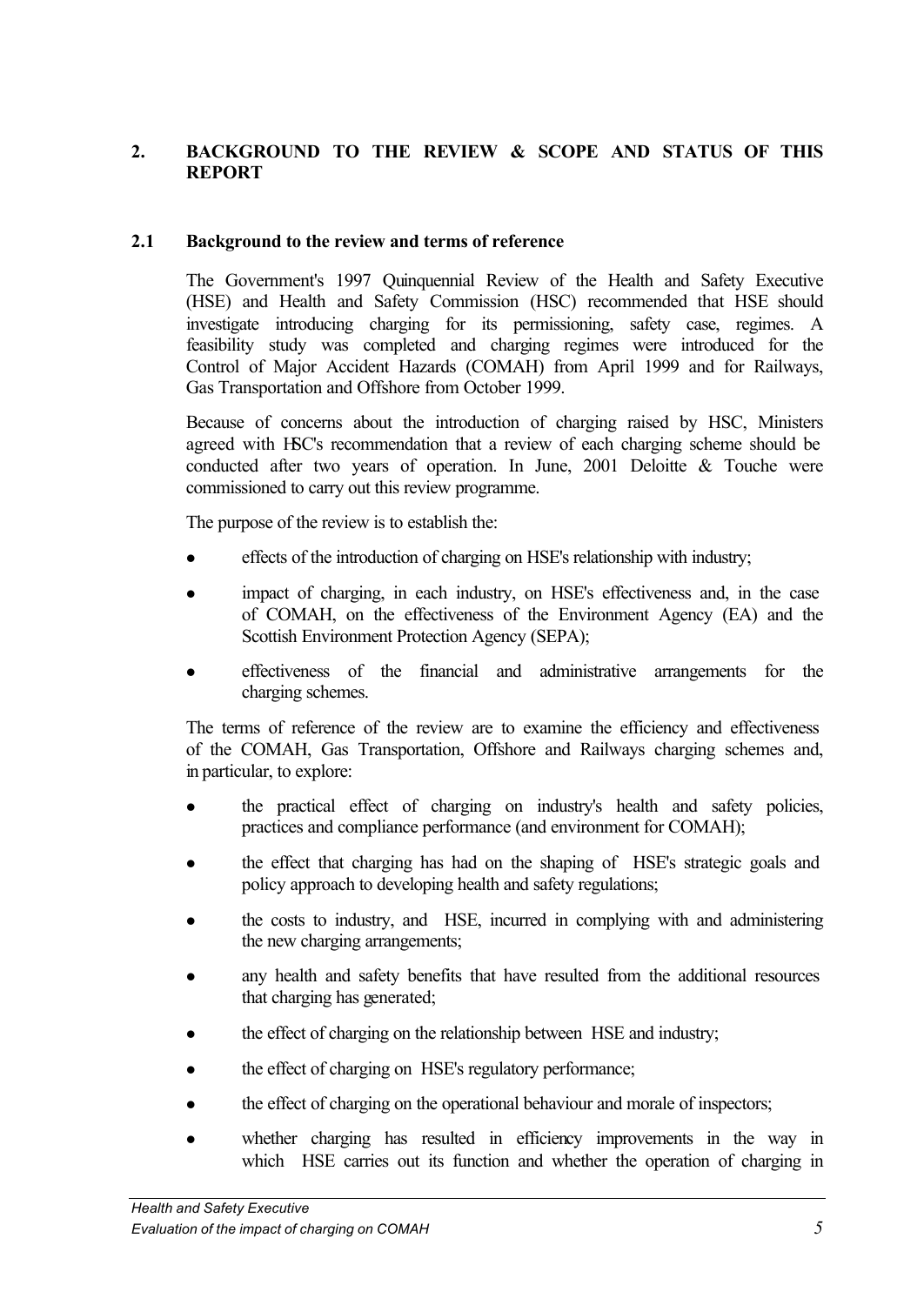an open and transparent way has resulted in benefits to industry and the regulator;

• what further business improvements could be made to the charging systems.

## **2.2 Scope, status and structure of this report**

This is the final version of the COMAH report. This report covers only our findings from the Consultation and Data Analysis Stages of our review of the COMAH charging scheme. It was initially agreed that this report would also include the following:

- findings from our review of the efficiency of charging processes;
- findings from our review of reasonableness of charge-out rates;
- findings from our the review of the effectiveness of the queries and disputes procedure.

It has since been agreed with HSE that these reports will now be provided separately.

This report is structured as follows:

| Section 1                | Executive<br>Summary | ➤ | A free-standing summary of the report that summarises our terms<br>of reference, approach, findings and suggested next steps.                                                                                                                                     |
|--------------------------|----------------------|---|-------------------------------------------------------------------------------------------------------------------------------------------------------------------------------------------------------------------------------------------------------------------|
| Section 2                | Background           | ➤ | An outline of the background to this study and the scope and status<br>of this report                                                                                                                                                                             |
| Section 3                | Methodology          | ➤ | An outline of the methodology which informed our findings                                                                                                                                                                                                         |
| Section 4                | Data Analysis        | ➤ | Details of the data analysis we have been able to complete                                                                                                                                                                                                        |
| Section 5                | Findings             | ➤ | Findings from the Consultation Stage of our work in relation to the<br>key points in the terms of reference                                                                                                                                                       |
| Section 6                | Next Steps           | ➤ | Suggested next steps for the Competent Authority and ourselves<br>coming out of the work on COMAH                                                                                                                                                                 |
| Section 7–<br>Section 11 | Appendices           | ➤ | A series of supporting Appendices detailing the responses to the<br>questionnaire, key issues that emerged from telephone interviews<br>and workshops, details of interviewees and workshop participants<br>and the original product description for this report. |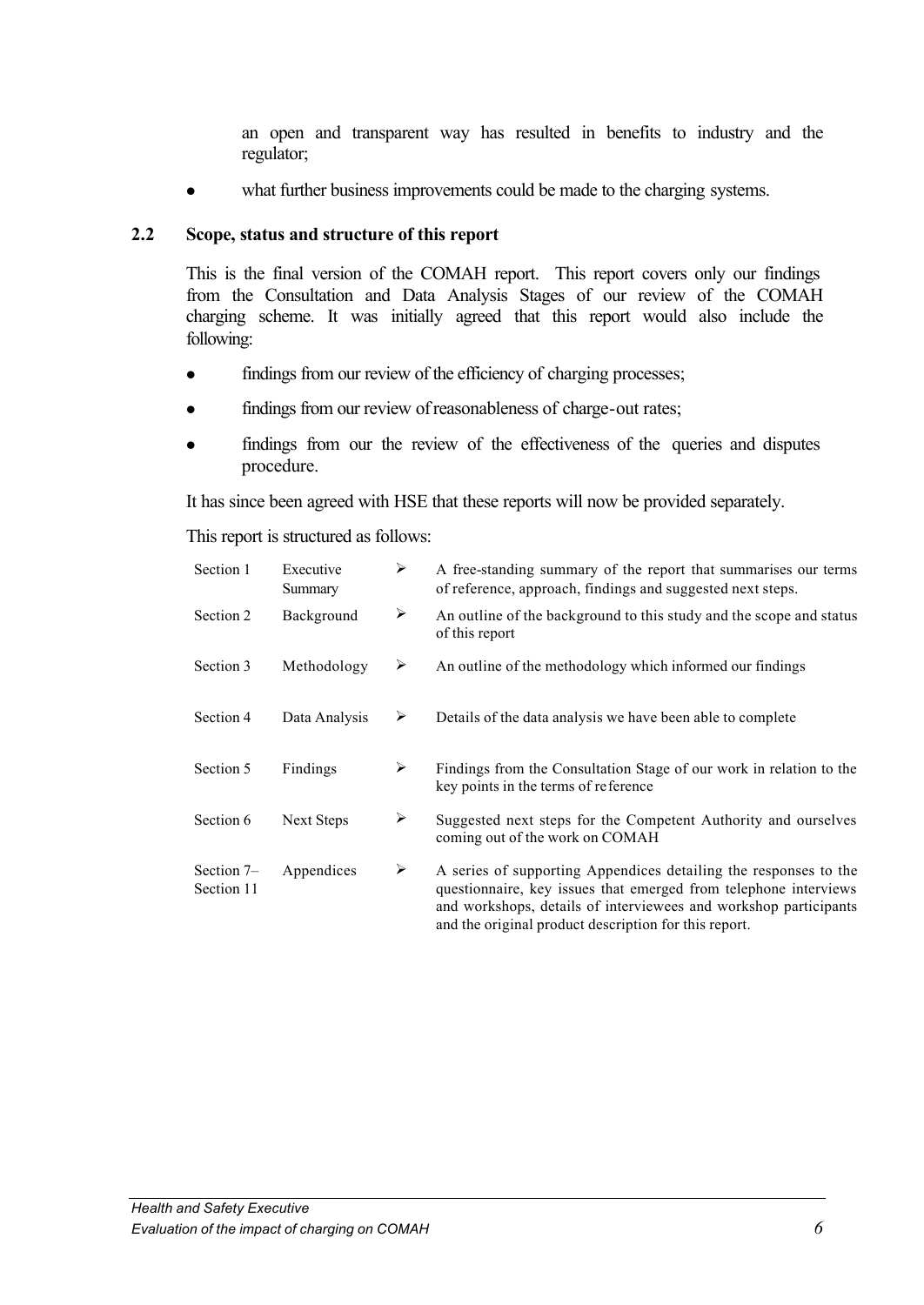# **3. METHODOLOGY FOR THE REVIEW OF COMAH**

## **3.1 Introduction**

Our work on the COMAH charging scheme was carried out primarily through a structured, and agreed, process of tripartite consultation with dutyholders, staff from the Competent Authority and unions. Consultation was supplemented by a limited amount of data analysis. This section provides details of our methodology followed by an overview of the limitations of the approach taken.

## **3.2 Data analysis**

The aim of data analysis was to identify whether there have been any change in the outcomes of health and safety across the population of dutyholders since charging was introduced. It was agreed that the key outcomes would be provided by records of accident incidents. We agreed to review information provided by HSE dating back to 1998. The analysis of the data set we received is presented in full in section 4.

## **3.3 Consultation with dutyholders**

The process of seeking the views of dutyholders was structured and sequential. It took place as follows:

- the development of a survey which was sent to all 314 dutyholders that had been invoiced for COMAH work on more than one occasion. This sample was chosen so as to ensure that dutyholders being asked to express their views had sufficient experience on which to base their responses. This survey was completed by 109 (35%) dutyholders. Results were analysed and used as a foundation for subsequent consultation phases (see Appendix 2 for details of the questionnaire and a summary of results);
- follow-up telephone interviews with 19 respondents to explore emerging key issues from the survey and to allow interviewees the opportunity to discuss other issues (see Appendix 3 for a summary of results);
- face to face interviews with four key representative groups see Appendix 4 for details of who attended;
- a follow-up workshop with 8 representative groups, or their nominees, to explore further key issues – see Appendix 4 for details of who attended.

## **3.4 Consultation with staff from the Competent Authority**

We consulted with two discrete groups of staff from the Competent Authority:

inspectors - we held structured face to face interviews with a selection of 20 HSE, 5 EA and 5 SEPA inspectors. Interviewees were randomly selected from geographic sub-populations. We then built on the outcomes from these interviews at cross-regulator workshops in London (HSE inspectors and EA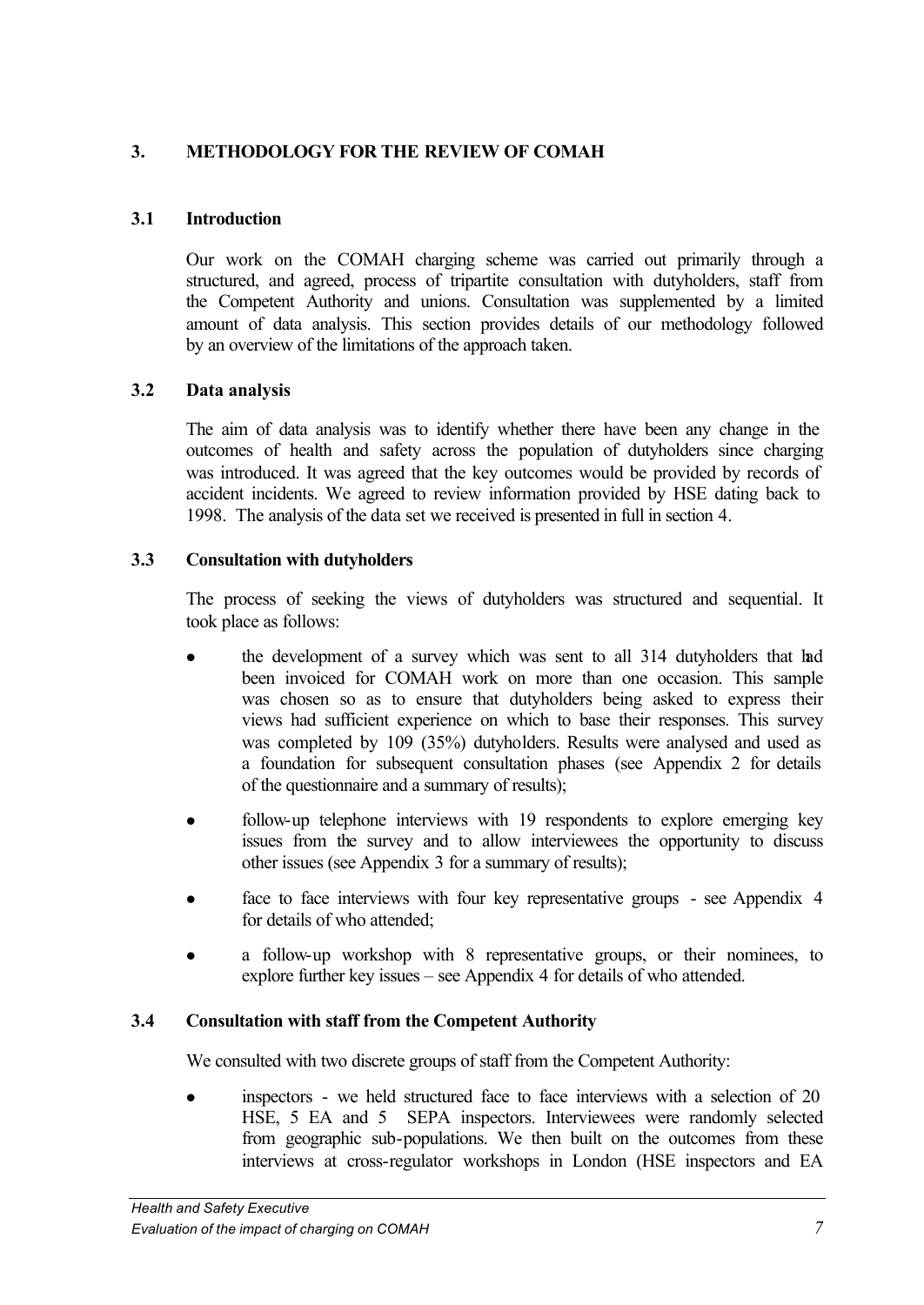inspectors) and Edinburgh (HSE and SEPA inspectors). Details of who participated in the interviews and workshops are provided in Appendix 4.

senior managers - we held interviews with a small number of senior managers from HSE, EA and SEPA to hear their views of the impact of charging. Interviewees were nominated by the Project Manager – see Appendix 4 for details.

## **3.5 Consultation with unions**

We consulted with two discrete groups of union members:

- union recognised safety representatives from the COMAH sites that we had selected for follow-up telephone interviews;
- $\bullet$  two full-time union officers – see Appendix 4 for details.

#### **3.6 Limitations of Approach**

Inevitably, an assessment of the impact of any regulations conducted so soon after a change in legislation, and supplied with incomplete information, will have limitations. The following table sets out our view of the key limitations and the impact of these:

| Aspect of work                                                 | Limitation                                                                                                                                                                                                                                                                                                                                                                                                                                                                                                                                                                                                                                                               | Impact                                                                                                                                                                                                                                                                                                                                                                                                                                             |
|----------------------------------------------------------------|--------------------------------------------------------------------------------------------------------------------------------------------------------------------------------------------------------------------------------------------------------------------------------------------------------------------------------------------------------------------------------------------------------------------------------------------------------------------------------------------------------------------------------------------------------------------------------------------------------------------------------------------------------------------------|----------------------------------------------------------------------------------------------------------------------------------------------------------------------------------------------------------------------------------------------------------------------------------------------------------------------------------------------------------------------------------------------------------------------------------------------------|
| Data Analysis                                                  | As anticipated during planning HSE encountered<br>difficulties providing us with data for the analysis<br>stage. There were also issues relating to he<br>comprehensiveness of this data and the timeliness<br>with which it could be provided. During the<br>consultation process both dutyholders and HSE<br>staff questioned whether data analysis would be<br>meaningful given the sporadic nature of accidents<br>in premises subject to COMAH regulations. See<br>fuller explanation in Section 4.                                                                                                                                                                 | No conclusions relating to the<br>impact of charging on the<br>level of COMAH accidents is<br>possible at this stage.                                                                                                                                                                                                                                                                                                                              |
| Consultation -<br>dutyholders<br>and<br>Competent<br>Authority | introduced<br><b>COMAH</b><br>charging<br>and<br>were<br>simultaneously and appear to have become<br>closely linked in the minds of many dutyholders.<br>This can make it hard for them to know whether to<br>ascribe changes in behaviour, relationship and so<br>to the introduction of COMAH or the<br>nn.<br>introduction of charging. We suspect that when<br>completing the survey some respondents did not<br>separate the effects of the introduction of COMAH<br>from the introduction of charging. During<br>subsequent interviews and workshops this<br>distinction was explained and maintained but this<br>was clearly not possible for survey respondents. | It<br>likely<br>is<br>that<br>some<br>the<br>responses<br>to<br>questionnaire may overstate<br>of<br>impact<br>the<br>charging<br>because questions asked in<br>relation to charging may have<br>been answered in relation to<br>COMAH. Two clear examples<br>of where we think this has<br>happened is ascribing the<br>reduction in inventory levels to<br>charging and equating a<br>greater focus on COMAH to<br>the introduction of charging. |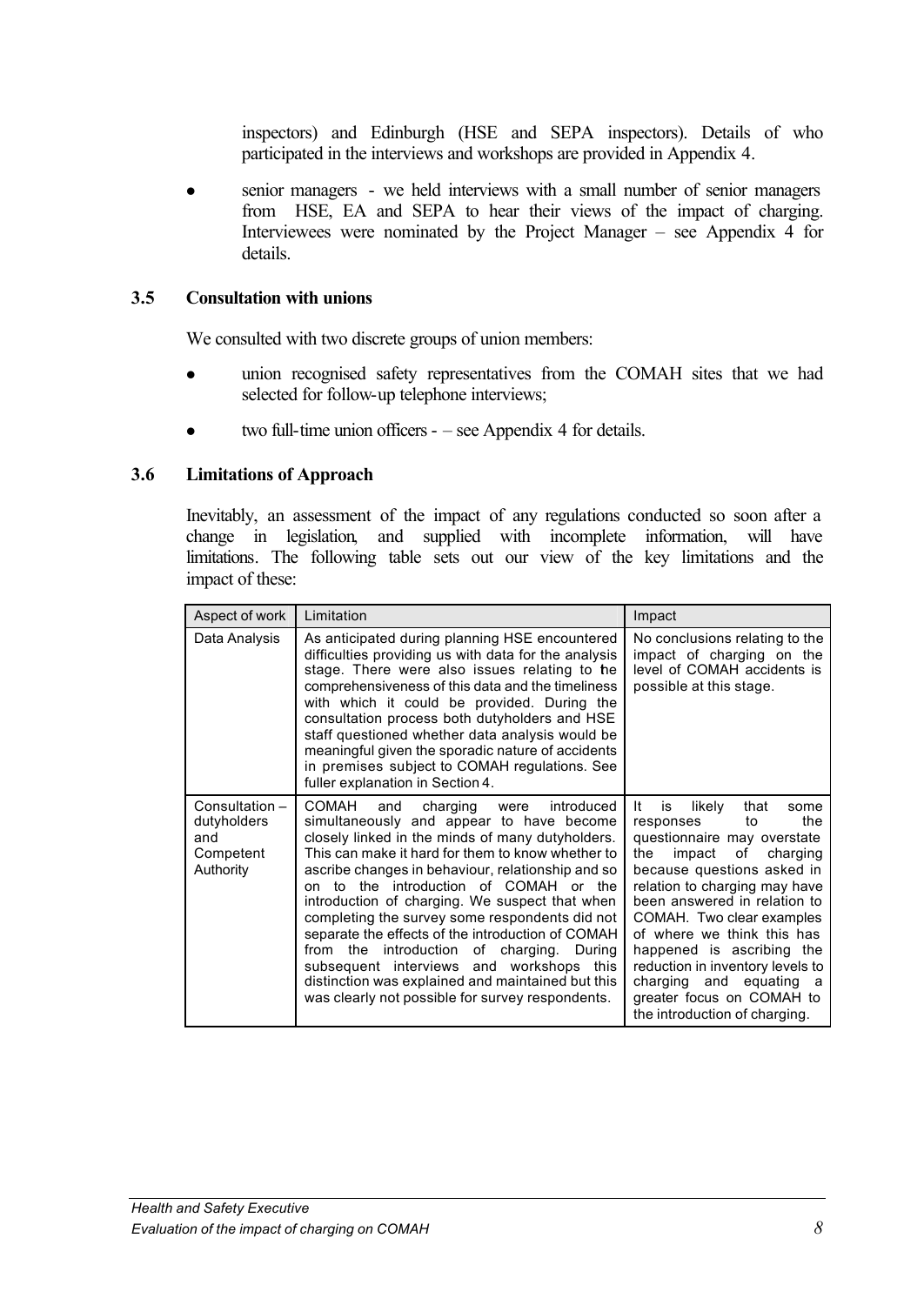| Aspect of work                                                                 | Limitation                                                                                                                                                                                                                                                                                                                                                                                                                                                                                                                                                                                                                                                                                                                                                                        | Impact                                                                                                                                                                                                                                                                                                                                                                           |
|--------------------------------------------------------------------------------|-----------------------------------------------------------------------------------------------------------------------------------------------------------------------------------------------------------------------------------------------------------------------------------------------------------------------------------------------------------------------------------------------------------------------------------------------------------------------------------------------------------------------------------------------------------------------------------------------------------------------------------------------------------------------------------------------------------------------------------------------------------------------------------|----------------------------------------------------------------------------------------------------------------------------------------------------------------------------------------------------------------------------------------------------------------------------------------------------------------------------------------------------------------------------------|
| Consultation-<br>survey<br>and<br>telephone<br>interviews<br>of<br>dutyholders | The survey was only sent to COMAH duty-holders<br>who had been invoiced at least twice. This was to<br>ensure that only those with sufficient experience of<br>Competent<br>Authority<br>the<br>completed<br>questionnaires. This method of sample-selection<br>will have skewed the sample towards top-tier<br>operators (67% of respondents had top-tier sites).<br>There is probably another self-selecting bias, and<br>probably in the opposite direction, towards those<br>who hold stronger views being more likely to<br>complete the survey.<br>The survey was sent to HSE's main dutyholder<br>contacts. In most instances these contacts would<br>be Safety Managers. Surveys were not sent to<br>Board members with responsibility for safety or to<br>Finance staff. | survey results likely to be<br>$\overline{a}$<br>skewed<br>towards<br>the<br>top-tier<br>of<br>views<br>dutyholders and those<br>with strongest views on<br>charging;<br>views of dutyholders just<br>below COMAH thresholds<br>not captured;<br>views captured may be<br>biased towards those of<br>Safety Managers rather<br>than those with more<br>"corporate" perspectives. |
| Consultation -<br>Competent<br>Authority                                       | Although we consulted with over 40 inspectors<br>these were drawn from HSE, EA and SEPA.<br>Consequently we have a fairly small sample of<br>inspector views from each. Also because of the<br>nature of this consultation (interviews and<br>workshop events) we do not have statistics on the<br>proportion of inspectors who held particular views<br>etc. Therefore we have had to generalise about<br>opinions and use terms such as "some", "many"<br>and "most".                                                                                                                                                                                                                                                                                                           | Less precision in the reported<br>findings from the views of<br>inspectors than from the<br>findings from dutyholders.                                                                                                                                                                                                                                                           |
| Consultation -<br>unions                                                       | We set out to consult with 10 union recognised<br>safety representatives from the COMAH sites that<br>selected for follow-up telephone<br>had<br>we<br>interviews. This process proved a time-consuming<br>and ineffective exercise as the three union safety<br>representatives that we managed to speak to had<br>little knowledge, and less evidence, with regard to<br>any impacts of charging.                                                                                                                                                                                                                                                                                                                                                                               | There is a limited contribution<br>from union representatives to<br>the findings set out in Section<br>5.                                                                                                                                                                                                                                                                        |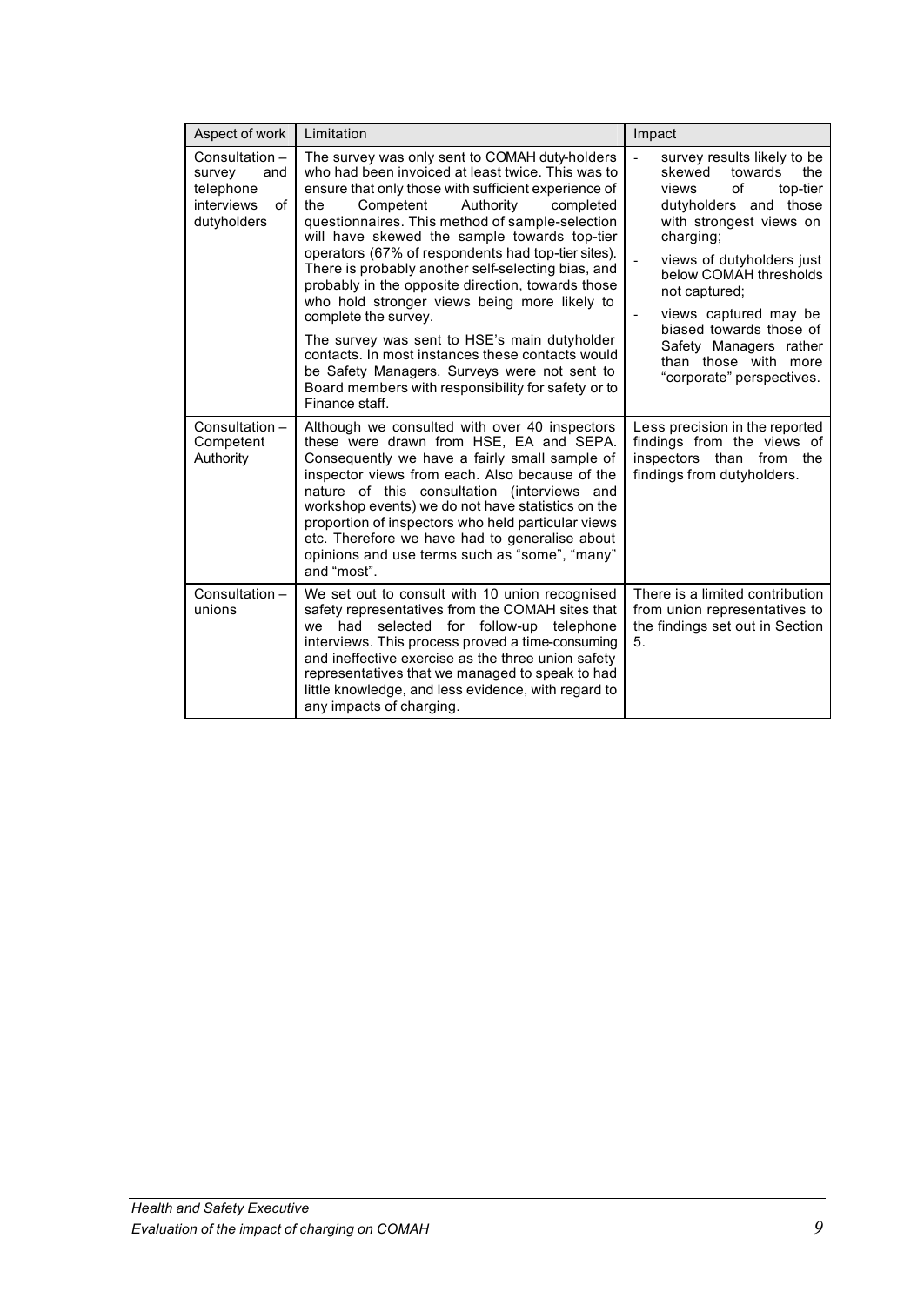# **4. INCIDENT STATISTICS**

## **4.1 Introduction**

Meaningful data analysis of Health and Safety statistics in relation to COMAH proved very difficult, limited by three key factors:

- <sup>l</sup> by their very nature accidents and incidents at COMAH sites should be sporadic, few in number and long apart. This means that even across a large number of sites any meaningful trend may not be discernible within a period as short as the two years that has elapsed since the introduction of COMAH and charging;
- <sup>l</sup> because COMAH regulations and charging were introduced simultaneously it is very difficult to assess whether any change in accident and incident trends was due to the introduction of COMAH or the introduction of charging. From the understanding we have gathered any change is more likely to relate to the impact of COMAH as this appears to have had greater impact than the introduction of charging;
- <sup>l</sup> HSE has dispersed records of accident and incident data for all sites. This data is not classified entirely in terms of whether sites are subject to COMAH.

However to provide context for this study  $-$  and to evidence the need to place greater reliance on the findings from the Consultation Stage - we asked HSE to provide accident and incident data for a selection of COMAH sites for three years prior to the introduction of COMAH/charging and for the two years since. HSE managed to provide a partial data-set for only one year since the introduction of charging. The rest of this section sets out our findings and conclusions from analysing that data.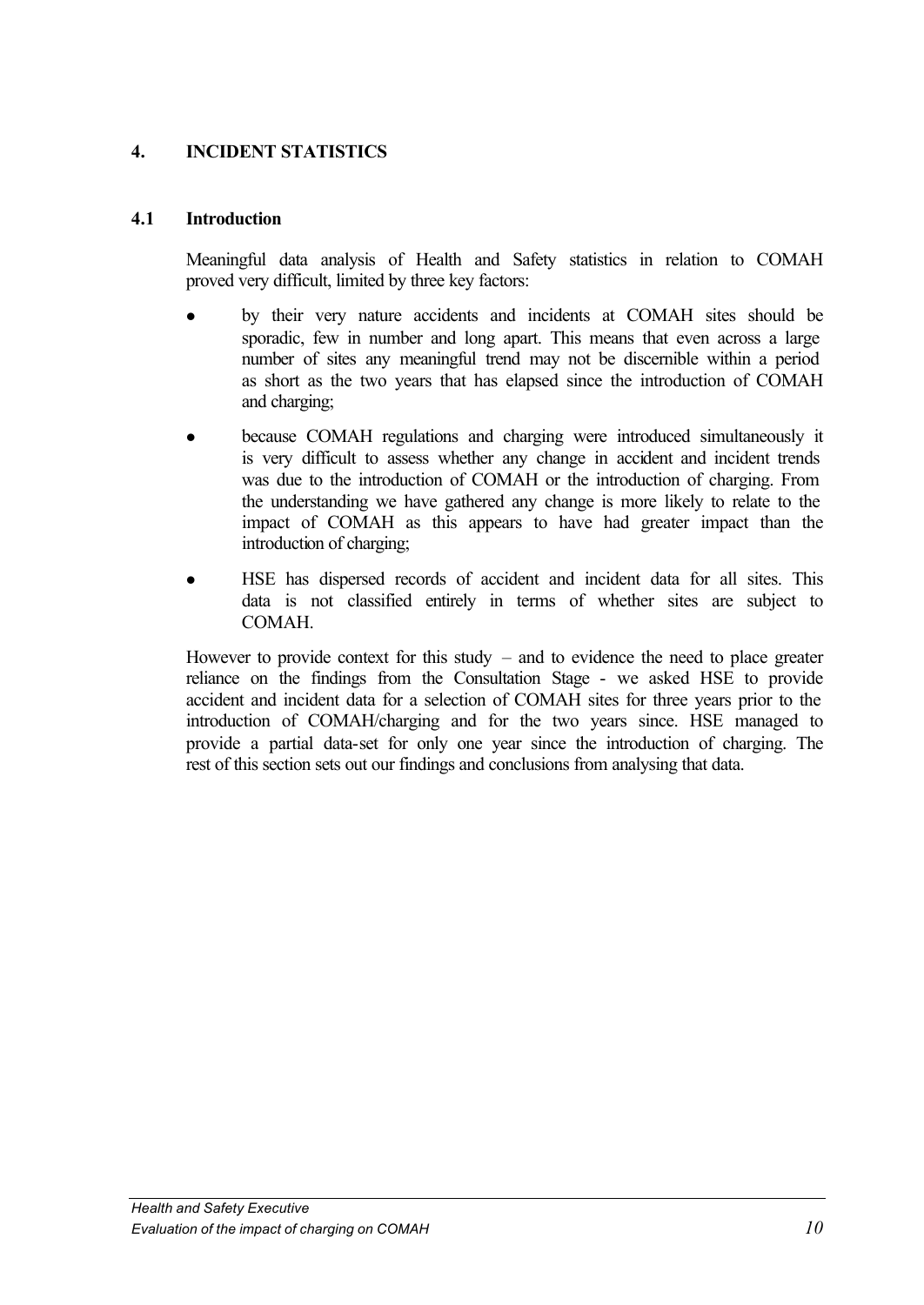# **4.2 Findings**

By interrogating different databases HID were able to come up with statistics relating to 1,118 of the estimated 1,300 COMAH sites. The analysis that we have been able to do is set out below:

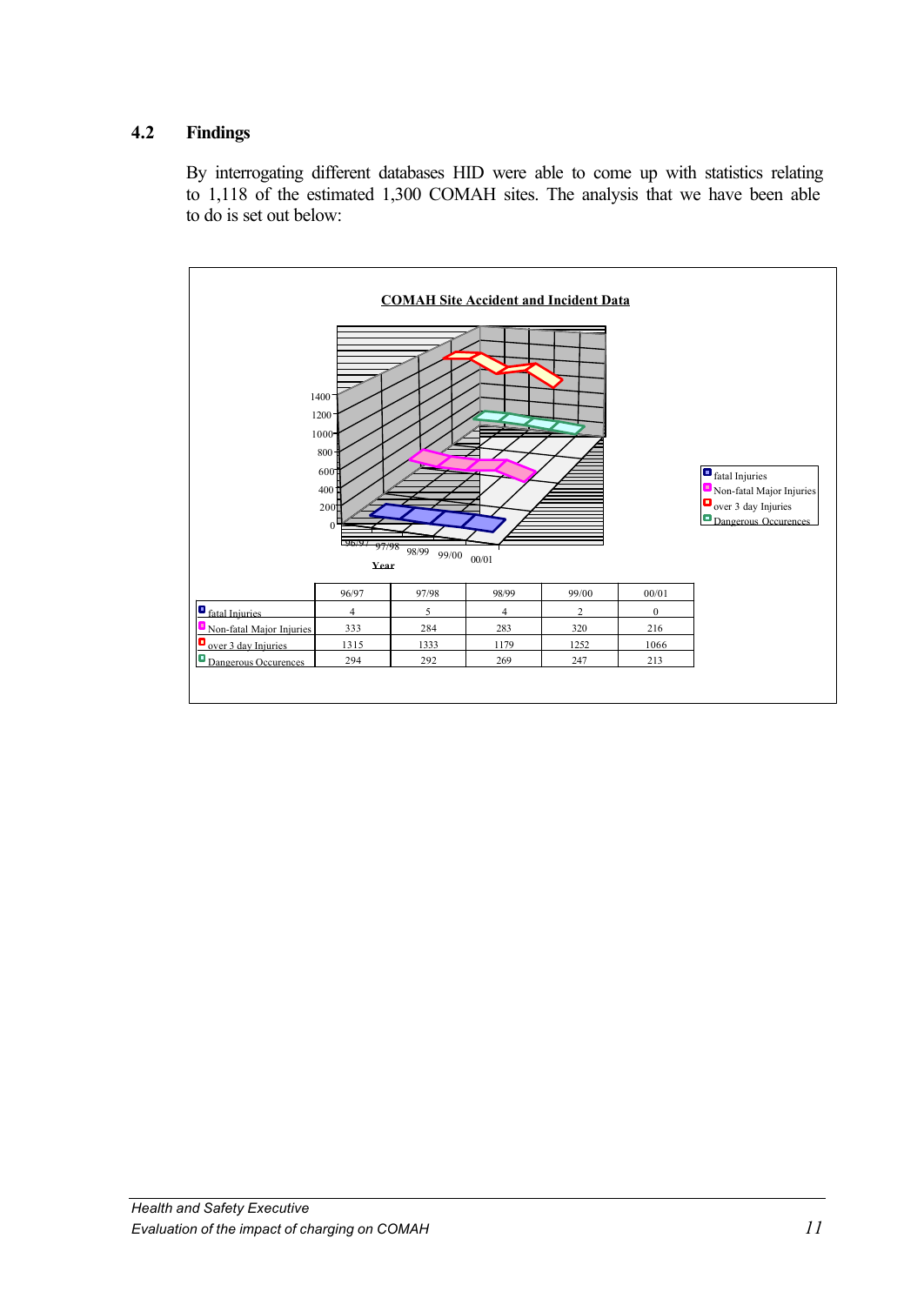The graph below shows the year on year change for each of the categories.



It is important to note the following points (provided by HSE Benchmarking and Operational Intelligence Unit) in relation to the COMAH data.

The data for years from 1996 – 2000 is based on FOCUS records and consequently is from a consistent incumbent base. The data for 2000-2001 is a combined picture from both FOCUS and CIS records. This has meant that the incumbent base is not consistent with previous years data and will result in data not being fully comparable with those previous years, the key reasons for this are:

- <sup>l</sup> Not all 1118 sites identified on FOCUS are identifiable on CIS. This is due to number of reasons such as:
	- Data cleansing/de-duplication processes on transfer of data from FOCUS to CIS.
	- <sup>l</sup> Insufficient data from ABC to identify both client and location numbers for CIS
	- Some sites will no longer be in existence for HID due to closure, merger or transfer of enforcement responsibility.
- <sup>l</sup> Enclave sites, accident data from FOCUS for enclave sites will include all accidents reported for the incumbent, whilst enclave site accidents on CIS will only be recorded for the HID part of the incumbent.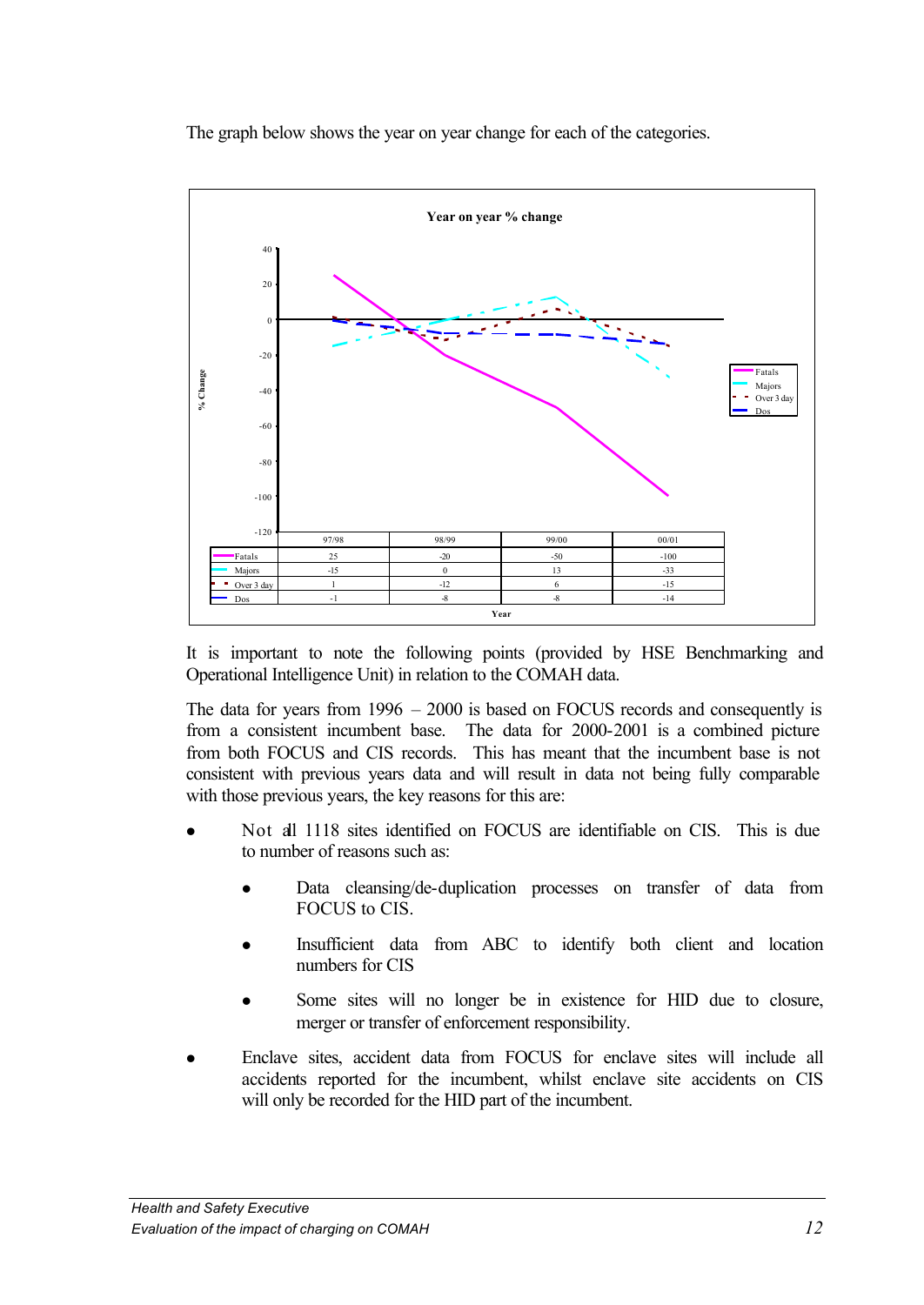# **4.3 Context**

It is important to place the above graphs in the context of wider trends in health and safety for similar periods. To this end data was analysed for all areas, not just COMAH for the three years up to and including 1999/2000. Unfortunately no data for 2000/01 for all areas was available at the time of reporting. The three aspects i.e. "Fatals", "Majors", and "Over three days" are shown separately because of the differences in scale.



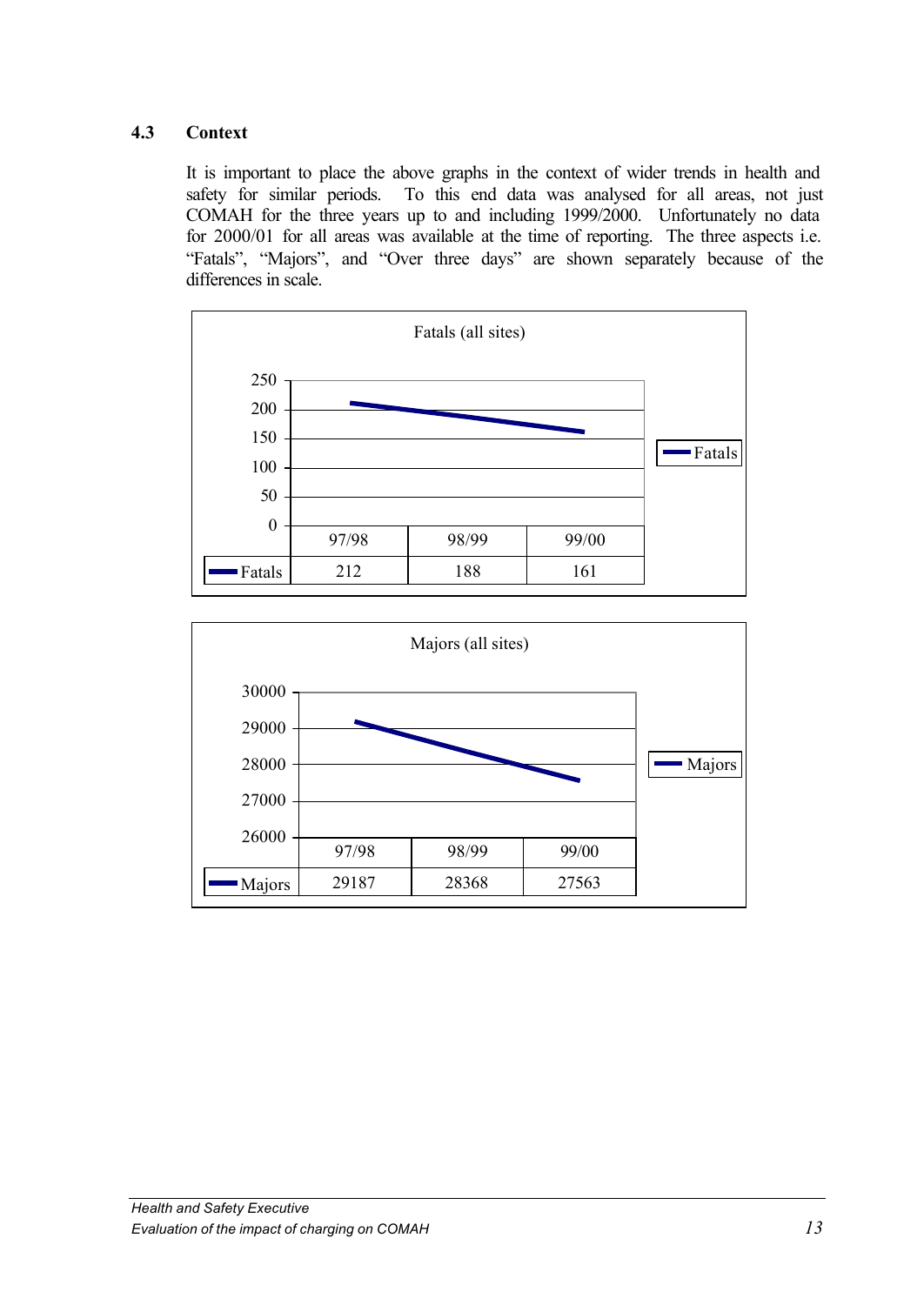

It is clear that there are strong downward trends in each of the three aspects.

## **4.4 Conclusions**

There appears to be a downward trend in terms of the number of over 3-day injuries (down an average of 4.3% per annum) and dangerous occurrences (down an average of 6.7% per annum) for COMAH sites. There has also been a downward trend in terms of non-fatal major injuries (down an average of 9% per annum) for these sites.

The figures for all sites (including COMAH), for three of those years, show similar trends, despite being only very marginally influenced by the COMAH numbers. The conclusion is therefore that it is impossible to relate the improvements in the COMAH site statistics to either COMAH, or more importantly for this review, charging, specifically.

We are surprised that HSE has not ensured that it can easily report trends in core accident and incident statistics in relation to a high-profile new regulatory regime.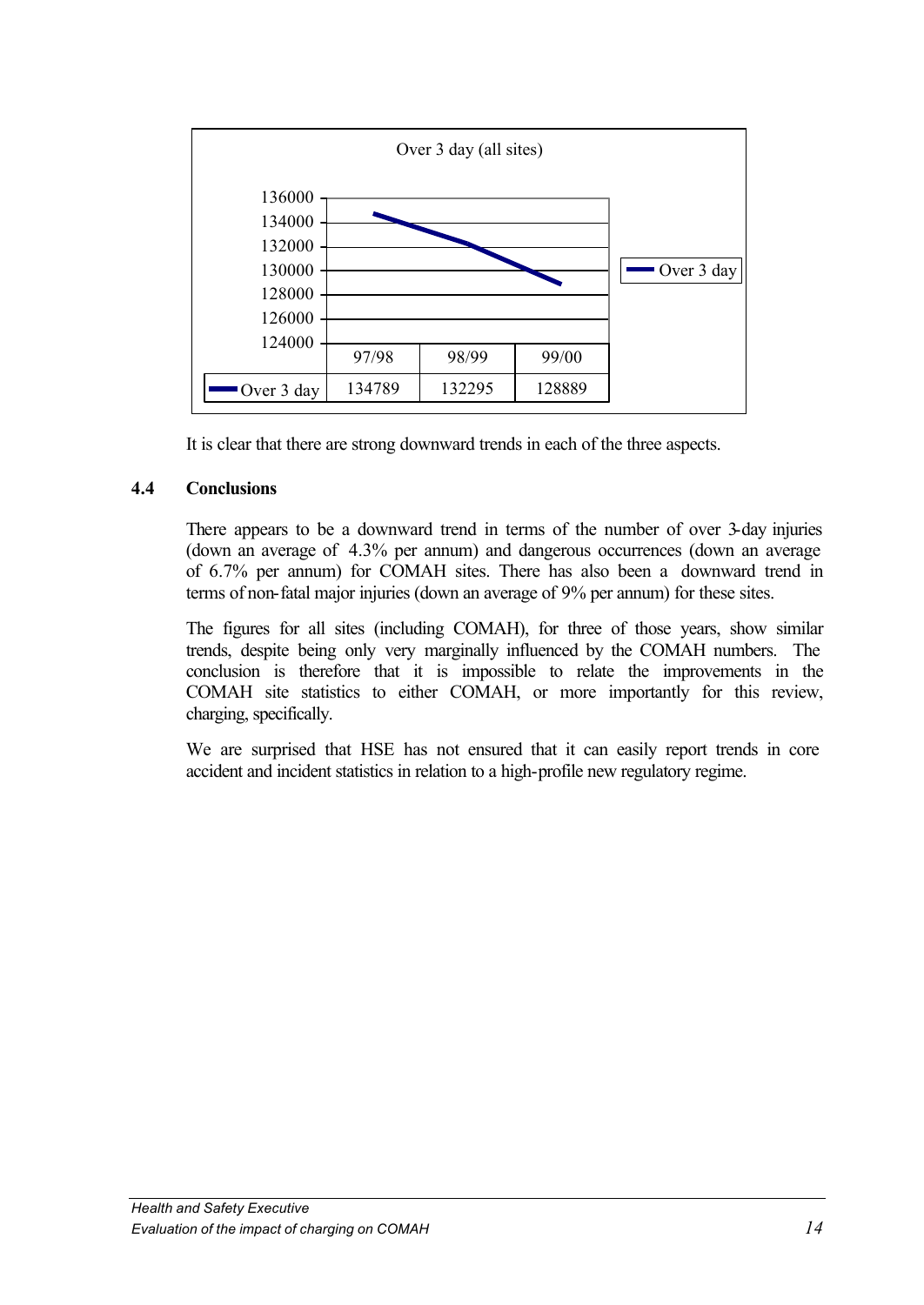# **5. FINDINGS FROM CONSULTATION**

# **5.1 Introduction**

This section provides consolidated, summarised and interpreted findings from the Consultation Stage. The methodology we followed, and the limitations of it, are explained in more detail in Section 3. The key parties that have provided these findings are dutyholders and the Competent Authority. More detailed results are provided in Appendices 1-2.

We have structured this section to summarise dutyholders and the Competent Authority's answers to the following questions derived from our terms of reference:

- what has been the practical effect of charging on industry's health, safety and environmental policies, practices and compliance performance?
- what has been the effect of charging on the relationship between the Competent Authority as the regulator and industry?
- what has been the effect of charging on the operational behaviour and morale of inspectors?
- what has been the cost to industry and the Competent Authority in complying with and administering the new charging arrangements?
- what has been the effect of charging on the shaping of the Competent Authority's strategic goals and policy approach to developing health and safety regulations?
- what has been the effect of charging on the Competent Authority's regulatory performance?
- has charging resulted in efficiency improvements in the way the Competent Authority carries out its function and has the operation of charging in an open and transparent way resulted in benefits to industry and the regulator?
- what further business improvements could be made to the charging systems?

## **5.2 What has been the practical effect of charging on industry's health, safety and environmental policies, practices and compliance performance?**

The majority of dutyholders and inspectors agree that there have been little or no change to Health and Safety and Environment policies, practices and compliance as a direct result of charging. From the survey 88% of respondents said they had not changed their health, safety or environmental policies and 91% said they had not changed their practices.

Most of those that said they have changed policies and practices indicated that they had included additional areas as a result of charging. During questioning it often emerged that these areas appeared more related to COMAH than charging. This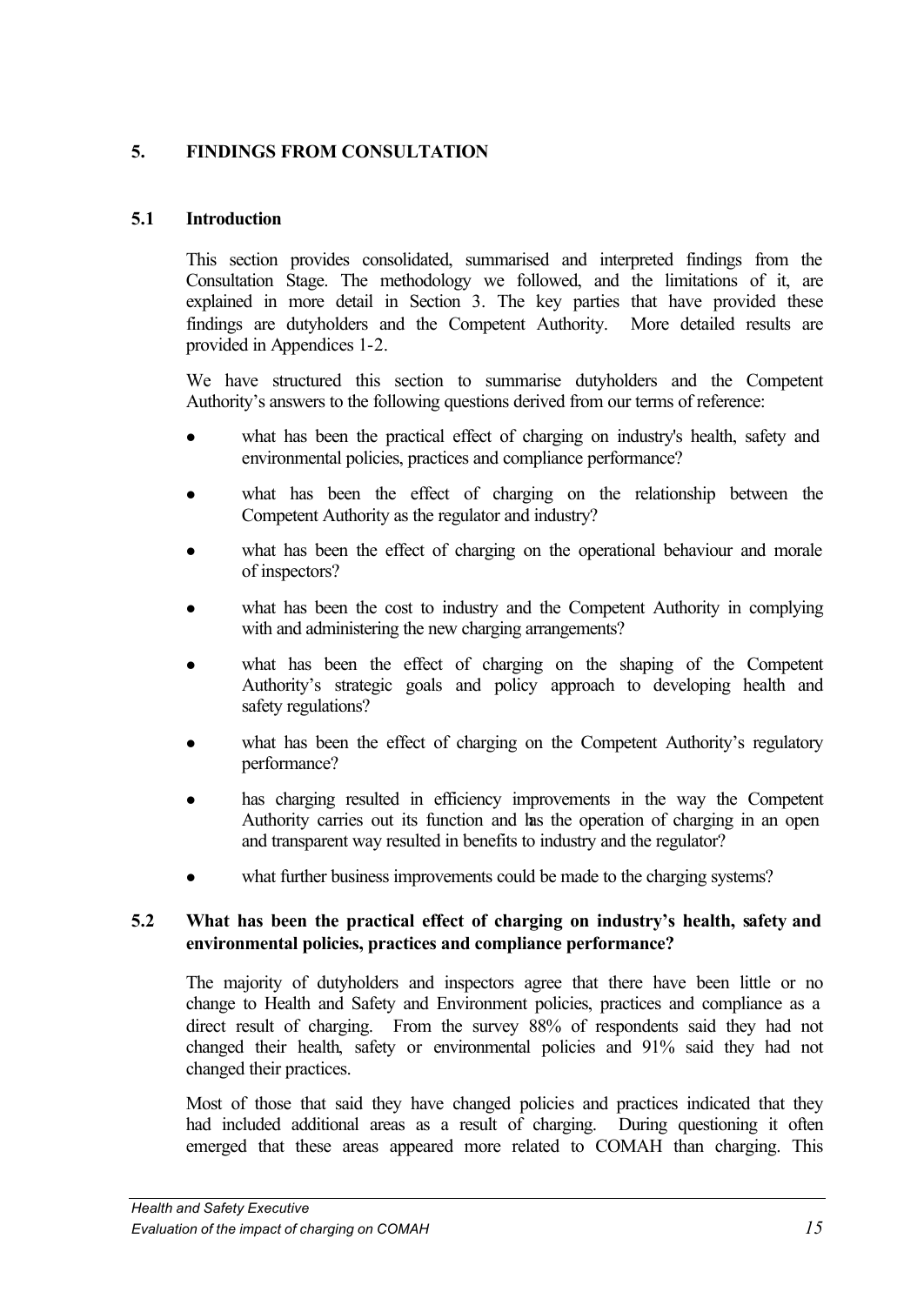suggests that the actual percentages of those who have not changed policies and practices is likely to be higher than suggested by the survey. Practices that have changed, and which may be partially related to charging include:

- the reduction of inventories to move from top to lower tier;
- <sup>l</sup> greater use of external contractors.

The survey shows that half of those that have changed 'other' business practices reduced inventories (13% of the total sample), while 14% claim to use more contractors. The figure that have reduced inventories is likely to be an understatement of the total figure that reduced inventories as a consequence of the introduction of COMAH as it inevitably excludes all companies who moved out of COMAH altogether (because they would not have been surveyed). The point was made that a reduction in inventories is not necessarily a health and safety benefit as it could mean greater quantities of hazardous materials being transported between sites.

It seems likely that these changes are however only partly ascribable to charging. From our discussions the total business cost of complying with COMAH regulations is made up of the following main elements:

- the cost of internal staff time required to complete and implement a Safety Report/MAPP;
- the cost of paying for the regulator's time;
- <sup>l</sup> the cash cost of consultants brought in to assist with the Safety Report/MAPP.

There was general agreement that the cost of internal staff time is the largest element for most companies, and in particular for top tier sites. The relative size of each element varies between sites, and to some extent this appears to determine the strength of each individual company's response to the effect of charging. The strongest reason for reducing inventories and greater use of contractors is usually to reduce the internal costs of staff time, particularly for top tier sites, in complying with COMAH regulations. However it is likely that charging by the regulator is also a contributory factor.

An effect observed by some inspectors was that some companies have adopted more of a 'right first time' approach to Safety Reports. This effect, again, is likely to be only partly ascribable to charging. 8% of companies surveyed said they take more care to get things right first time.

## **5.3 What has been the effect of charging on the relationship between the Competent Authority and industry?**

The survey responses indicate that prior to charging 77% of industry respondents felt the relationship with HSE was good, and 22% satisfactory. Only one company felt the relationship was poor. Following the introduction of charging, 71% indicated that the relationship has not changed as a result of charging. Of the 29% feeling it had changed, the great majority (94% or 27% of the total survey) felt that it had got worse. The most commonly cited reasons for the perceived deterioration in the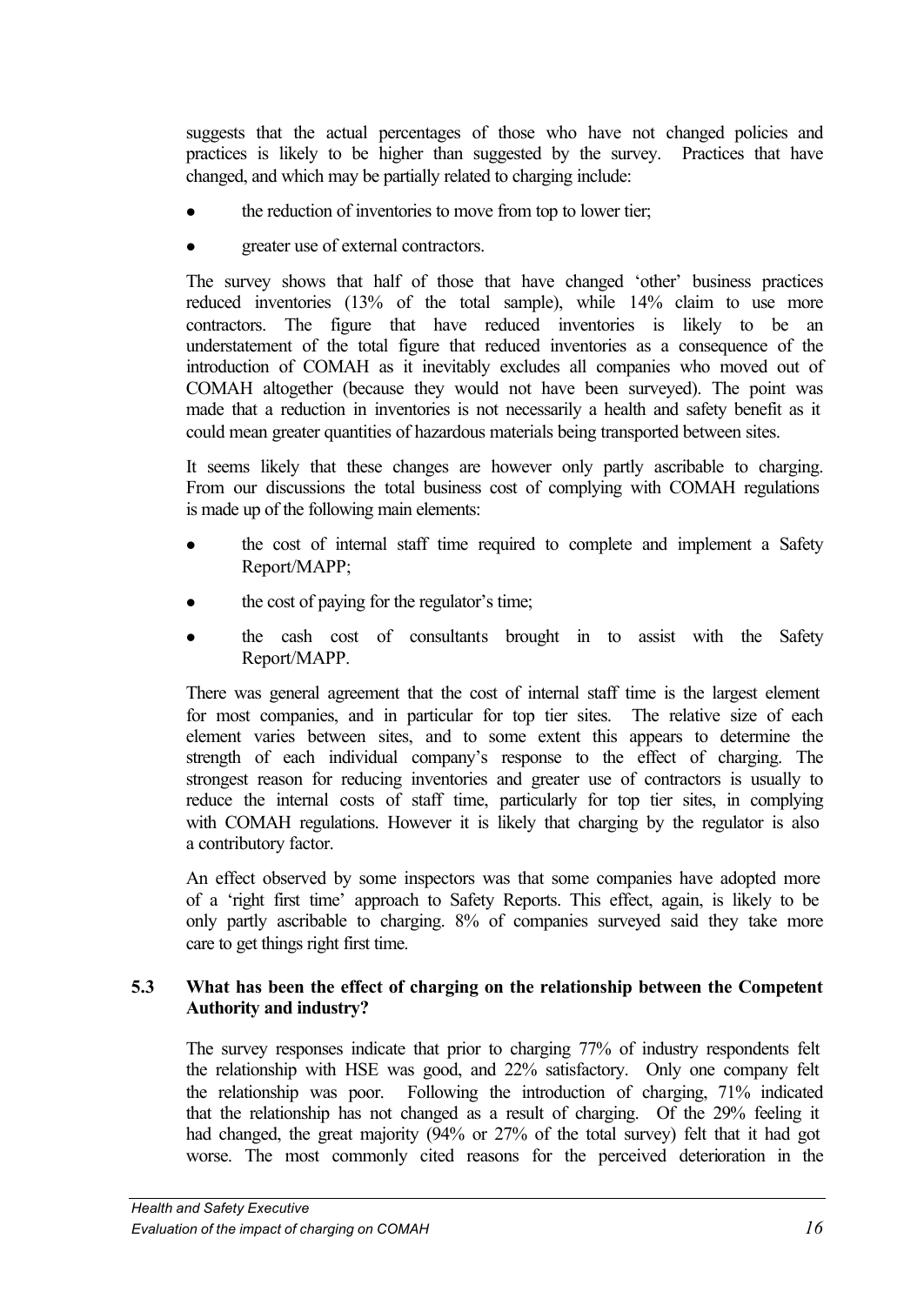relationship were less involvement of inspectors with dutyholders because of concerns about being charged for additional work. 49% of dutyholders said they now sought less advice from the Competent Authority (58% of top tier respondents). The other most commonly cited reason were problems caused by level and unpredictability of charges.

In addition there was a degree of general dissatisfaction with charging which was seen as damaging to the relationship with HSE. Several companies stated that health and safety in relation to COMAH were now on the agenda at Board meetings – but only for reasons connected with charging. The most commonly cited reasons for dissatisfaction, included:

- disagreement with the principle of charging for health, safety and environmental regulation;
- <sup>l</sup> concern about the cost of charging for regulation in a sector which faces intense international competition;
- <sup>l</sup> the degree of transparency around the number of hours dutyholders are charged for and the level of the hourly rate;
- the clarity of communication in relation to charging;
- inconsistency of application of charges;
- a suspicion that some work is driven by revenue targets.

Discussions with inspectors indicate that many have not noticed a major worsening in the relationship. Most felt that there are definitely differences though, the most commonly noted being:

- $\bullet$  charging is high on the agenda it is nearly always the first point discussed in meetings and phone calls;
- dutyholders have greater expectations of 'value for money' from inspectors. The move to hourly charging has, to varying degrees, transformed inspectors into service providers in the minds of operators, and many "expect something" for the bill. Duty holders are consequently more likely to challenge the work of inspectors and their outputs;
- in general, operators have adopted an attitude of only providing the minimum information necessary to inspectors, and will generally only volunteer information if asked directly.

EA and SEPA inspectors seem to have noticed less of a change than HSE inspectors. There are two probable reasons for the difference in views across the different organisations:

<sup>l</sup> the focus of HSE HID inspector work is on COMAH work, and as such, it is likely that they would notice the effect far more than their colleagues in the EA and SEPA, for whom COMAH is a much smaller element of their work;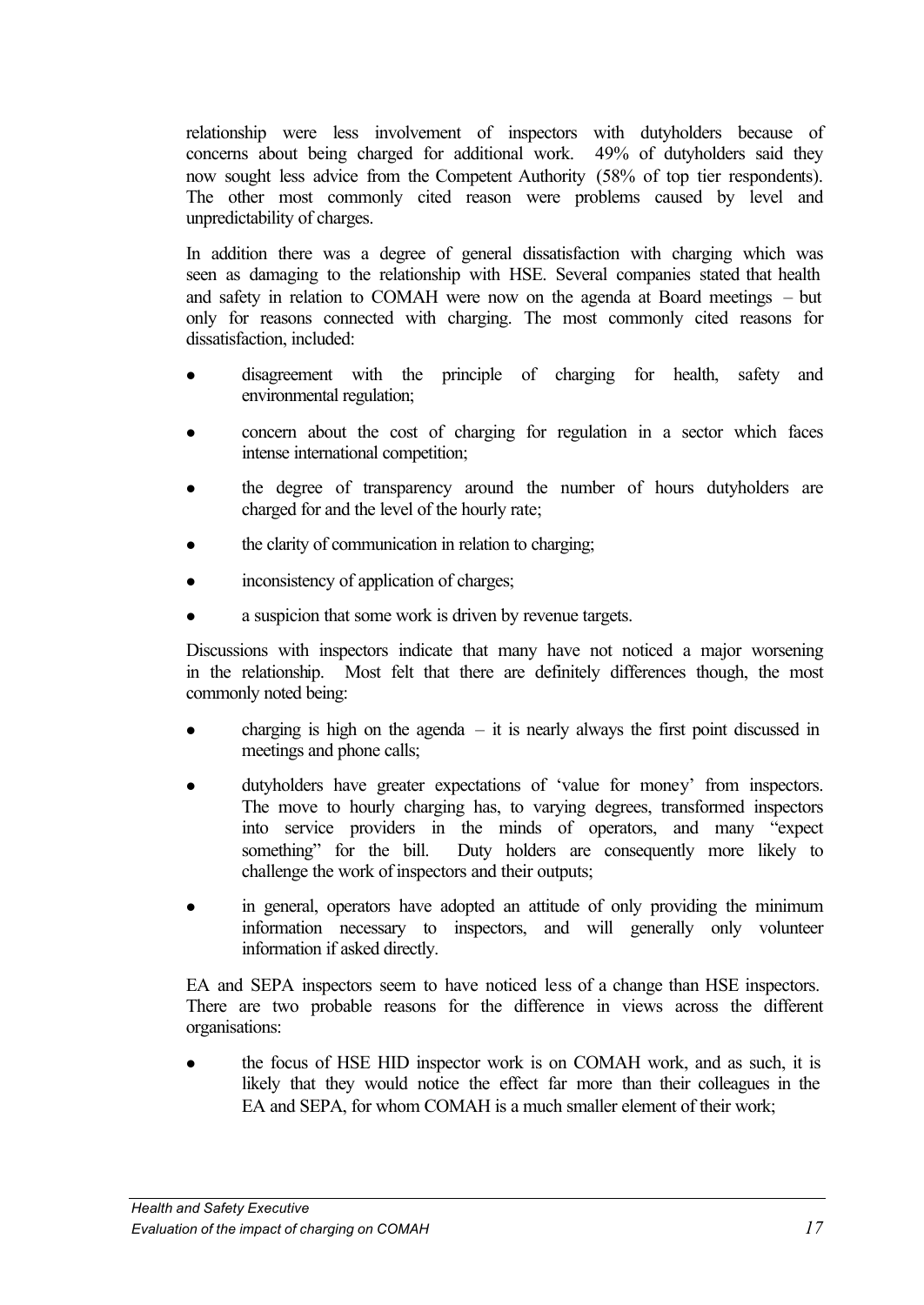<sup>l</sup> charging is new to HSE whereas EA and SEPA – and its pre-cursor organisations – have operated charging regimes for the last 10 years – albeit not hourly rate driven.

It is interesting to note the difference in perception between industry and inspectors. Most inspectors have not noticed differences in the relationship, while a relatively large portion of operators have. This is likely to be attributable to the fact that on a personal, one to one level, inspectors and operators have continued to work much as before. However when we asked operators about the relationship, they were as likely to respond at an organisational level, not a personal one. It appears that on a personal level the relationship is relatively unaffected, but at an organisational level, and in particular from industry's viewpoint, it has worsened to some degree. One Senior HSE manager felt the relationship had moved significantly along the spectrum from informality towards greater formality and echoed the view of several dutyholders that COMAH was increasingly on Board Room agendas but in terms of charging not health and safety.

In terms of specific elements of the relationship, the clearest change is in the area of less seeking and proffering of advice. 49% of respondents indicated that they are more reluctant to seek advice from HSE, EA or SEPA. Some inspectors confirmed that they had noticed a reduction in the amount of advice requested. In discussions with operators it emerged that they were generally referring to informal advice seeking, usually over the telephone. Most operators spoken to said they would no longer pick up the phone to ask an inspector for their opinion, and felt that this was a direct result of charging. When questioned as to whether they realised that not all advice is chargeable many admitted to being unclear about which was and which was not, and said it was better to 'play safe' and not ask. Others expressed the concern that a non-chargeable phone call might escalate into a chargeable visit. On several occasions we were told that companies had forbidden staff from calling HSE. On the regulator's side, this problem is compounded by the fact that a number of inspectors are unsure about which advice is billable and which not. Some adopt the approach that if it is a COMAH site that is enquiring then the time is billable. The lack of clarity on this issue from both sides is undoubtedly affecting the amount of advice and communication between parties, and is more a question of misunderstanding about charging than charging itself.

On the question of the positive effects of charging on the relationship, many inspectors observed that sites are better prepared for their visits and more professional and businesslike during the visit. They also felt that they themselves were more prepared for visits, and conducted meetings against set objectives, making more efficient use of the time they were on site. Some also felt that charging made them more accountable, and encouraged continuous improvement in work methods and efficiency, in order to demonstrate value for money to duty holders. Some inspectors did point out, though, that some of this behaviour could be due to COMAH, which includes more specific deadlines and requirements than CIMAH. Few dutyholders thought there were any positive effects of charging although a small number did suggest that inspectors were more focused, professional and efficient.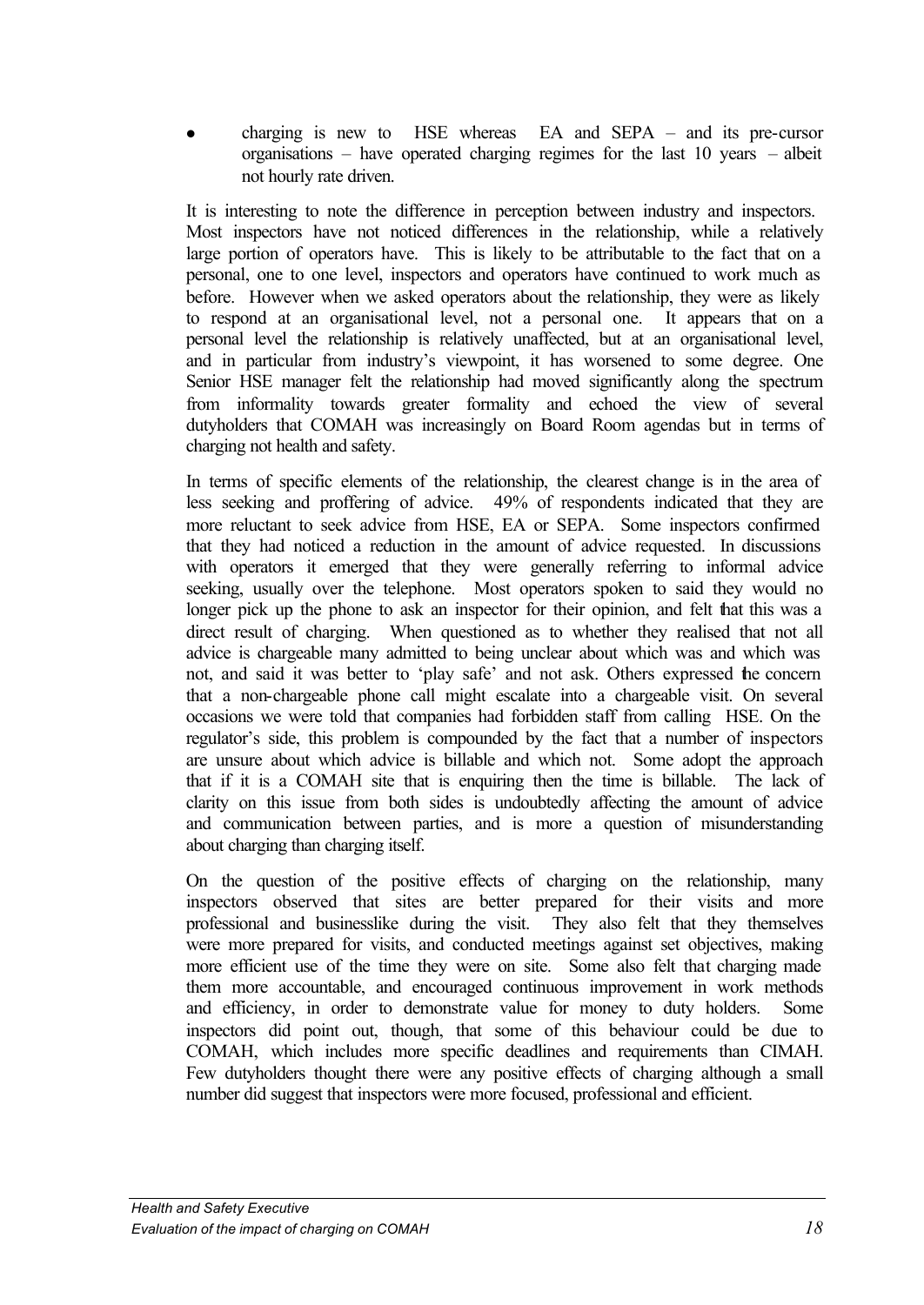## **5.4 Effect of charging on operational behaviour and morale of inspectors**

The survey of dutyholders indicates that 39% of respondents felt that the operational behaviour of inspectors has changed since the introduction of charging. Of these, 17% felt the operational behaviour had improved, while 49% felt it had worsened (19% of the total - same figure for top and lower tier). Those that felt there had been an improvement noted that inspectors are more professional in their approach, and behave like professional consultants. Many of those critical of the behaviour since charging pointed out the embarrassment of inspectors over charging, others felt inspectors spend less time with operators and provide less advice. Clearly embarrassment does not necessarily inhibit operational performance, although it may well detract from the relationship between inspector and operator.

When the effect of charging on operational behaviour was explored further with operators, considerable suspicion emerged that inspectors were working to billing targets, and were therefore partly focused on generating income. Although few felt that this was currently affecting the operational behaviour of inspectors, a number felt that it had the potential to lead to income driven behaviour in the future.

From discussions with inspectors it became clear that many HSE inspectors do have specific billable days targets. This is unsurprising as the Competent Authority has revenue streams from charging which it must plan and budget for. Within HSE at Band 2 level there are a range of targets, one of which is billable days, but at Band 3 level, the operational level, only billable days has penetrated. The target is typically 60-70 days for a fully competent inspector. The billable days targets are often allocated equally amongst teams and team members, with no consideration for specific site or regional differences, making some inspector's targets easier to attain than other's. The target is often formally included in the inspector's performance management system, and is used in appraisals. Some inspectors feel pressurised to increase the number of billable days, with many currently lagging behind budgeted time. This pressure is felt more in the second half of the year when performance figures are released and the magnitude of any under-recovery becomes clear. Although a billable days target is common for inspectors, team leaders seem to have adopted a pragmatic approach, accepting under-recovery from inspectors where there are clear reasons for this. Inspectors noted that much of the current under-recovery stems from targets having been set too high on the assumption that Safety Reports would be higher quality. The consequence of receiving lower quality Safety Reports is that many of these have been rejected early on in the assessment, leading to less time spent reviewing them and consequently less billable time for that period. In connection with this, one EA inspector raised the point that for Integrated Pollution Control there is a pre-application fee which he felt helped to significantly raise the quality of applications.

There was a perception among some inspectors that HSE is giving lower priority to Emergency Planning work with Local Authorities at top-tier sites. Some felt that this might be related to the fact that this aspect of COMAH work was non-chargeable. Other inspectors felt this work was being taken on at more senior levels which were less subject to chargeable-hours targets while others contended that it was a separate policy decision to prioritise accident inspection, Safety Report Assessment and inspection over and above Emergency Planning.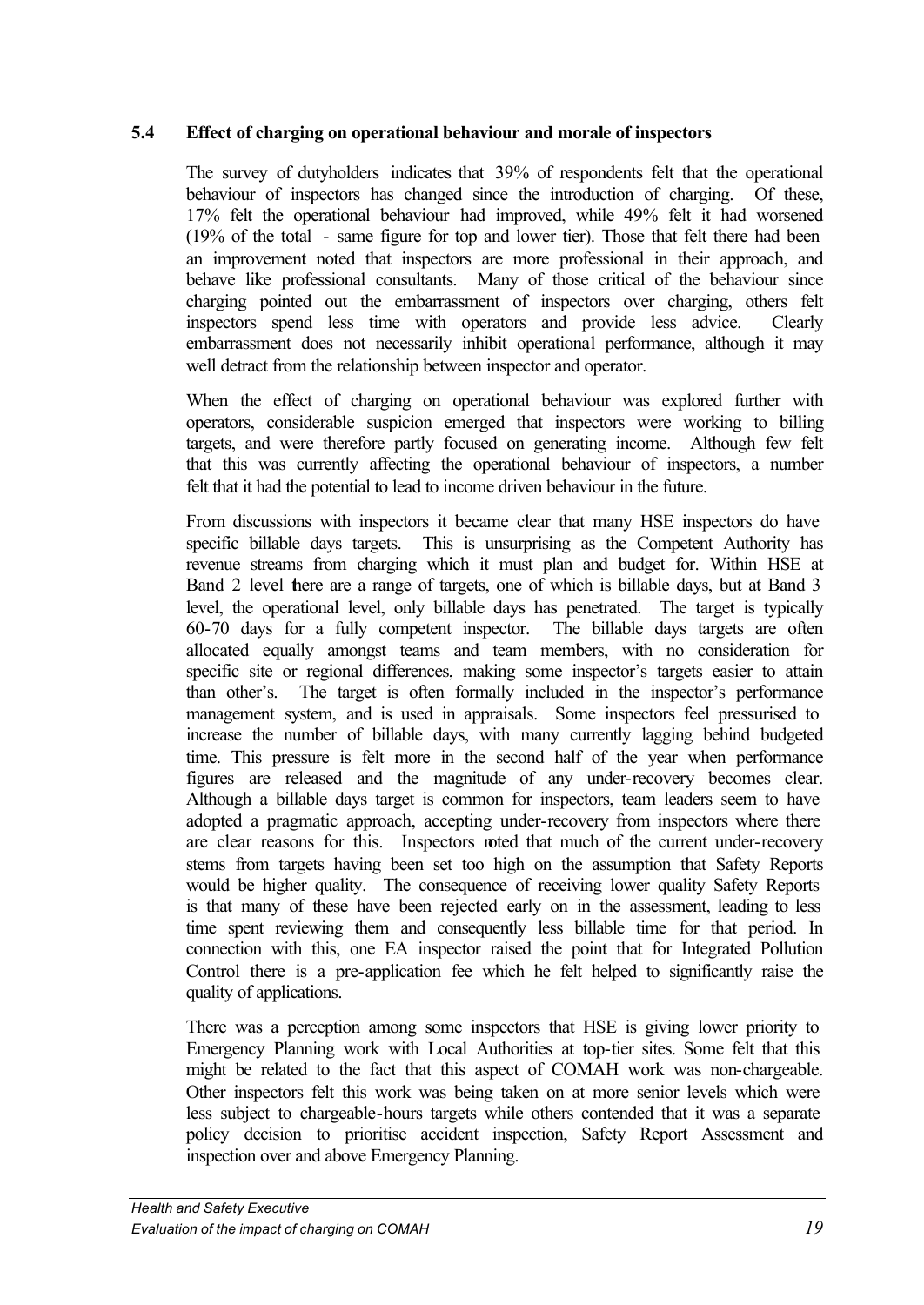The formal inclusion of billable days targets in performance management systems seems to be less common, but still present, in EA and SEPA. Once again, the difference in approach is likely to be driven by the fact that COMAH work forms a large part of HSE's effort, whereas it is more diluted with other responsibilities, such as Integrated Pollution Control/Integrated Pollution Prevention and Control, in EA and SEPA.

Some of the operators noted that inspectors are less likely to provide advice and guidance and take a general walk around the site since charging was introduced. Some felt that this was because the inspector was uncomfortable with charging and was trying to minimise the final bill, being sensitive to the fact that any information offered not relating specifically to the issues being discussed could be interpreted as an attempt to increase the bill. In the opinion of operators this has resulted in meetings and discussions between operators and inspectors being kept as short as possible, and focused on very specific issues with very little deviation into other, particularly non-COMAH, health and safety areas.

In general it was apparent that many HSE inspectors did not like either the principle or the practicalities of charging. The introduction of charging had not been welcomed and therefore inevitably had something of a negative impact on morale. For many this impact has been slight but for some it was much greater. Over two years since the introduction of charging some HSE inspectors still feel uncomfortable with charging and several said that less confident and less experienced inspectors feel exposed because companies are more likely to question their experience and background.

In general, inspectors agreed that they were far more time conscious since the introduction of charging, and that while they would try and keep meetings focused on COMAH (if that was why they were visiting), they would not specifically avoid non-COMAH discussions. Inspectors do not charge for non-COMAH work, and will agree with operators at the end of a visit how much time should be billed. Many felt that advice offered during inspections and visits had not reduced dramatically. The impact of this on recovery rates is that not all site time is billed, and many said that this fact was leading to under-recovery against the time budgeted for these visits. This is compounded by the discomfort some inspectors feel in relation to billing, leading them to err on the side of not charging. They also observed that under COMAH no familiarisation time is allowed, and any time spent doing this will not be chargeable and add to the extent of under-recovery.

## **5.5 Cost to industry and HSE incurred in complying with and administering the new charging arrangements**

Feedback from industry indicated that the cost involved in administering and complying with the new charging arrangements was minimal (excluding the cost of the regulator's time). Most had to make very few changes to any business systems, as the Competent Authority has generally been treated as simply another creditor. The survey indicates that 78% incurred no additional costs, and that 85% of the remainder incurred costs in the range £0-£2,999. The main issue that was raised related to the difficulty of trying to budget for COMAH charges. This was an important issue for some of the Safety Managers we spoke to as they were often the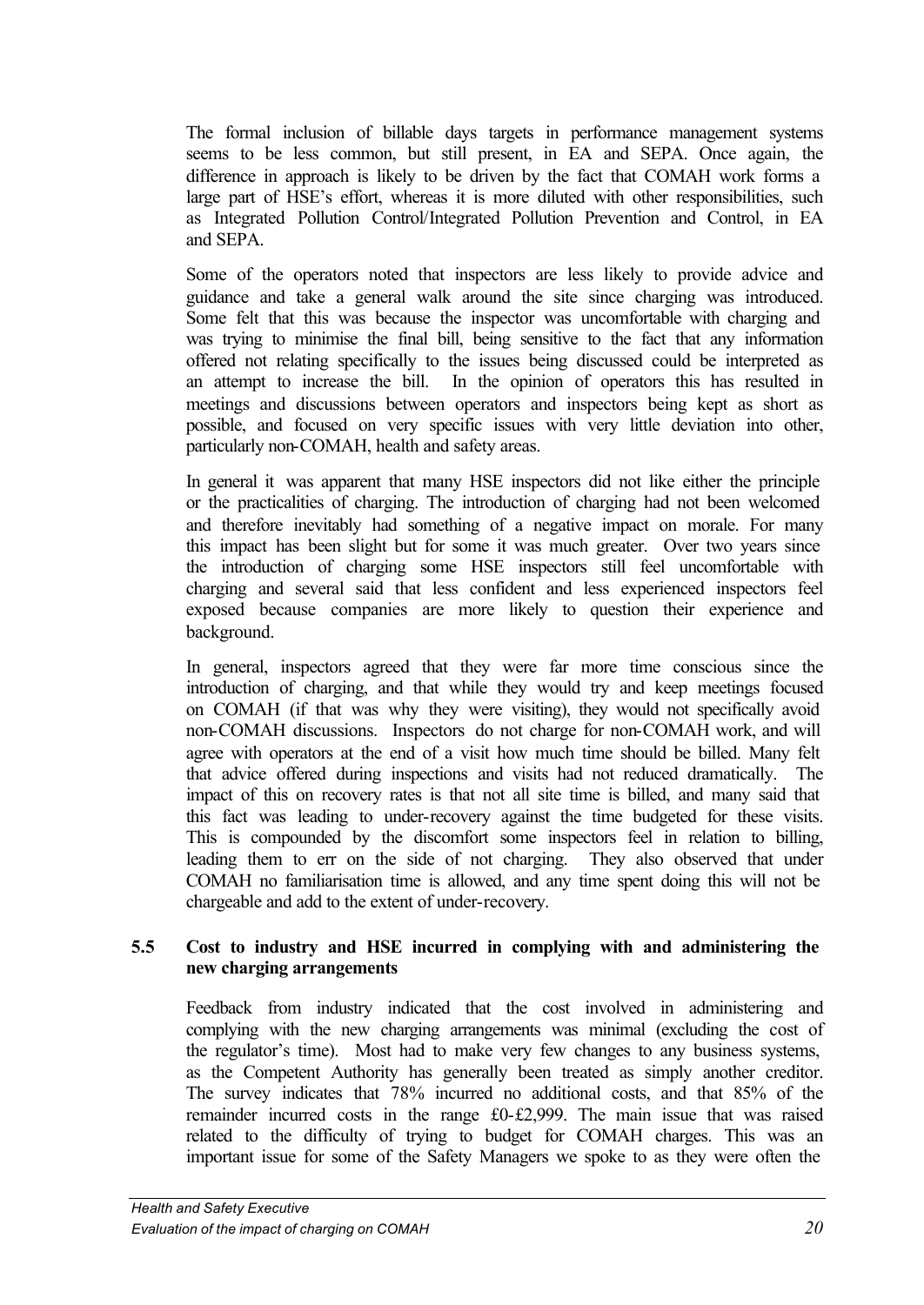cost-centre for bills but at higher levels within companies we gained the impression that this was less of a key issue.

In terms of the regulator, the administrative field-cost is the additional time required by inspectors as a direct result of charging. Other central administrative costs are incurred by HSE's COMAH Charging Team, the Central Finance team in Bootle the Planning, Efficiency and Finance Division (PEFD) in London who are responsible for policy and running the Industry Charging Review Group meetings and finance teams in EA and SEPA. The efficiency of the central administrative processes is the subject of a separate strand of work (see Section 2). Most inspectors felt that under normal circumstances the additional administrative time required was relatively small, and not material. There were some differences between the three elements of the Competent Authority, driven largely by the different information systems in use in each. Differences also exist within HSE, with FOD inspectors having to use the FOCUS system for FOD work, and a manual system for HID COMAH work. In general though, most inspectors spoken to do not feel that they spend significantly more time recording time since the introduction of charging.

The one exception to this observation is in relation to the queries and disputes procedure. Although few inspectors have been involved in high-level disputes to date, those that have indicated that the time required could be substantial, amounting to weeks of full-time effort in major cases. Along with the inspector time, significant effort is involved from administrative and senior staff, making the total cost for individual disputes that escalate to level 3 and above very high. It is worth noting that this cost is clearly spread over the total time spent on COMAH work, and as such may not be excessive on a per hour or per site basis as long as the number of disputes remains relatively low. The efficiency and effectiveness of the Queries and Disputes procedure is the subject of another strand of work (see Section 2).

## **5.6 Effect of charging on the Competent Authority's strategic goals and policy approach**

Senior management and policy staff from each of the three elements of the Competent Authority felt that charging had had no impact on the way in which policies and guidelines are developed by each element of the Competent Authority. They felt strongly that policies and guidelines are developed in light of health, safety and environmental concerns, and independently of any considerations related to charging. It was pointed out that it is a Finance Division within HSE – rather than a Policy Division - which has decided which aspects of COMAH are chargeable and which are not. However it was suggested that because COMAH charging has become a high-profile and contentious issue it has probably had two indirect effects on policy formulation:

- <sup>l</sup> slowing down and complicating the regular consultation processes with industry connected with the process of implementing new regulations;
- <sup>l</sup> tying-up significant amounts of senior management time.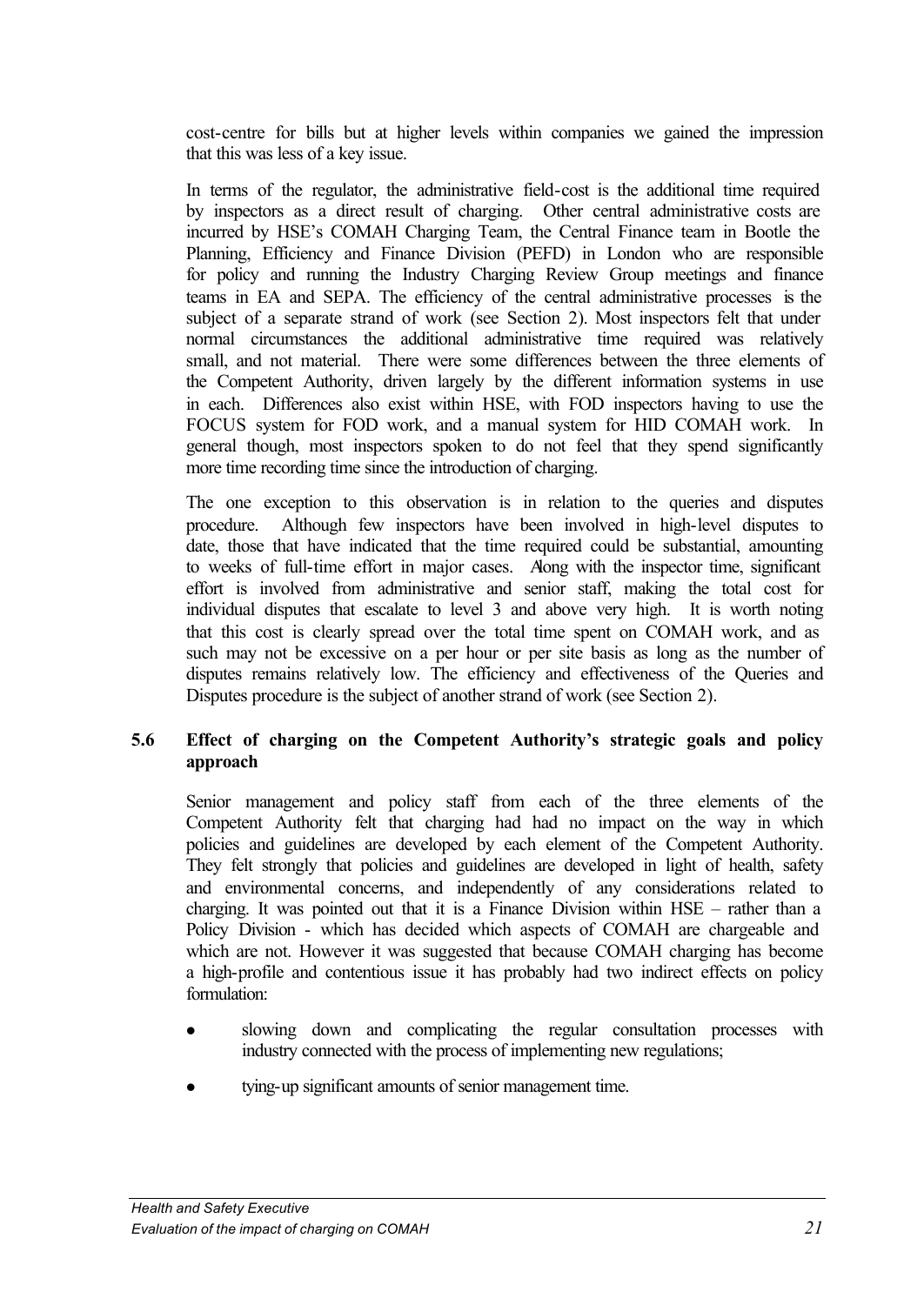## **5.7 Effect of charging on the Competent Authority's regulatory performance**

As explained in Section 4 we have not been able to assess, through data-analysis, whether charging has had any effect on the regulatory performance of the Competent Authority as shown by the outcomes of health and safety work. However what we have been able to do is to seek the views of inspectors who are in the front line of regulation and should be well-placed to make such an assessment.

Inspectors in HSE, and to a lesser degree EA and SEPA, have given COMAH work distinct priority. We understand that there are explicit instructions to focus on accident investigation (COMAH and non-COMAH), Safety Report assessment and COMAH inspections. However we have been told that this focus reflects much broader regulator policy rather than being related to the advent of charging. On the whole, charging and the use of billable-days targets to manage inspectors will support this policy, since charging is lnked to COMAH activity, and COMAH is the work priority. Inspectors point out though, that charging and improving health and safety are not always aligned, in the broader sense of regulator duties, and that decisions influenced by considerations of chargeable time may not always be in the best interests of health, safety and the environment. Inspectors are sometimes finding themselves in situations where there is a choice to be made between two activities, one of which is chargeable. If they are behind in targets, and under pressure to increase chargeable time, the incentive is clearly to choose the chargeable activity. Some mentioned cases of having to justify strongly why they had chosen a non-chargeable activity, which they felt to be genuinely more of a health and safety risk, over a chargeable one.

While this was not common feedback, it indicates that charging, and/or the current management of charging, has created an environment in which this behaviour is possible, and that this could negatively affect the overall objectives of HSE, EA and SEPA in areas outside COMAH.

From industry's point of view, it is possible, and perhaps even likely, that this policy drive is being interpreted as a drive to raise funding, because COMAH and charging have become almost inextricably intertwined from industry's point of view. One dutyholder interviewed felt strongly that unnecessary visits were being paid to the company in order to increase charges. When this was discussed with inspectors, some alluded to the fact that where there were relatively high numbers of HID staff. and relatively low numbers of COMAH sites, inspectors might try to improve performance against targets by performing more work than they might otherwise undertake. Some felt this was the case in the first year particularly, where underrecoveries were very significant, but also noted that recoveries this year were also below targets.

## **5.8 Has charging led to efficiency improvements for the Competent Authority and has greater transparency resulted in benefits to industry and the regulator?**

In terms of the efficiency of the Competent Authority, 67% of question respondents felt that the efficiency had remained the same, 8% felt efficiency had improved, 21% felt it had got worse, and 4% felt it had got substantially worse. Of those who felt it had improved the main reason cited related to more focused inspections and reports.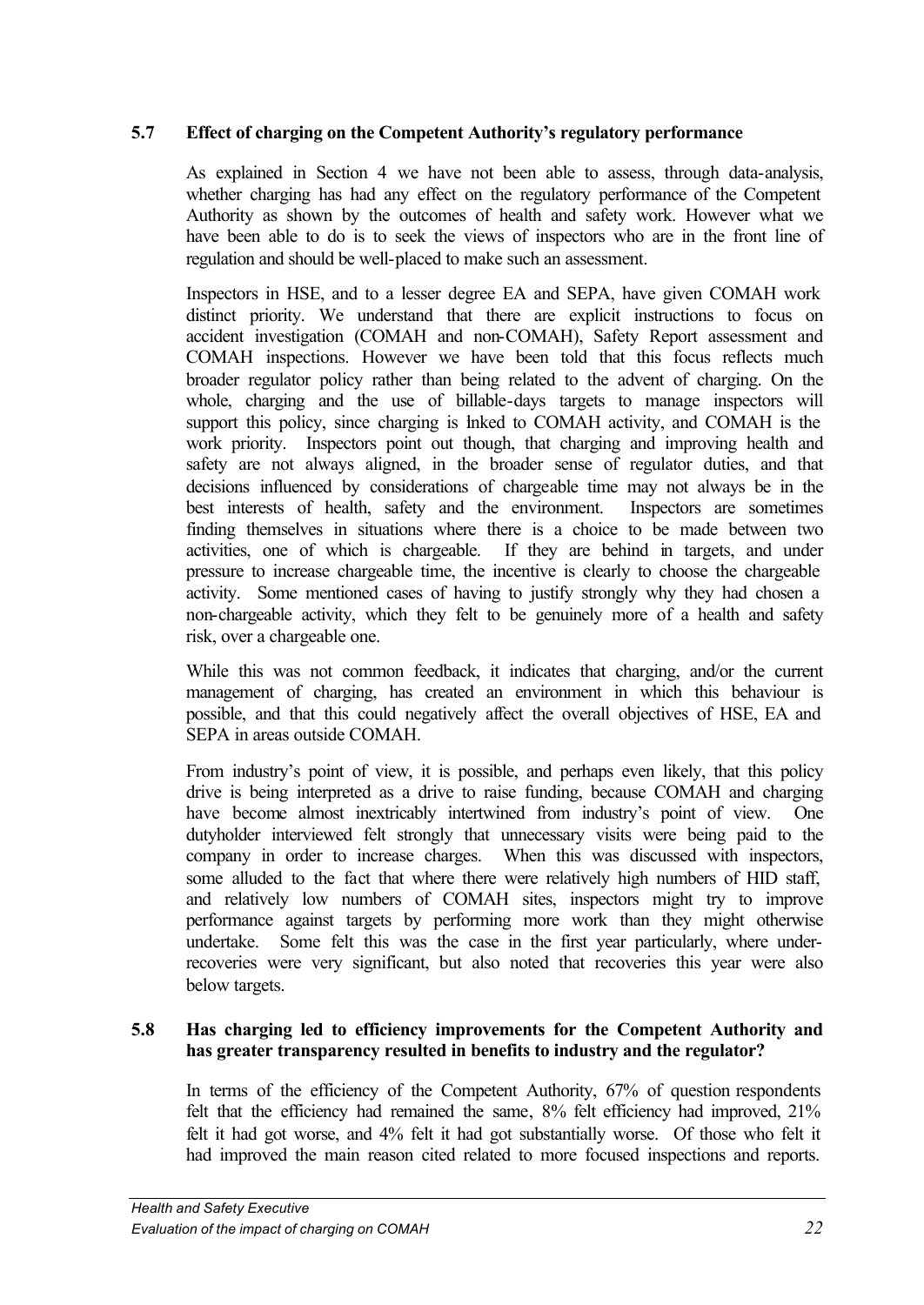Of those feeling it had worsened, the two prime reasons cited relate to the fact that inspectors now have to spend more time on the bureaucracy associated with charging - such as timesheets and records for billing - and that the regulator appears to be understaffed and unable to fulfil its duties pertaining to COMAH.

In contrast many HSE inspectors felt that the one positive effect of charging was to have made their work more focused, more transparent and more efficient. They pointed out that the completion of timesheets was not new and that they used to complete timesheets and records under CIMAH. The chief difference was that operators were previously unaware of this activity because there was no billing. As discussed in 5.5 above, the additional time and effort required by inspectors to comply with COMAH is generally not substantial, and it is therefore unlikely that this is having a significant impact on the efficiency of the Competent Authority. However, EA highlighted problems with their information capture systems that are currently impeding efficiency. Many of its inspectors mentioned that the current system's site identifiers do not work, but said that this was currently being addressed. Resourcing of COMAH work does appear to be an issue although inspectors felt that charging is only a slight contributory factor to this problem. Some inspectors felt that since the introduction of charging it is harder to fill vacancies in HID, with potential employees being put off by having to operate under a charging regime.

Charging undoubtedly brings the costs – and therefore the process - of regulation into the spotlight. The time spent on different activities becomes more transparent. Two issues raised by many operators relating to greater transparency is the inconsistent application of regulation and the inconsistent treatment of which activities are chargeable and which are not. Both issues are particularly evident for operators who operate multiple sites and have the ability to compare regulation between different sites, which may be located in different regions. Inspectors agreed that there was some inconsistency, and noted that account managers had been appointed by HSE to address this and other issues related to the need for greater consistency. It can be expected that consistency will improve as the regulator and the regulated gain more experience in the application of COMAH and charging, and that this issue could be expected to diminish in significance in the future. One area of inconsistency that is specific to EA and the SEPA is dealing with the close relationship between the regulation of COMAH and the regulation of Integrated Pollution Control. There is significant overlap in terms of responsibilities and activities, and this is leading to inconsistent charging in some cases. Some inspectors consider a particular activity to be covered by charges under Integrated Pollution Control and will therefore not bill for the time under COMAH, while others will not.

There is also an issue around the level of co-ordination between the different elements of the Competent Authority. Some operators felt that co-ordination between HSE and the EA/SEPA should be improved. A number of interviewees mentioned examples where it was clear that the members of the joint authority were clearly unaware of each other's activities. When this matter was discussed with inspectors, some EA and one SEPA inspector agreed, while HSE inspectors did not feel it was an issue of concern. This difference in opinion between elements of the Competent Authority could be ascribed to the fact that HSE carries out the great majority of COMAH work, and may be less likely to notice co-ordination problems. EA and SEPA rely more heavily on receiving information from HSE and would be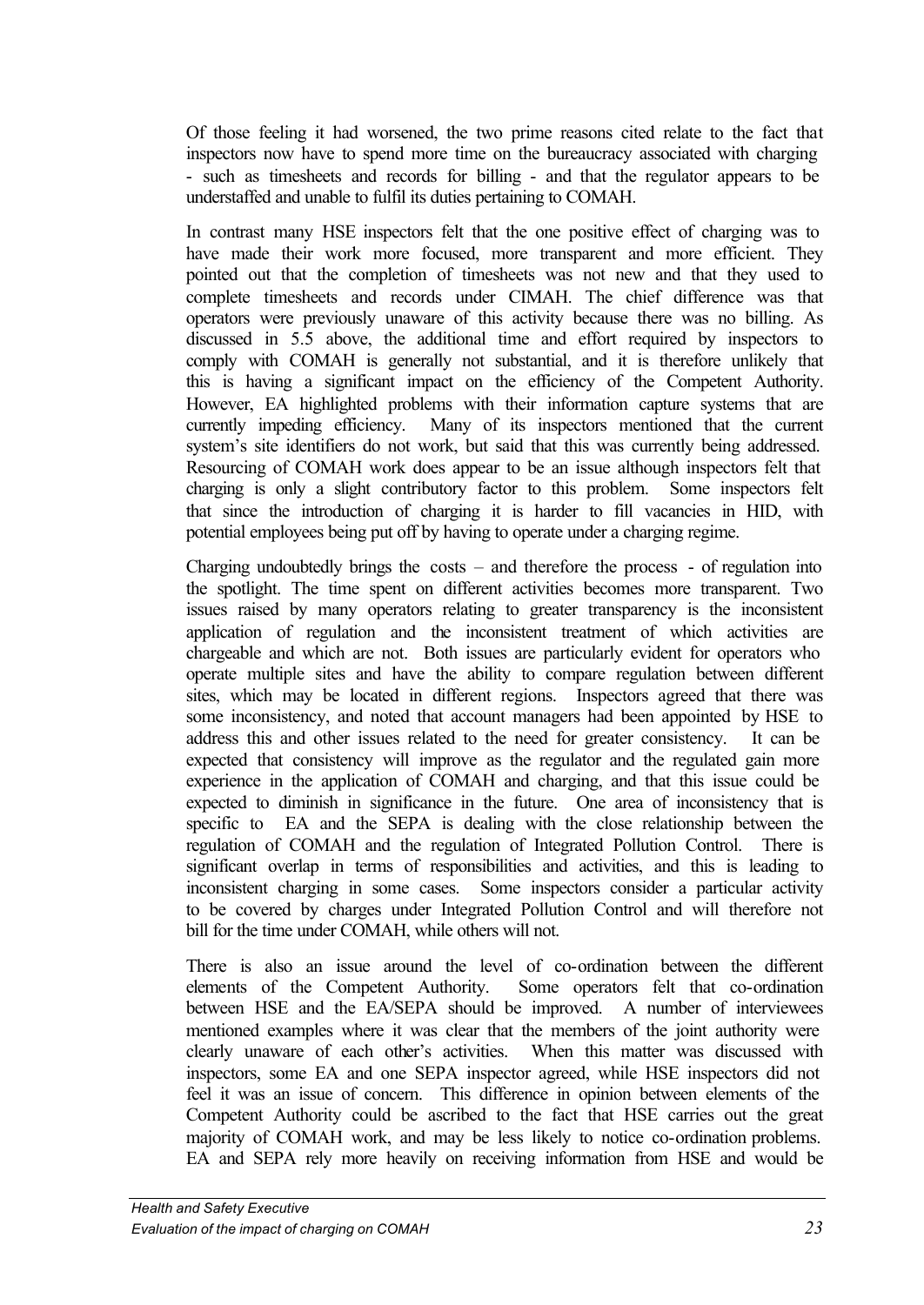more aware of any issues and concerns. Of course it should also be noted that any additional costs of, for example, having to arrange the same people to be present to host separate but connected visits, by different elements of the regulator, are borne by operators (both in terms of internal costs and external charges).

## **5.9 Suggested improvements to the charging system**

*It should be noted that the suggestions listed in this section are those arising from the Consultation Stage and are not the recommendations of Deloitte & Touche.*

By far the most common improvement suggested by industry and inspectors was to implement some form of flat-rate charging system. The survey showed 70% of respondents were unhappy with the current actuals system of charging. Of those who indicated preferred alternatives, 62% indicated they would like the introduction of a banded charge and 17% the introduction of a flat rate. It was interesting that in the dutyholder representative workshop many participants - who had given the issue considerable thought - were less enthusiastic about a change in scheme and pointed out that there would be disadvantages with each alternative being mooted. Almost all inspectors spoken to, from all three elements of the Competent Authority, indicated they would prefer some form of banded or flat-rate charges.

One suggestion, developed by a group of inspectors in a workshop as part of this review, was the introduction of a formula for calculating fixed assessment charges for Safety Reports, based on their complexity, combined with a single actual rate for investigation and inspection time incurred on-site only. It was recognised that this rate would have to rise to ensure it still covered off-site work. Benefits would include greater predictability for industry, more transparency and incentives for inspectors to spend more time on-site. Inspectors argued this would meet one of the objectives of COMAH – namely spending greater time on-site. One pitfall of this approach, compared with actuals, is that it would not reward good Safety Reports with lower fees.

From industry's point of view, the most common reason for wanting a move to a flatrate charge was to make business planning easier. Operators find that the actuals system makes budgeting and planning very difficult and clearly a flat-rate scheme would remove this problem. Although the amounts billed to operators are often relatively low in terms of their total turnover – or profit - it can be a relatively high proportion of an individual's cost centre budget. This individual was in many cases the person consulted, and it is likely that for them this is a substantial issue. The other reason often cited in favour of a flat-rate scheme is that it would encourage more open dialogue between regulator and regulated, which many feel is overall more beneficial to health, safety and environment objectives.

For inspectors, the main benefit of moving to a fixed rate scheme was felt to be the improvement in relationship that would result. As discussed earlier, many inspectors are uncomfortable with charging, in principle and in practice, and feel that it adds unnecessary complication to their relationship with industry. As with industry, many feel that greater dialogue between industry and regulator would improve with the implementation of a fixed rate scheme. They argued that a flat-rate charge would remove targets for chargeable days, and allow inspectors to prioritise effort based on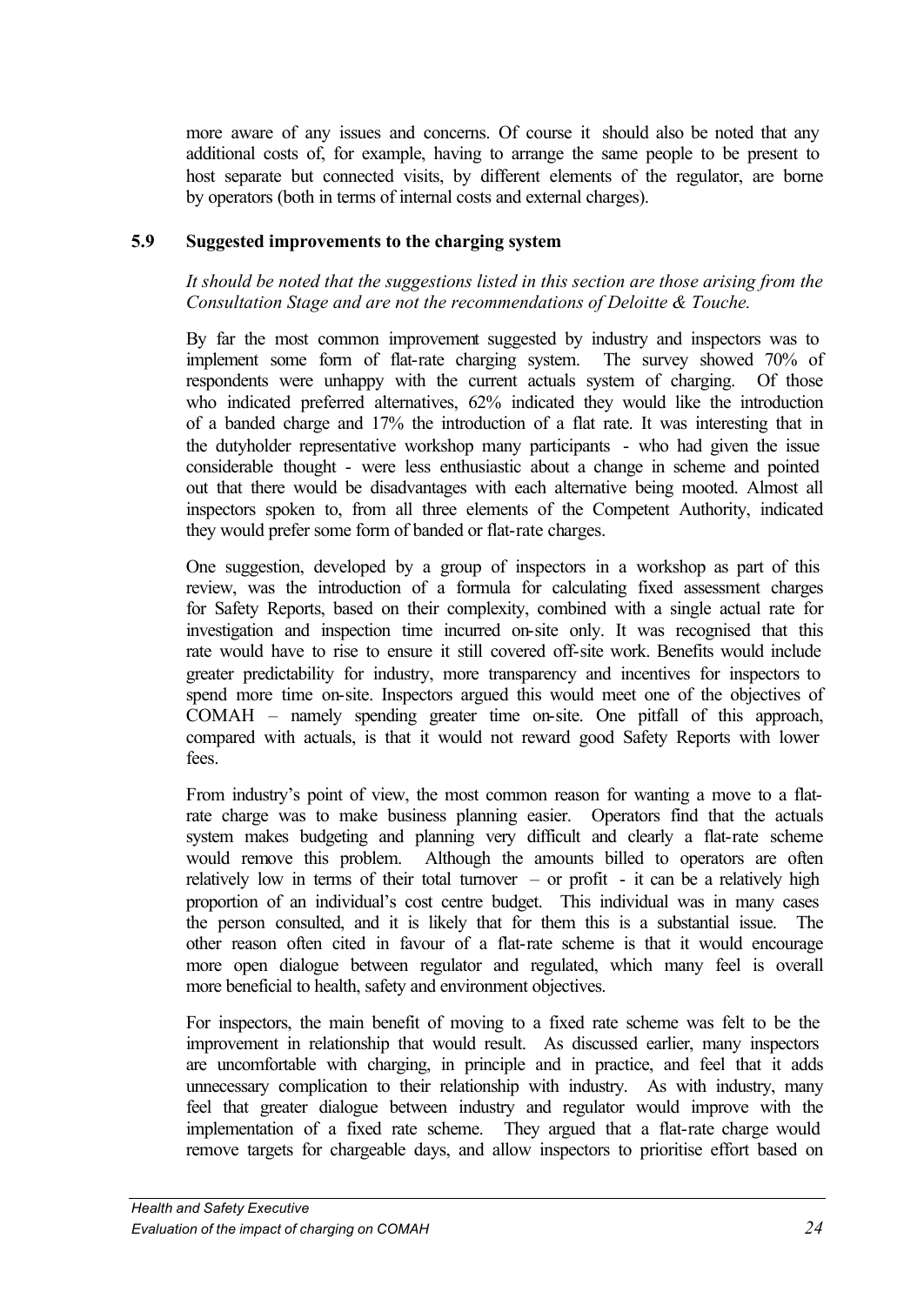health, safety and environmental grounds, with no destabilising effects from charging.

It should be noted that on the likely assumption that any new charging scheme had to continue to comply with Treasury full-cost recovery principles the following drawbacks – from operators' perspective – would arise:

- <sup>l</sup> total revenue from charges would have to rise if more inspector time was to be spent engaging in dialogue and/or dispensing advice;
- <sup>l</sup> although a flat-rate or banded scheme would lead to falls in costs for some dutyholders it would inevitably lead to off-setting rises for others;
- <sup>l</sup> charging dutyholders every year may lead to expectations of work being carried out – these expectations could not be met with current resources or income levels.

If the current actuals method of charging remains in place a fairly common view from industry and inspectors was that more effort should be made to assist companies estimate expenditure. As discussed above, this is one of the major concerns industry has about hourly charging, and many felt that it should be possible to provide industry with better estimates than those in the charging guidance. This is particularly true now that there is a better understanding of effort required, with more than two years of experience on which to call.

Other commonly expressed views were that charge-out rates were excessive and did not represent value for money. This concern is being addressed in our strand of work looking at the reasonableness of charges (see Section 2).

HSE inspectors often raised the issue of needing better guidance for inspectors of how to charge. This relates directly to the point in 5.3 which highlighted the confusion that exists over which activities are chargeable and which not. This point was not raised by EA inspectors, but was by some SEPA inspectors. Inspectors felt the guidance should extend beyond which advice is chargeable and which not into which activities were chargeable and which were not. In many cases inspectors are having to apply judgement in deciding whether or not an activity should be chargeable, and this is leading to inconsistency. Several felt that better guidance needs to be accompanied by better internal and external communication (for example unit briefings), more feedback and more training. Another common suggestion was setting up forums for inspectors to discuss approaches to charging with the objective of improving consistency. Of course there would be an opportunity cost attached to all of these activities.

Some inspectors suggested that the current queries and disputes procedure needed improvement. They felt there was insufficient disincentive for industry to appeal and that this led to many frivolous disputes aimed more at delaying payment than resolving any genuine issues. One improvement, suggested on several occasions, included making unsuccessful appellants pay costs.

Other suggested improvements included:

<sup>l</sup> greater synchronisation of HSE annual planning to fit with industry;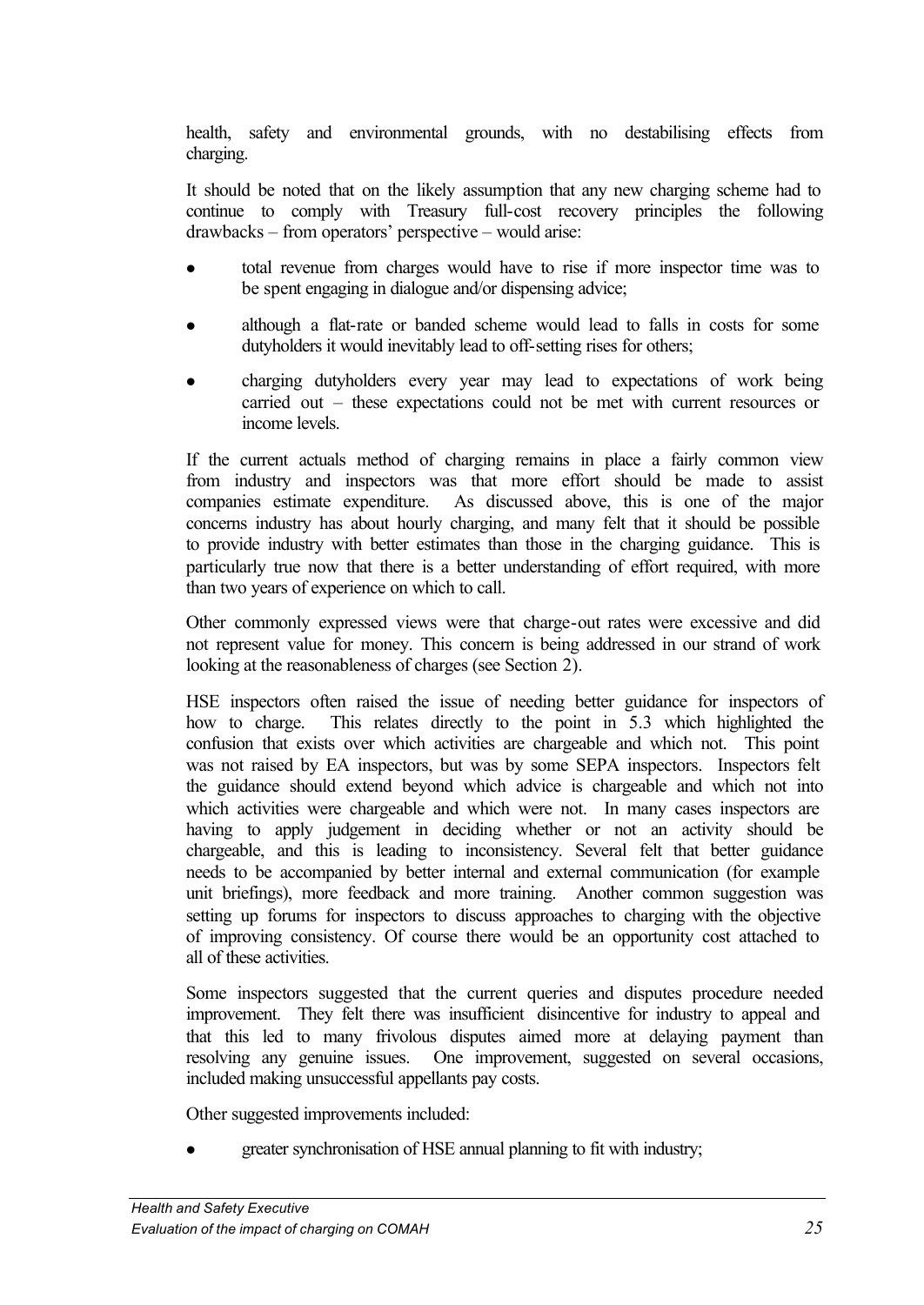• common data-entry systems for FOD and, at least, HID inspectors;

Further suggestions of improvements are included in Appendix 3.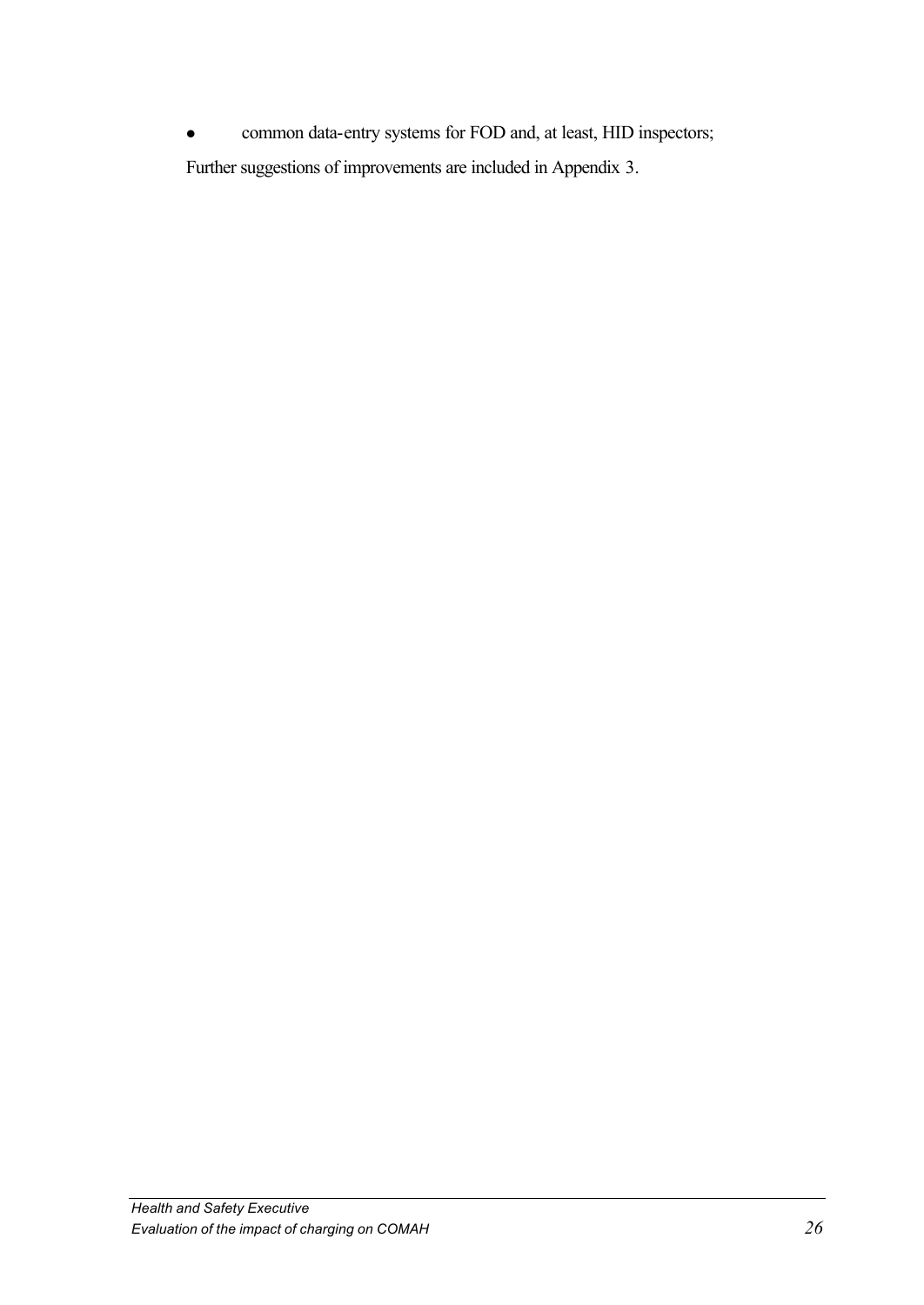# **6. SUGGESTED NEXT STEPS**

We are part way through a programme of four reviews and associated work-strands. Consequently it would be premature to develop anything other than suggested next steps at this time. Our suggestions are as follows:

- to undertake the detailed planning for Gas Transportation, Railways and Offshore taking on board the following lessons learned from the review of COMAH:
	- $\triangleright$  roll-out the postal survey to each of the other reviews to enable results to be compared across regimes;
	- $\triangleright$  adopt the same process of consulting dutyholders through a survey, followed by telephone interviews followed by a workshop with nominees from representative groups;
	- $\triangleright$  limiting discussions with unions to a small number of representative spokespeople;
	- $\triangleright$  establishing what data analysis might add value to the review and checking if HSE have this available at a much earlier stage in each review;
	- $\triangleright$  considering the benefits of constructing a follow-up questionnaire for inspectors to make reporting on the views of staff more statistically robust;
	- $\triangleright$  considering the benefits of conducting any EU benchmarking to meet dutyholder concerns about the impact of charging on competitiveness.
- reviewing relevant documents, and speaking to a representative from DTRL, to better understand the political context for the introduction of charging;
- <sup>l</sup> to consolidate all findings from all strands of work into a single consolidated report once all four reviews are complete and prior to the Strategic Planning stage. This Consolidated Report should include a section on recommendations.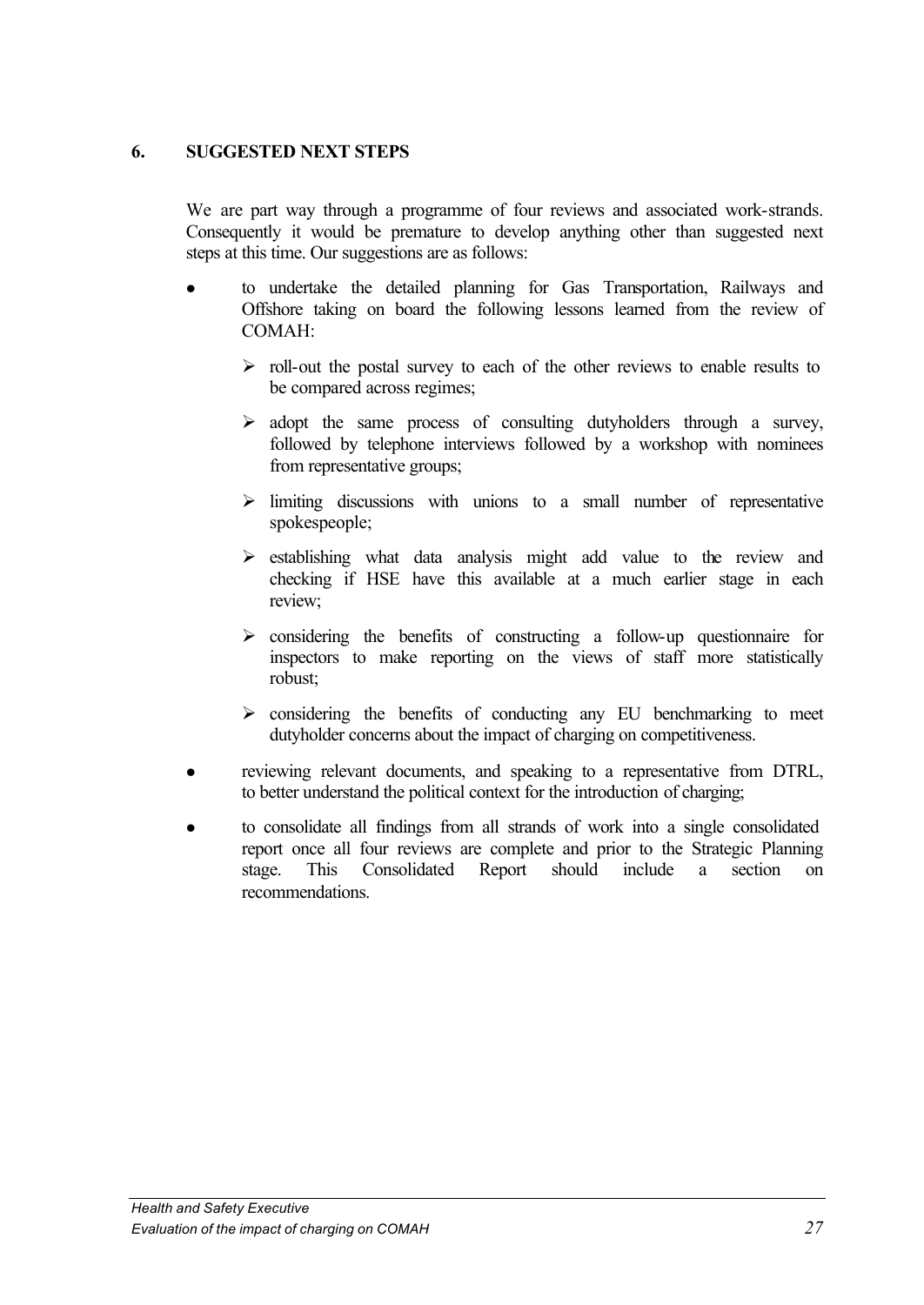# **7. APPENDIX ONE: GLOSSARY OF TERMS**

| <b>ABC</b>   | Lotus Approach Database - COMAH                    |
|--------------|----------------------------------------------------|
| <b>CIMAH</b> | Control of Industrial Major Accident Hazards       |
| <b>CIS</b>   | <b>Common Information System</b>                   |
| <b>COMAH</b> | Control of Major Accident Hazards Regulations 1999 |
| EA           | <b>Environment Agency</b>                          |
| <b>FOCUS</b> | <b>Field Operations Computer System</b>            |
| FOD          | Field Operations Directorate (HSE)                 |
| <b>HID</b>   | Hazardous Installations Directorate                |
| <b>HSC</b>   | Health and Safety Commission                       |
| <b>HSE</b>   | Health and Safety Executive                        |
| <b>MAPP</b>  | Major Accident Prevention Policy                   |
| <b>SEPA</b>  | <b>Scottish Environment Protections Agency</b>     |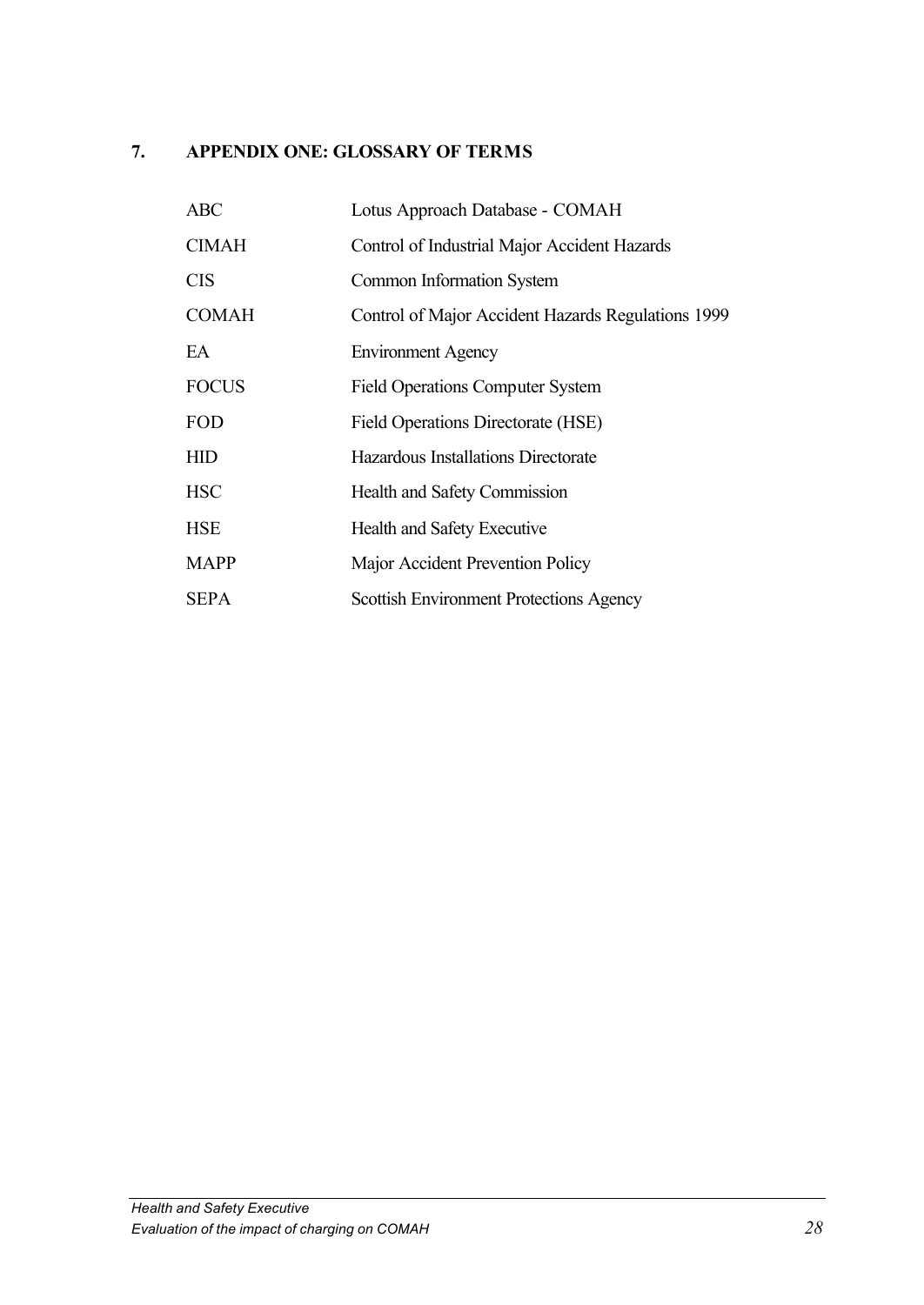# **8. APPENDIX TWO: SUMMARY OF RESPONSES TO QUESTIONNAIRE**

109 companies completed the questionnaire in time for their responses to be incorporated within our analysis. An anonymised summary of results is provided below:

#### **A.** Background Information

|   | A. Background Information                                                                                   | Total<br>No. |      | Total Chem. Chem<br>$%$ Man.<br>No. | $\frac{9}{6}$ | $\Gamma$ op<br>Tier<br>No. | $\mathbf{Top}$<br>Tier<br>$\frac{9}{6}$ |
|---|-------------------------------------------------------------------------------------------------------------|--------------|------|-------------------------------------|---------------|----------------------------|-----------------------------------------|
|   | 4 What type of establishment do you operate?                                                                |              |      |                                     |               |                            |                                         |
|   | Top tier only (top tier establishments need to prepare a safety<br>a<br>report for HSE approval)            | 61           | 56%  | 34                                  | 64%           | 61                         | 100%                                    |
|   | Lower tier only (lower tier establishments do not need to prepare<br>b<br>a safety report for HSE approval) | 36           | 33%  |                                     | 32%           |                            |                                         |
|   | Both top and lower tier establishment<br>C                                                                  | 12           | 11%  |                                     | 4%            |                            |                                         |
|   | Total responses                                                                                             | 109          | 100% | 53                                  | 100%          | 61                         | 100%                                    |
| 5 | Number of employees in organisation (please classify each part-time<br>worker as one employee)              |              |      |                                     |               |                            |                                         |
|   | $0-49$<br>a                                                                                                 | $2^{\circ}$  | 19%  |                                     | 14%           | 10                         | 16%                                     |
|   | 50-249<br>b                                                                                                 | 39           | 36%  | 23                                  | 43%           | 25                         | 41%                                     |
|   | over 250<br>C                                                                                               | 49           | 45%  | 23                                  | 43%           | 26                         | 43%                                     |
|   | Total responses                                                                                             | 109          | 100% | 53                                  | 100%          | 61                         | 100%                                    |

#### 6 Type of Industry

| a a          | Chemicals manufacturing            | 53  | 53I | 100% | 34  |  |
|--------------|------------------------------------|-----|-----|------|-----|--|
| b            | Fertiliser manufacture and storage | 3   |     |      |     |  |
| $\mathbf{C}$ | Explosives                         |     |     |      |     |  |
| d            | Oil Refining and other Fuel        |     |     |      |     |  |
| e            | Pharmaceuticals                    | 3   |     |      |     |  |
| f            | Gas Distribution                   | 3   |     |      |     |  |
| g            | LPG Storage and/or Distribution    |     |     |      |     |  |
| h            | Other Storage                      |     |     |      |     |  |
|              | Other (please specify)             | 21  |     |      | 11  |  |
|              | Total responses                    | 109 | 53  | 100% | -61 |  |

7 How many separate visits from COMAH inspectors (HSE or EA/SEPA) relating to enforcement of COMAH regulations have you had over the

|   | last two years? (EA=Environment Agency, SEPA = Scottish<br><b>Environment Protection Agency</b> ) |                        |      |  |
|---|---------------------------------------------------------------------------------------------------|------------------------|------|--|
| a | $1 - 3$                                                                                           | 46                     | 43%  |  |
|   | $4-9$                                                                                             | 39                     | 37%  |  |
| C | $10 - 20$                                                                                         | 13 <sub>1</sub>        | 12%  |  |
| d | More than 20                                                                                      |                        | 8%   |  |
|   |                                                                                                   | Total responses<br>106 | 100% |  |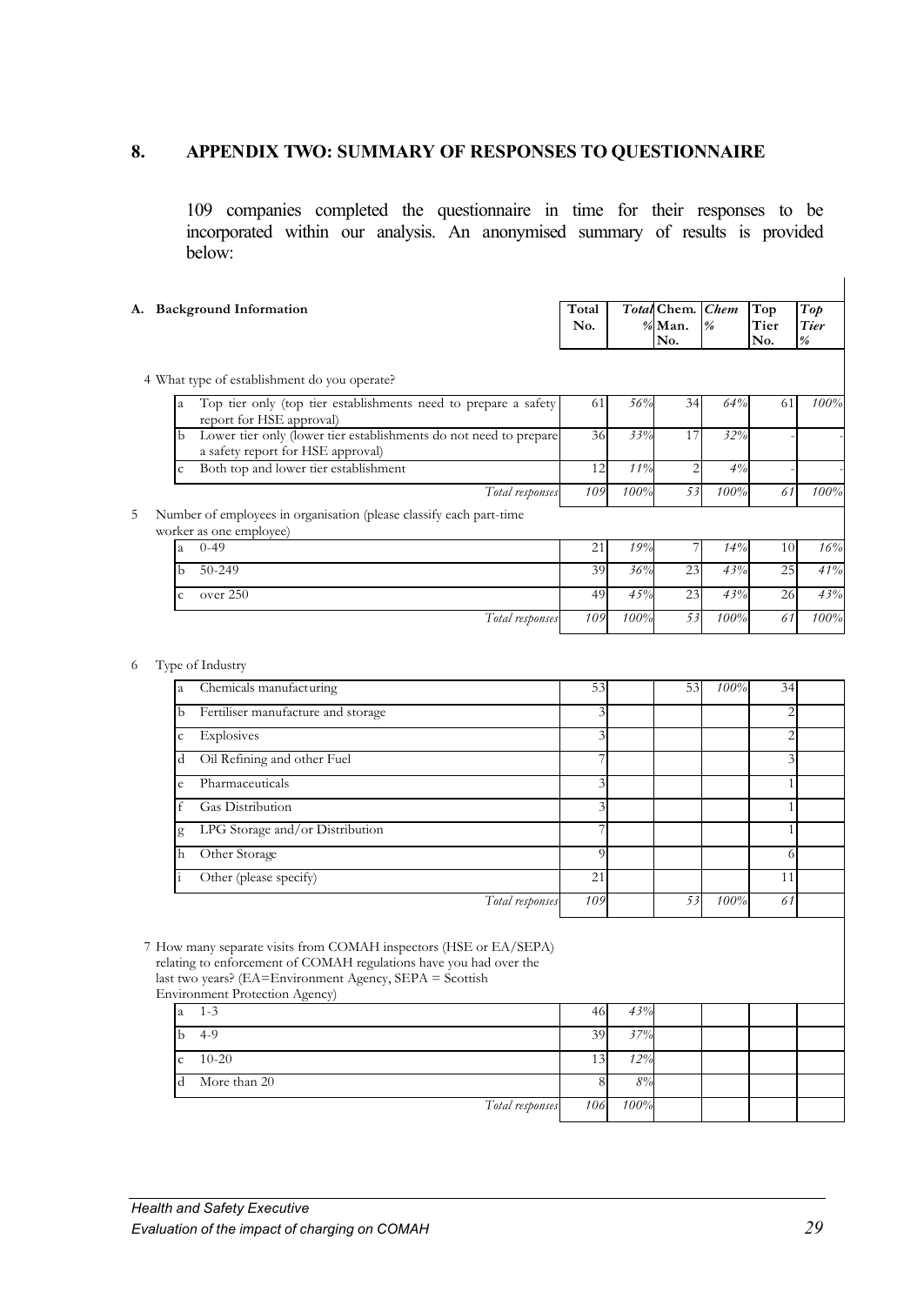#### **B. This section explores the effect of the introduction of charging on your relationship with COMAH regulators**

8 Before the introduction of charging, would you describe your relationship

with HSE as:

|                        | with пэе as:                                                                                                                                         |     |       |    |      |    |      |
|------------------------|------------------------------------------------------------------------------------------------------------------------------------------------------|-----|-------|----|------|----|------|
| $\alpha$               | Good                                                                                                                                                 | 84  | 77%   | 43 | 81%  | 46 | 75%  |
| b                      | Satisfactory                                                                                                                                         | 24  | 22%   | 9  | 17%  | 14 | 23%  |
| $\mathbf{c}$           | Poor                                                                                                                                                 | 1   | 1%    | 1  | 2%   | 1  | 2%   |
|                        | Total responses                                                                                                                                      | 109 | 100%  | 53 | 100% | 61 | 100% |
|                        | 9 On balance, has your relationship with the HSE changed since the                                                                                   |     |       |    |      |    |      |
|                        | introduction of charging?                                                                                                                            |     |       |    |      |    |      |
|                        | a Yes                                                                                                                                                | 31  | 29%   | 16 | 31%  | 14 | 23%  |
|                        | b No                                                                                                                                                 | 75  | 71%   | 36 | 69%  | 45 | 77%  |
|                        | Total responses                                                                                                                                      | 106 | 100%  | 52 | 100% | 59 | 100% |
|                        | If yes, how has the relationship changed?                                                                                                            |     |       |    |      |    |      |
| $\mathbf{a}$           | Got much better                                                                                                                                      |     | $0\%$ |    | 0%   |    | 0%   |
| b                      | Got better                                                                                                                                           | 2   | 6%    | 2  | 13%  | 1  | 11%  |
|                        | Got worse                                                                                                                                            | 27  |       | 13 |      |    |      |
| $\mathbf c$            |                                                                                                                                                      |     | 88%   |    | 81%  |    | 88%  |
| d                      | Got much worse                                                                                                                                       | 2   | 6%    | 1  | 6%   | 1  | 11%  |
|                        | Total responses                                                                                                                                      | 31  | 100%  | 16 | 100% | 9  | 100% |
|                        | 10 If you have answered that it has got worse can you say how this has been                                                                          |     |       |    |      |    |      |
|                        | shown and what have been the causes?                                                                                                                 |     |       |    |      |    |      |
| $\bullet$              | 29 responses:                                                                                                                                        |     |       |    |      |    |      |
|                        | Reluctance to involve inspectors in work that may result in any<br>further time commitment, as customers do not want to be                           |     |       |    |      |    |      |
|                        | charged for it. Can work both ways, as inspectors also seem to                                                                                       |     |       |    |      |    |      |
|                        | be more time conscious, and do not fully explore                                                                                                     |     |       |    |      |    |      |
|                        | problems/solutions. (16)                                                                                                                             |     |       |    |      |    |      |
| $\bullet$              | Lack of transparency as to how charges are reached. Poor                                                                                             |     |       |    |      |    |      |
|                        | consistency of approach to number/type of inspections between                                                                                        |     |       |    |      |    |      |
|                        | different inspectors and for different sites. (5)                                                                                                    |     |       |    |      |    |      |
| $\bullet$              | Less contact with busier inspectors. (2)                                                                                                             |     |       |    |      |    |      |
| $\bullet$              | Inspectors are too specialised to provide broad advice. (2)                                                                                          |     |       |    |      |    |      |
| $\bullet$              | General dissatisfaction with communication/ inspections/<br>inflexible attitudes/ enforcement notices (ie: not directly related<br>to charging). (4) |     |       |    |      |    |      |
|                        | 11 Please list up to three negative effects of charging on your relationship                                                                         |     |       |    |      |    |      |
| with HSE?              |                                                                                                                                                      |     |       |    |      |    |      |
|                        | Common responses:                                                                                                                                    |     |       |    |      |    |      |
| $\bullet$<br>$\bullet$ | Briefer, more formal, less thorough contacts to save costs<br>Less likely to initiate contact/seek advice                                            |     |       |    |      |    |      |
| $\bullet$              | Unpredictability of charges affects business planning                                                                                                |     |       |    |      |    |      |
| $\bullet$              | Management time required and embarrassment caused by                                                                                                 |     |       |    |      |    |      |
|                        | invoice queries                                                                                                                                      |     |       |    |      |    |      |
| $\bullet$              | Inspectors seem to be embarrassed by charging                                                                                                        |     |       |    |      |    |      |
|                        | Need to differentiate between chargeable/non-chargeable<br>activities                                                                                |     |       |    |      |    |      |
| ٠                      | Perception that unnecessary contacts are imposed by HSE to<br>generate more revenue, and that more inspectors are involved                           |     |       |    |      |    |      |
|                        | than necessary                                                                                                                                       |     |       |    |      |    |      |
| ٠                      | Charges, and pre-occupation with meeting them, divert attention<br>from real issues                                                                  |     |       |    |      |    |      |
|                        | 12 Please list up to three positive effects of charging on your relationship                                                                         |     |       |    |      |    |      |
| with HSE?              |                                                                                                                                                      |     |       |    |      |    |      |
|                        | Common responses:                                                                                                                                    |     |       |    |      |    |      |
| $\bullet$              | Contacts are more focussed/ better advanced planning                                                                                                 |     |       |    |      |    |      |
|                        |                                                                                                                                                      |     |       |    |      |    |      |

 $\overline{\phantom{a}}$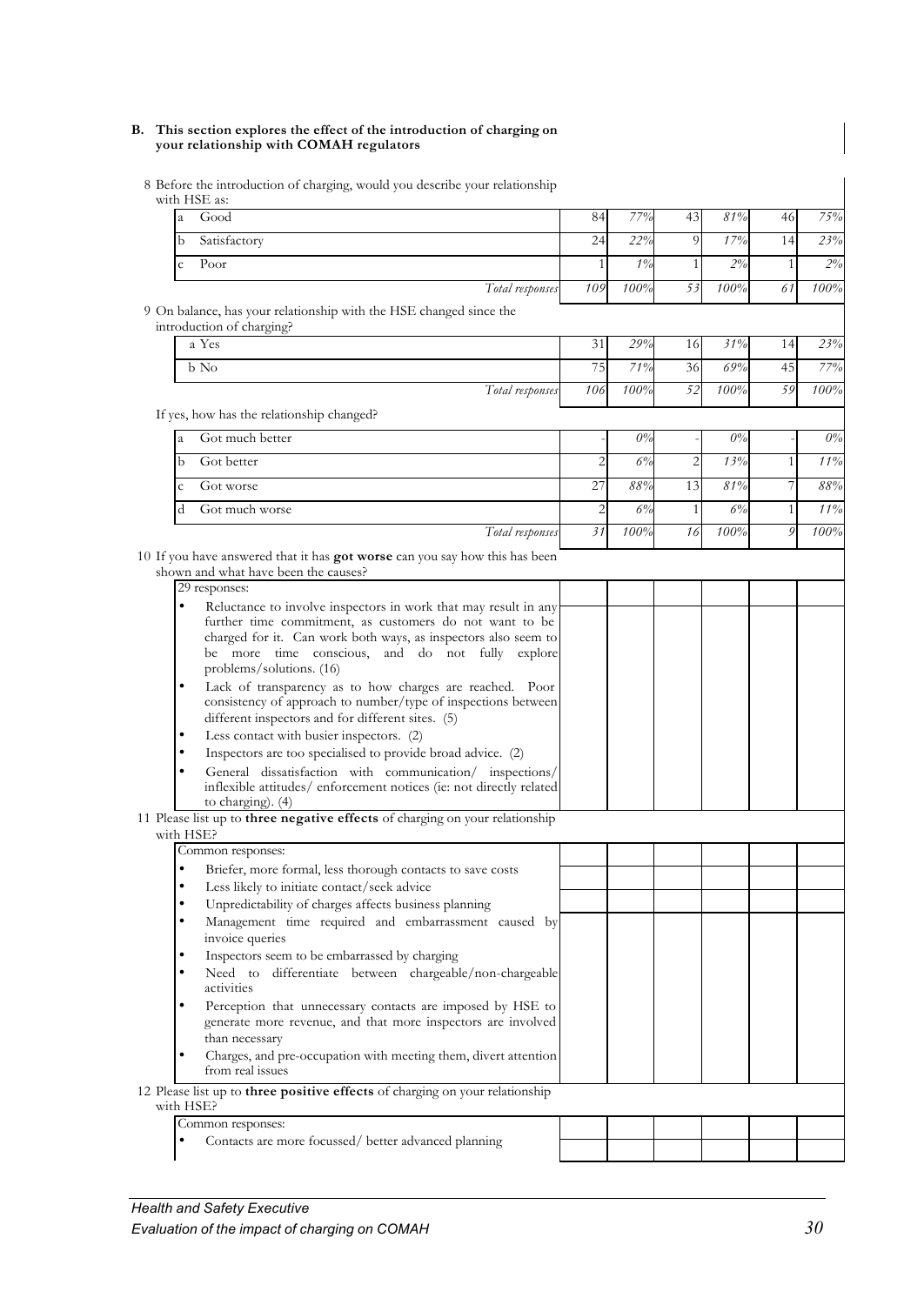| Better access to inspectors and specialists<br>$\bullet$<br>Easier to see how time is accounted for<br>$\bullet$<br>Raises the profile of COMAH compliance<br>٠<br>No positive effects!<br>13 Assuming that charging continues, are there any changes which would<br>improve your relationship with HSE?<br>72 responses, including:<br>Annual fixed fee, or up-front estimate (24)<br>٠<br>Better breakdown of HSE's costs, to accompany invoice (20)<br>٠<br>Lower the rates of charge, or review rationale of charging<br>$\bullet$<br>including providing some advice for no charge (19)<br>Provide better quality service, eg better advice, better inspectors,<br>٠<br>better management (7)<br>14 Any other comments?<br>30 additional comments made, including:<br>Fees are too high<br>٠<br>Not getting value for money<br>٠<br>Is the component charging system still going ahead?<br>٠<br>HSE seems to be embarrassed by having to charge<br>٠<br>COMAH charging has had little impact on those already paying<br>$\bullet$<br>charges to EA and HSE<br>Another tax on industry<br>٠<br>Also have to bear charges from emergency services etc<br>٠<br>EA is worse than HSE on transparency of charging regime<br>٠<br>Should forecast annual charge, so that can be linked in to budget<br>٠<br>process<br>"Charging is at odds with stated Govt intention of reducing<br>$\bullet$<br>regulatory burden on industry  will drive companies abroad<br>where charging does not apply and legislation is not so<br>stringently enforced"<br>"Any communication with HSE is valuable. I would like<br>$\bullet$<br>companies who are operation under the spirit of HSE regs to be<br>looked upon as partners and not always as possible prosecutions.<br>More companies will work with a Partner"<br>This section explores the effect of the introduction of charging on<br>the operational behaviour of inspectors<br>15 Have you noticed changes in the operational behaviour of inspectors<br>since charging was introduced?<br>61%<br>$60\%$<br>67<br>32<br>No<br>40<br>$\mathfrak a$<br>Yes, there have been changes<br>19<br>37%<br>36%<br>20<br>40<br>b<br>Yes, there have been extensive changes<br>2%<br>$4\%$<br>2<br>$\mathsf c$<br>2<br>1<br>Total responses<br>100%<br>53<br>100%<br>109<br>61<br>16 Has the result of these changes on operational behaviour overall been:<br>better operational behaviour?<br>17%<br>$\overline{c}$<br>10%<br>3<br>а<br>no change on operational behaviour?<br>29%<br>34%<br>14<br>b<br>6<br>worse operational behaviour?<br>49%<br>13<br>61%<br>20<br>11<br>$\mathsf{C}$ |                 |    |      |    |      |    |      |
|---------------------------------------------------------------------------------------------------------------------------------------------------------------------------------------------------------------------------------------------------------------------------------------------------------------------------------------------------------------------------------------------------------------------------------------------------------------------------------------------------------------------------------------------------------------------------------------------------------------------------------------------------------------------------------------------------------------------------------------------------------------------------------------------------------------------------------------------------------------------------------------------------------------------------------------------------------------------------------------------------------------------------------------------------------------------------------------------------------------------------------------------------------------------------------------------------------------------------------------------------------------------------------------------------------------------------------------------------------------------------------------------------------------------------------------------------------------------------------------------------------------------------------------------------------------------------------------------------------------------------------------------------------------------------------------------------------------------------------------------------------------------------------------------------------------------------------------------------------------------------------------------------------------------------------------------------------------------------------------------------------------------------------------------------------------------------------------------------------------------------------------------------------------------------------------------------------------------------------------------------------------------------------------------------------------------------------------------------------------------------------------------------------------------------------------------------------------------------------------------------------------------------------------------------------------------------------------------------------------------------------|-----------------|----|------|----|------|----|------|
|                                                                                                                                                                                                                                                                                                                                                                                                                                                                                                                                                                                                                                                                                                                                                                                                                                                                                                                                                                                                                                                                                                                                                                                                                                                                                                                                                                                                                                                                                                                                                                                                                                                                                                                                                                                                                                                                                                                                                                                                                                                                                                                                                                                                                                                                                                                                                                                                                                                                                                                                                                                                                                 |                 |    |      |    |      |    |      |
|                                                                                                                                                                                                                                                                                                                                                                                                                                                                                                                                                                                                                                                                                                                                                                                                                                                                                                                                                                                                                                                                                                                                                                                                                                                                                                                                                                                                                                                                                                                                                                                                                                                                                                                                                                                                                                                                                                                                                                                                                                                                                                                                                                                                                                                                                                                                                                                                                                                                                                                                                                                                                                 |                 |    |      |    |      |    |      |
|                                                                                                                                                                                                                                                                                                                                                                                                                                                                                                                                                                                                                                                                                                                                                                                                                                                                                                                                                                                                                                                                                                                                                                                                                                                                                                                                                                                                                                                                                                                                                                                                                                                                                                                                                                                                                                                                                                                                                                                                                                                                                                                                                                                                                                                                                                                                                                                                                                                                                                                                                                                                                                 |                 |    |      |    |      |    |      |
|                                                                                                                                                                                                                                                                                                                                                                                                                                                                                                                                                                                                                                                                                                                                                                                                                                                                                                                                                                                                                                                                                                                                                                                                                                                                                                                                                                                                                                                                                                                                                                                                                                                                                                                                                                                                                                                                                                                                                                                                                                                                                                                                                                                                                                                                                                                                                                                                                                                                                                                                                                                                                                 |                 |    |      |    |      |    |      |
|                                                                                                                                                                                                                                                                                                                                                                                                                                                                                                                                                                                                                                                                                                                                                                                                                                                                                                                                                                                                                                                                                                                                                                                                                                                                                                                                                                                                                                                                                                                                                                                                                                                                                                                                                                                                                                                                                                                                                                                                                                                                                                                                                                                                                                                                                                                                                                                                                                                                                                                                                                                                                                 |                 |    |      |    |      |    |      |
|                                                                                                                                                                                                                                                                                                                                                                                                                                                                                                                                                                                                                                                                                                                                                                                                                                                                                                                                                                                                                                                                                                                                                                                                                                                                                                                                                                                                                                                                                                                                                                                                                                                                                                                                                                                                                                                                                                                                                                                                                                                                                                                                                                                                                                                                                                                                                                                                                                                                                                                                                                                                                                 |                 |    |      |    |      |    |      |
|                                                                                                                                                                                                                                                                                                                                                                                                                                                                                                                                                                                                                                                                                                                                                                                                                                                                                                                                                                                                                                                                                                                                                                                                                                                                                                                                                                                                                                                                                                                                                                                                                                                                                                                                                                                                                                                                                                                                                                                                                                                                                                                                                                                                                                                                                                                                                                                                                                                                                                                                                                                                                                 |                 |    |      |    |      |    |      |
|                                                                                                                                                                                                                                                                                                                                                                                                                                                                                                                                                                                                                                                                                                                                                                                                                                                                                                                                                                                                                                                                                                                                                                                                                                                                                                                                                                                                                                                                                                                                                                                                                                                                                                                                                                                                                                                                                                                                                                                                                                                                                                                                                                                                                                                                                                                                                                                                                                                                                                                                                                                                                                 |                 |    |      |    |      |    |      |
|                                                                                                                                                                                                                                                                                                                                                                                                                                                                                                                                                                                                                                                                                                                                                                                                                                                                                                                                                                                                                                                                                                                                                                                                                                                                                                                                                                                                                                                                                                                                                                                                                                                                                                                                                                                                                                                                                                                                                                                                                                                                                                                                                                                                                                                                                                                                                                                                                                                                                                                                                                                                                                 |                 |    |      |    |      |    |      |
|                                                                                                                                                                                                                                                                                                                                                                                                                                                                                                                                                                                                                                                                                                                                                                                                                                                                                                                                                                                                                                                                                                                                                                                                                                                                                                                                                                                                                                                                                                                                                                                                                                                                                                                                                                                                                                                                                                                                                                                                                                                                                                                                                                                                                                                                                                                                                                                                                                                                                                                                                                                                                                 |                 |    |      |    |      |    |      |
|                                                                                                                                                                                                                                                                                                                                                                                                                                                                                                                                                                                                                                                                                                                                                                                                                                                                                                                                                                                                                                                                                                                                                                                                                                                                                                                                                                                                                                                                                                                                                                                                                                                                                                                                                                                                                                                                                                                                                                                                                                                                                                                                                                                                                                                                                                                                                                                                                                                                                                                                                                                                                                 |                 |    |      |    |      |    |      |
|                                                                                                                                                                                                                                                                                                                                                                                                                                                                                                                                                                                                                                                                                                                                                                                                                                                                                                                                                                                                                                                                                                                                                                                                                                                                                                                                                                                                                                                                                                                                                                                                                                                                                                                                                                                                                                                                                                                                                                                                                                                                                                                                                                                                                                                                                                                                                                                                                                                                                                                                                                                                                                 |                 |    |      |    |      |    |      |
|                                                                                                                                                                                                                                                                                                                                                                                                                                                                                                                                                                                                                                                                                                                                                                                                                                                                                                                                                                                                                                                                                                                                                                                                                                                                                                                                                                                                                                                                                                                                                                                                                                                                                                                                                                                                                                                                                                                                                                                                                                                                                                                                                                                                                                                                                                                                                                                                                                                                                                                                                                                                                                 |                 |    |      |    |      |    |      |
|                                                                                                                                                                                                                                                                                                                                                                                                                                                                                                                                                                                                                                                                                                                                                                                                                                                                                                                                                                                                                                                                                                                                                                                                                                                                                                                                                                                                                                                                                                                                                                                                                                                                                                                                                                                                                                                                                                                                                                                                                                                                                                                                                                                                                                                                                                                                                                                                                                                                                                                                                                                                                                 |                 |    |      |    |      |    |      |
|                                                                                                                                                                                                                                                                                                                                                                                                                                                                                                                                                                                                                                                                                                                                                                                                                                                                                                                                                                                                                                                                                                                                                                                                                                                                                                                                                                                                                                                                                                                                                                                                                                                                                                                                                                                                                                                                                                                                                                                                                                                                                                                                                                                                                                                                                                                                                                                                                                                                                                                                                                                                                                 |                 |    |      |    |      |    |      |
|                                                                                                                                                                                                                                                                                                                                                                                                                                                                                                                                                                                                                                                                                                                                                                                                                                                                                                                                                                                                                                                                                                                                                                                                                                                                                                                                                                                                                                                                                                                                                                                                                                                                                                                                                                                                                                                                                                                                                                                                                                                                                                                                                                                                                                                                                                                                                                                                                                                                                                                                                                                                                                 |                 |    |      |    |      |    |      |
|                                                                                                                                                                                                                                                                                                                                                                                                                                                                                                                                                                                                                                                                                                                                                                                                                                                                                                                                                                                                                                                                                                                                                                                                                                                                                                                                                                                                                                                                                                                                                                                                                                                                                                                                                                                                                                                                                                                                                                                                                                                                                                                                                                                                                                                                                                                                                                                                                                                                                                                                                                                                                                 |                 |    |      |    |      |    |      |
|                                                                                                                                                                                                                                                                                                                                                                                                                                                                                                                                                                                                                                                                                                                                                                                                                                                                                                                                                                                                                                                                                                                                                                                                                                                                                                                                                                                                                                                                                                                                                                                                                                                                                                                                                                                                                                                                                                                                                                                                                                                                                                                                                                                                                                                                                                                                                                                                                                                                                                                                                                                                                                 |                 |    |      |    |      |    |      |
|                                                                                                                                                                                                                                                                                                                                                                                                                                                                                                                                                                                                                                                                                                                                                                                                                                                                                                                                                                                                                                                                                                                                                                                                                                                                                                                                                                                                                                                                                                                                                                                                                                                                                                                                                                                                                                                                                                                                                                                                                                                                                                                                                                                                                                                                                                                                                                                                                                                                                                                                                                                                                                 |                 |    |      |    |      |    |      |
|                                                                                                                                                                                                                                                                                                                                                                                                                                                                                                                                                                                                                                                                                                                                                                                                                                                                                                                                                                                                                                                                                                                                                                                                                                                                                                                                                                                                                                                                                                                                                                                                                                                                                                                                                                                                                                                                                                                                                                                                                                                                                                                                                                                                                                                                                                                                                                                                                                                                                                                                                                                                                                 |                 |    |      |    |      |    |      |
|                                                                                                                                                                                                                                                                                                                                                                                                                                                                                                                                                                                                                                                                                                                                                                                                                                                                                                                                                                                                                                                                                                                                                                                                                                                                                                                                                                                                                                                                                                                                                                                                                                                                                                                                                                                                                                                                                                                                                                                                                                                                                                                                                                                                                                                                                                                                                                                                                                                                                                                                                                                                                                 |                 |    |      |    |      |    |      |
|                                                                                                                                                                                                                                                                                                                                                                                                                                                                                                                                                                                                                                                                                                                                                                                                                                                                                                                                                                                                                                                                                                                                                                                                                                                                                                                                                                                                                                                                                                                                                                                                                                                                                                                                                                                                                                                                                                                                                                                                                                                                                                                                                                                                                                                                                                                                                                                                                                                                                                                                                                                                                                 |                 |    |      |    |      |    |      |
|                                                                                                                                                                                                                                                                                                                                                                                                                                                                                                                                                                                                                                                                                                                                                                                                                                                                                                                                                                                                                                                                                                                                                                                                                                                                                                                                                                                                                                                                                                                                                                                                                                                                                                                                                                                                                                                                                                                                                                                                                                                                                                                                                                                                                                                                                                                                                                                                                                                                                                                                                                                                                                 |                 |    |      |    |      |    |      |
|                                                                                                                                                                                                                                                                                                                                                                                                                                                                                                                                                                                                                                                                                                                                                                                                                                                                                                                                                                                                                                                                                                                                                                                                                                                                                                                                                                                                                                                                                                                                                                                                                                                                                                                                                                                                                                                                                                                                                                                                                                                                                                                                                                                                                                                                                                                                                                                                                                                                                                                                                                                                                                 |                 |    |      |    |      |    |      |
|                                                                                                                                                                                                                                                                                                                                                                                                                                                                                                                                                                                                                                                                                                                                                                                                                                                                                                                                                                                                                                                                                                                                                                                                                                                                                                                                                                                                                                                                                                                                                                                                                                                                                                                                                                                                                                                                                                                                                                                                                                                                                                                                                                                                                                                                                                                                                                                                                                                                                                                                                                                                                                 |                 |    |      |    |      |    |      |
|                                                                                                                                                                                                                                                                                                                                                                                                                                                                                                                                                                                                                                                                                                                                                                                                                                                                                                                                                                                                                                                                                                                                                                                                                                                                                                                                                                                                                                                                                                                                                                                                                                                                                                                                                                                                                                                                                                                                                                                                                                                                                                                                                                                                                                                                                                                                                                                                                                                                                                                                                                                                                                 |                 |    |      |    |      |    |      |
|                                                                                                                                                                                                                                                                                                                                                                                                                                                                                                                                                                                                                                                                                                                                                                                                                                                                                                                                                                                                                                                                                                                                                                                                                                                                                                                                                                                                                                                                                                                                                                                                                                                                                                                                                                                                                                                                                                                                                                                                                                                                                                                                                                                                                                                                                                                                                                                                                                                                                                                                                                                                                                 |                 |    |      |    |      |    |      |
|                                                                                                                                                                                                                                                                                                                                                                                                                                                                                                                                                                                                                                                                                                                                                                                                                                                                                                                                                                                                                                                                                                                                                                                                                                                                                                                                                                                                                                                                                                                                                                                                                                                                                                                                                                                                                                                                                                                                                                                                                                                                                                                                                                                                                                                                                                                                                                                                                                                                                                                                                                                                                                 |                 |    |      |    |      |    |      |
|                                                                                                                                                                                                                                                                                                                                                                                                                                                                                                                                                                                                                                                                                                                                                                                                                                                                                                                                                                                                                                                                                                                                                                                                                                                                                                                                                                                                                                                                                                                                                                                                                                                                                                                                                                                                                                                                                                                                                                                                                                                                                                                                                                                                                                                                                                                                                                                                                                                                                                                                                                                                                                 |                 |    |      |    |      |    |      |
|                                                                                                                                                                                                                                                                                                                                                                                                                                                                                                                                                                                                                                                                                                                                                                                                                                                                                                                                                                                                                                                                                                                                                                                                                                                                                                                                                                                                                                                                                                                                                                                                                                                                                                                                                                                                                                                                                                                                                                                                                                                                                                                                                                                                                                                                                                                                                                                                                                                                                                                                                                                                                                 |                 |    |      |    |      |    | 65%  |
|                                                                                                                                                                                                                                                                                                                                                                                                                                                                                                                                                                                                                                                                                                                                                                                                                                                                                                                                                                                                                                                                                                                                                                                                                                                                                                                                                                                                                                                                                                                                                                                                                                                                                                                                                                                                                                                                                                                                                                                                                                                                                                                                                                                                                                                                                                                                                                                                                                                                                                                                                                                                                                 |                 |    |      |    |      |    | 33%  |
|                                                                                                                                                                                                                                                                                                                                                                                                                                                                                                                                                                                                                                                                                                                                                                                                                                                                                                                                                                                                                                                                                                                                                                                                                                                                                                                                                                                                                                                                                                                                                                                                                                                                                                                                                                                                                                                                                                                                                                                                                                                                                                                                                                                                                                                                                                                                                                                                                                                                                                                                                                                                                                 |                 |    |      |    |      |    | 2%   |
|                                                                                                                                                                                                                                                                                                                                                                                                                                                                                                                                                                                                                                                                                                                                                                                                                                                                                                                                                                                                                                                                                                                                                                                                                                                                                                                                                                                                                                                                                                                                                                                                                                                                                                                                                                                                                                                                                                                                                                                                                                                                                                                                                                                                                                                                                                                                                                                                                                                                                                                                                                                                                                 |                 |    |      |    |      |    | 100% |
|                                                                                                                                                                                                                                                                                                                                                                                                                                                                                                                                                                                                                                                                                                                                                                                                                                                                                                                                                                                                                                                                                                                                                                                                                                                                                                                                                                                                                                                                                                                                                                                                                                                                                                                                                                                                                                                                                                                                                                                                                                                                                                                                                                                                                                                                                                                                                                                                                                                                                                                                                                                                                                 |                 |    |      |    |      |    |      |
|                                                                                                                                                                                                                                                                                                                                                                                                                                                                                                                                                                                                                                                                                                                                                                                                                                                                                                                                                                                                                                                                                                                                                                                                                                                                                                                                                                                                                                                                                                                                                                                                                                                                                                                                                                                                                                                                                                                                                                                                                                                                                                                                                                                                                                                                                                                                                                                                                                                                                                                                                                                                                                 |                 |    |      |    |      |    | 14%  |
|                                                                                                                                                                                                                                                                                                                                                                                                                                                                                                                                                                                                                                                                                                                                                                                                                                                                                                                                                                                                                                                                                                                                                                                                                                                                                                                                                                                                                                                                                                                                                                                                                                                                                                                                                                                                                                                                                                                                                                                                                                                                                                                                                                                                                                                                                                                                                                                                                                                                                                                                                                                                                                 |                 |    |      |    |      |    | 33%  |
|                                                                                                                                                                                                                                                                                                                                                                                                                                                                                                                                                                                                                                                                                                                                                                                                                                                                                                                                                                                                                                                                                                                                                                                                                                                                                                                                                                                                                                                                                                                                                                                                                                                                                                                                                                                                                                                                                                                                                                                                                                                                                                                                                                                                                                                                                                                                                                                                                                                                                                                                                                                                                                 |                 |    |      |    |      |    | 53%  |
|                                                                                                                                                                                                                                                                                                                                                                                                                                                                                                                                                                                                                                                                                                                                                                                                                                                                                                                                                                                                                                                                                                                                                                                                                                                                                                                                                                                                                                                                                                                                                                                                                                                                                                                                                                                                                                                                                                                                                                                                                                                                                                                                                                                                                                                                                                                                                                                                                                                                                                                                                                                                                                 | Total responses | 41 | 100% | 21 | 100% | 21 | 100% |

38 responses, including: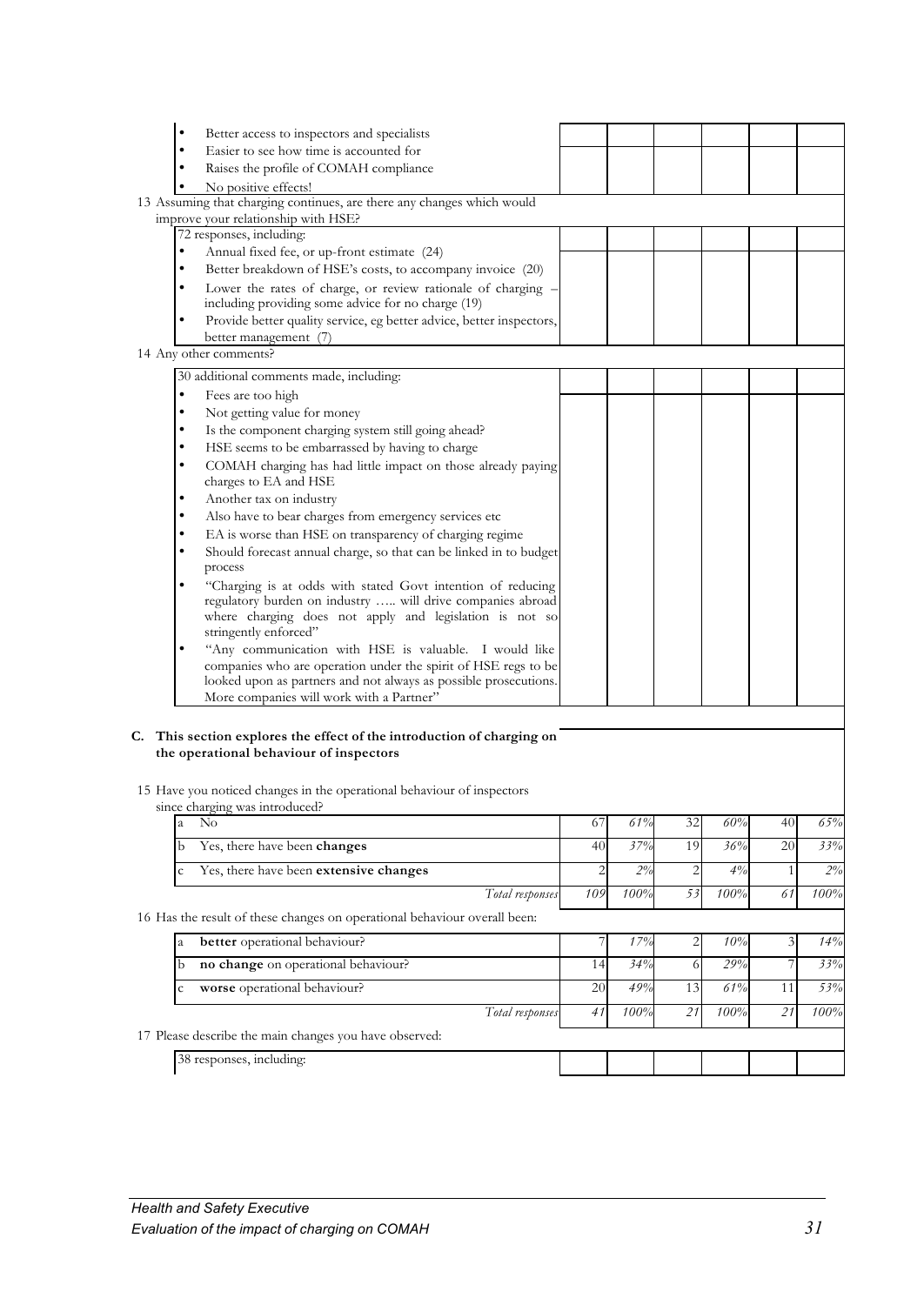| uncomfortable, embarrassed, apologetic inspectors (11)<br>$\bullet$                                                                                                                                                                                                                                                                                    |  |  |  |
|--------------------------------------------------------------------------------------------------------------------------------------------------------------------------------------------------------------------------------------------------------------------------------------------------------------------------------------------------------|--|--|--|
| visits are more focussed and to the point - negative connotation<br>$\bullet$                                                                                                                                                                                                                                                                          |  |  |  |
| (6)                                                                                                                                                                                                                                                                                                                                                    |  |  |  |
| visits are more focussed and to the point – positive connotation                                                                                                                                                                                                                                                                                       |  |  |  |
| (5)                                                                                                                                                                                                                                                                                                                                                    |  |  |  |
| more visits per year, or more inspectors involved (4)                                                                                                                                                                                                                                                                                                  |  |  |  |
| less visits per year (1)                                                                                                                                                                                                                                                                                                                               |  |  |  |
| 18 Any other comments?                                                                                                                                                                                                                                                                                                                                 |  |  |  |
| 14 responses, including:                                                                                                                                                                                                                                                                                                                               |  |  |  |
| sense of embarrassment/lack of support by inspectors over<br>$\bullet$                                                                                                                                                                                                                                                                                 |  |  |  |
| principle of charging (3)                                                                                                                                                                                                                                                                                                                              |  |  |  |
| experienced inspectors are better at maintaining relationships (1)<br>٠                                                                                                                                                                                                                                                                                |  |  |  |
| trust and respect for HSE inspectors prior to charging has<br>٠<br>allowed charging to work (1)                                                                                                                                                                                                                                                        |  |  |  |
| "the breadth and depth of knowledge demonstrated by the<br>subject experts has been disappointing. As a top tier site with<br>good technical resources available, we have the feeling that<br>inspections are training opportunities for the specialists, and we<br>get charged for it!" (1)                                                           |  |  |  |
| "overall our observation is a worsening of operational behaviour<br>which may be due to the CA formal duty under COMAH<br>legislation to prohibit operation which has led to excessive<br>questioning with repeats for clarification on minor details and the<br>attendance at meetings of excessive numbers of inspectors." (1)                       |  |  |  |
| "lack of clarity throughout about what a COMAH<br>$\bullet$<br>demonstration entails, and in particular how to demonstrate<br>ALARP. There is much guidance, but still no-one seems to be<br>able to say what is acceptable. The risks have not changed from<br>our operations, but there is now endless challenge at the minute<br>detail level." (1) |  |  |  |

- **D. This section explores the effect of the introduction of charging on your health & safety, and environmental policies and practices.**
- 19 Have you changed your **health and safety policies / environmental**

| policies as a result of the introduction of charging? (Charging was |
|---------------------------------------------------------------------|
| introduced from 1 April 1999).                                      |

| a            | No, there was no need                                                                                                                                                        | 90         | 83%   | 46             | 87%   | 56 | 92%  |
|--------------|------------------------------------------------------------------------------------------------------------------------------------------------------------------------------|------------|-------|----------------|-------|----|------|
| b            | No, other reason                                                                                                                                                             | $^{\circ}$ | 5%    | $\overline{c}$ | $4\%$ |    | 3%   |
|              | Reasons given in 7 responses:                                                                                                                                                |            |       |                |       |    |      |
| ٠            | H&S policy changed for BS GN 18001 type of system (1)                                                                                                                        |            |       |                |       |    |      |
| ٠            | logical development based on regulatory changes and greater<br>duties due to COMAH (1)                                                                                       |            |       |                |       |    |      |
| ٠            | policy to manage major hazards has+D224 been developed in<br>line with the additional COMAH requirements to keep pace with<br>legislation and current business practices (1) |            |       |                |       |    |      |
| ٠            | revision of HSE policies to meet new requirements of COMAH<br>regulations (1)                                                                                                |            |       |                |       |    |      |
| ٠            | integration into parent company (1)                                                                                                                                          |            |       |                |       |    |      |
|              | normal development/updating of policies (2)                                                                                                                                  |            |       |                |       |    |      |
| $\mathsf{C}$ | Yes, they have changed                                                                                                                                                       | 12         | 11%   | 5              | 9%    |    | 5%   |
|              | Yes, they have changed substantially                                                                                                                                         |            | $1\%$ |                | $0\%$ |    | 0%   |
|              | Total responses                                                                                                                                                              | 109        | 100%  | 53             | 100%  | 61 | 100% |
|              | Scope of change                                                                                                                                                              |            |       |                |       |    |      |
| a            | Our health and safety policies now include additional areas that                                                                                                             | 8          | 67%   |                |       |    |      |

| Our health and safety policies now include additional areas that | 67% |  |  |
|------------------------------------------------------------------|-----|--|--|
| were previously excluded                                         |     |  |  |
| Our health and safety policies cover the same areas as before    | 33% |  |  |
| Our health and safety policies now exclude areas that were       |     |  |  |
|                                                                  |     |  |  |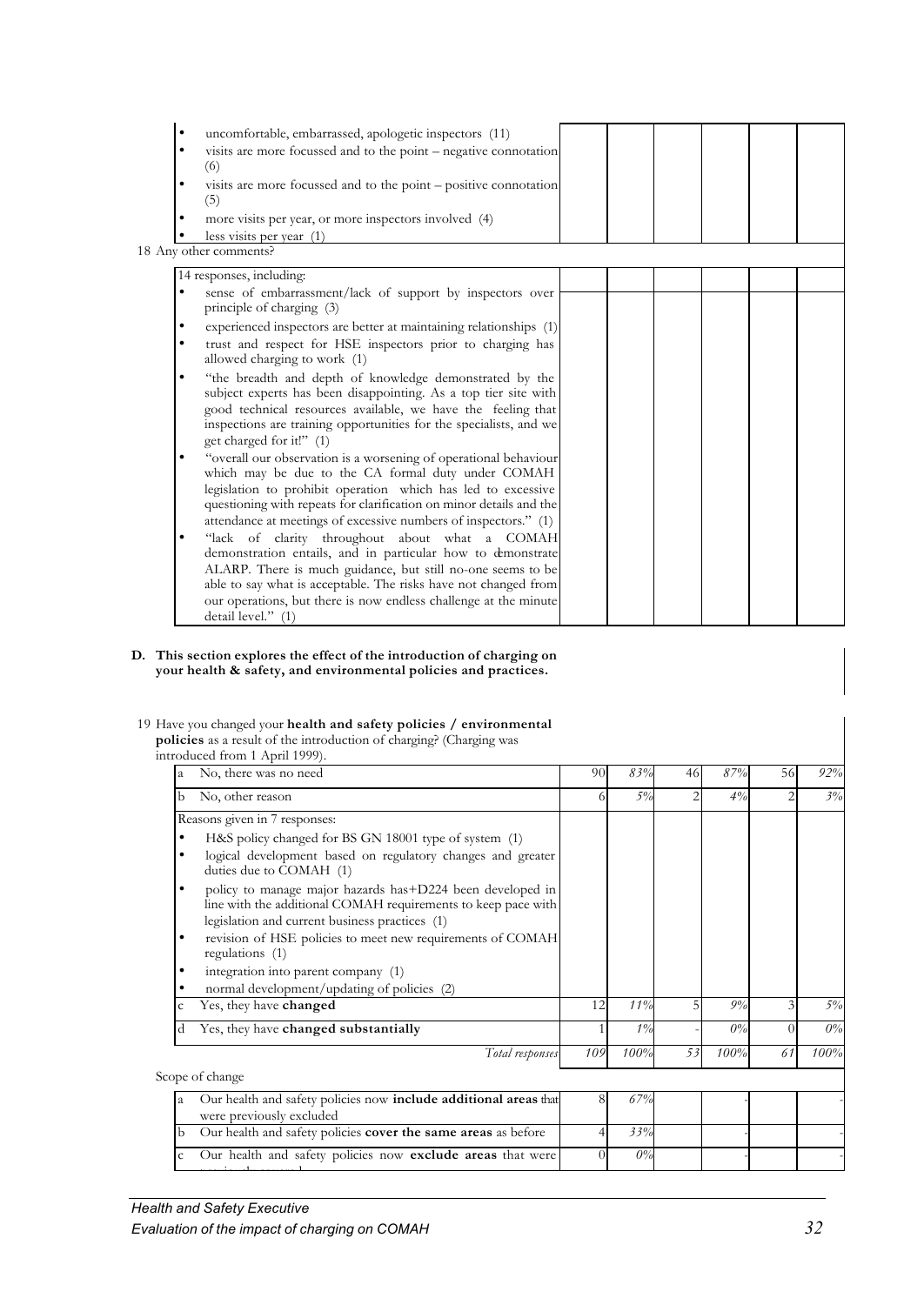|              | previously covered                                                                                                               |                |           |                      |      |                |      |
|--------------|----------------------------------------------------------------------------------------------------------------------------------|----------------|-----------|----------------------|------|----------------|------|
|              | Total responses                                                                                                                  | 12             | 100%      |                      |      |                |      |
| Monitoring   |                                                                                                                                  |                |           |                      |      |                |      |
| $\mathbf{a}$ | Our health and safety policies are reviewed more often                                                                           | 6              | 50%       |                      |      |                |      |
| b            | Our health and safety policies are reviewed as much as before                                                                    | 6              | 50%       |                      |      |                |      |
| $\mathsf{C}$ | Our health and safety policies are reviewed less often                                                                           | $\theta$       | 0%        |                      |      |                |      |
|              | Total responses                                                                                                                  | 12             | 100%      |                      |      |                |      |
| Expertise    |                                                                                                                                  |                |           |                      |      |                |      |
| a            | We require more technical skill/expert knowledge to draft and<br>review our health and safety policies                           | 5              | 42%       |                      |      |                |      |
| b            | We require the same level of technical skill/expert knowledge to<br>draft and review our health and safety policies              |                | 58%       |                      |      |                |      |
| $\mathsf{C}$ | We require less technical skill/expert knowledge to draft and<br>review our health and safety policies                           | $\theta$       | 0%        |                      |      |                |      |
| Quality      | Total responses                                                                                                                  | 12             | 12        |                      |      |                |      |
| $\rm{a}$     | This has resulted in an improvement of the quality of health and<br>safety policies                                              |                | 58%       |                      |      |                |      |
| b            | This has had no impact on the quality of health and safety<br>policies                                                           | 5              | 42%       |                      |      |                |      |
|              | This has resulted in a deterioration of the quality of health and<br>safety policies                                             | $\overline{0}$ | 0%        |                      |      |                |      |
|              | Total responses                                                                                                                  | 12             | 100%      |                      |      |                |      |
|              | 20 Any other comments?                                                                                                           |                |           |                      |      |                |      |
|              | 6 additional comments made, including:                                                                                           |                |           |                      |      |                |      |
| $\bullet$    | changes made to policies may be as a result of COMAH<br>requirements or internal factors, but are not related to charging<br>(5) |                |           |                      |      |                |      |
|              | 21 Have you changed your health and safety practices / environmental                                                             |                |           |                      |      |                |      |
|              | practices as a result of the introduction of charging?                                                                           |                |           |                      |      | 55             |      |
| a            | No, there was no need                                                                                                            | 90             | 84%<br>7% | 45<br>$\overline{4}$ | 85%  | $\overline{4}$ | 90%  |
| b            | No, other reason                                                                                                                 |                |           |                      | 8%   |                | 7%   |
| $\mathsf{C}$ | Yes, they have changed                                                                                                           | 9              | 8%        | 3                    | 5%   | $\overline{c}$ | 3%   |
| d            | Yes, they have changed substantially                                                                                             |                | 1%        |                      | 2%   |                |      |
|              | Total responses                                                                                                                  | 107            | 100%      | 53                   | 100% | 61             | 100% |
|              | Scope of change                                                                                                                  |                |           |                      |      |                |      |
| $\mathbf{a}$ | Our health and safety practices include additional areas that<br>were previously excluded                                        | 6              | 67%       |                      |      |                |      |
| b            | Our health and safety practices cover the same areas as before                                                                   | 3              | 33%       |                      |      |                |      |
| $\mathsf{C}$ | Our health and safety practices exclude areas that were<br>previously covered                                                    | $\theta$       | 0%        |                      |      |                |      |
|              | Total responses                                                                                                                  | 9              | 100%      |                      |      |                |      |
| Monitoring   |                                                                                                                                  |                |           |                      |      |                |      |
| $\mathbf{a}$ | We spend more time monitoring our health and safety practices                                                                    | 4              | 44%       |                      |      |                |      |
| b            | We spend the same amount of time monitoring our health and<br>safety practices                                                   | 5              | 56%       |                      |      |                |      |
| $\mathsf{C}$ | We spend less time monitoring our health and safety practices                                                                    | 0              | 0%        |                      |      |                |      |
|              | Total responses                                                                                                                  | 9              | 100%      |                      |      |                |      |
| Expertise    |                                                                                                                                  |                |           |                      |      |                |      |
| a            | We require more technical skills/expert knowledge to ensure<br>that our health and safety practices are adhered to               | 4              | 44.5%     |                      |      |                |      |
| b            | We require the same level of technical skills/ expert<br>knowledge to ensure that our health and safety practices are            | 4              | 44.5%     |                      |      |                |      |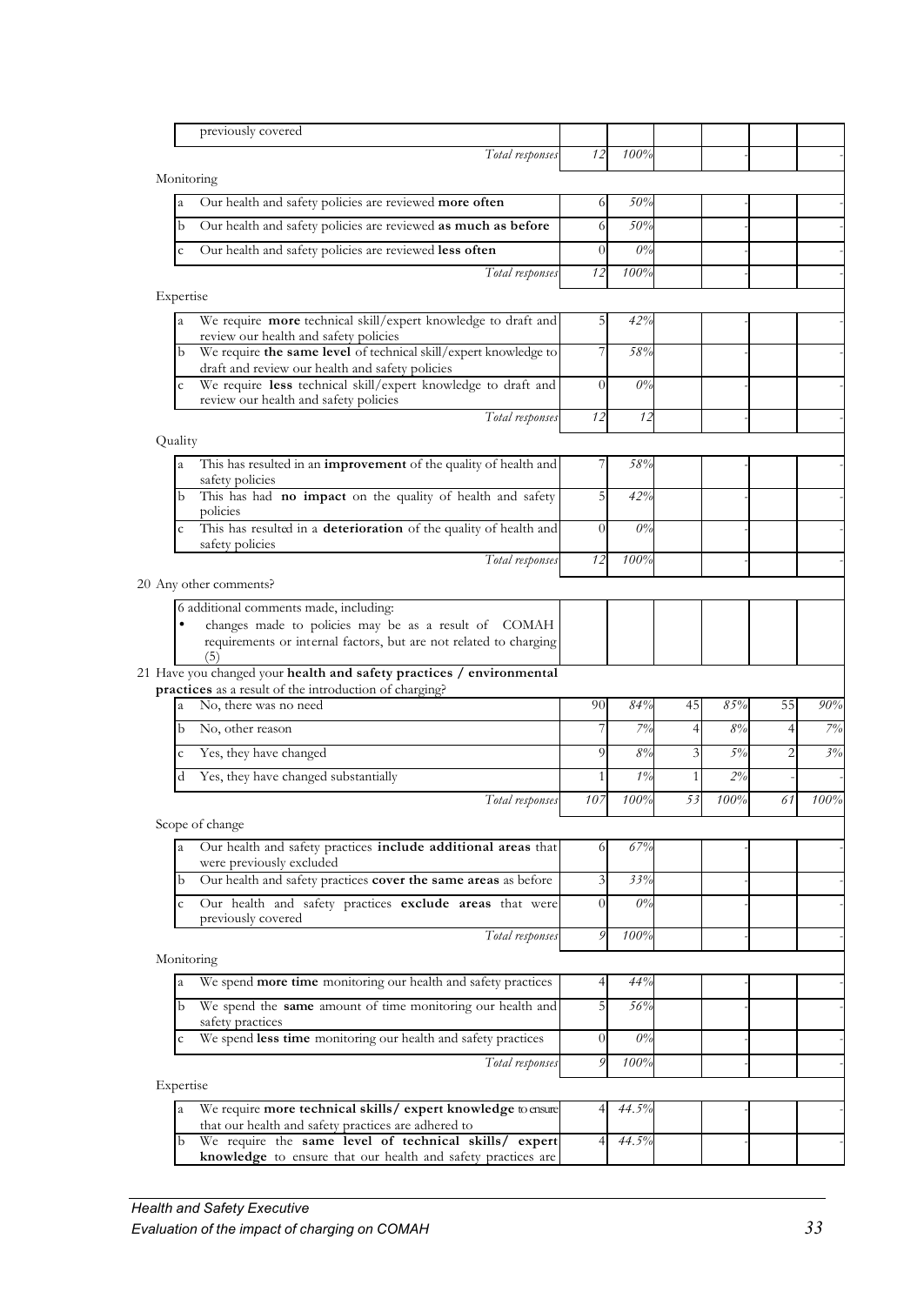|              | adhered to                                                                                                         |          |       |    |      |    |      |
|--------------|--------------------------------------------------------------------------------------------------------------------|----------|-------|----|------|----|------|
| c            | We require less technical skills/expert knowledge to ensure<br>that our health and safety practices                | 1        | $1\%$ |    |      |    |      |
|              | are adhered to<br>Total responses                                                                                  | 9        | 100%  |    |      |    |      |
| Training     |                                                                                                                    |          |       |    |      |    |      |
| a            | We require more training to ensure that our health and safety                                                      |          | 78%   |    |      |    |      |
|              | practices are adhered to                                                                                           |          |       |    |      |    |      |
| b            | We require the same level of training to ensure that our health<br>and safety practices are adhered to             | 2        | 22%   |    |      |    |      |
| c            | We require less training to ensure that our health and safety<br>practices are adhered to                          | $\Omega$ | $0\%$ |    |      |    |      |
|              | Total responses                                                                                                    | 9        | 100%  |    |      |    |      |
| Quality      |                                                                                                                    |          |       |    |      |    |      |
| a            | This has resulted in an improvement in the quality of health and<br>safety practices                               |          | 50%   |    |      |    |      |
| b            | This has had no impact on the quality of health and safety<br>practices                                            | 4        | 50%   |    |      |    |      |
| $\mathbf{C}$ | This has resulted in a deterioration in the quality of health and<br>safety practices                              | 0        | $0\%$ |    |      |    |      |
|              | Total responses                                                                                                    | 8        | 100%  |    |      |    |      |
|              | 22 Any other comments?                                                                                             |          |       |    |      |    |      |
|              | 8 additional comments made, including:                                                                             |          |       |    |      |    |      |
| ٠            | internal changes/new management (3)<br>new duties under COMAH/required improvements in COMAH                       |          |       |    |      |    |      |
|              | report $(4)$                                                                                                       |          |       |    |      |    |      |
|              | "we tend to ensure that there is a central EH&S professional on                                                    |          |       |    |      |    |      |
| $\bullet$    | site when a charged visit occurs - simply because most of the                                                      |          |       |    |      |    |      |
|              | COMAH workload is handled centrally. We also send central<br>EH&S person (with site staff) to domino meetings" (1) |          |       |    |      |    |      |
|              | E. Change in Advice Seeking and Business Practices                                                                 |          |       |    |      |    |      |
|              | 23 Frequency of advice seeking                                                                                     |          |       |    |      |    |      |
| a            | We now seek more advice from HSE/EA/SEPA                                                                           | 10       | 9%    | 5  | 10%  | 5  | 8%   |
| b            | We seek the same amount of advice from HSE/EA/SEPA                                                                 | 46       | 42%   | 24 | 45%  | 21 | 34%  |
| c            | We are more reluctant to seek advice from HSE/EA/SEPA                                                              | 53       | 49%   | 24 | 45%  | 35 | 58%  |
|              | Total responses                                                                                                    | 109      | 100%  | 53 | 100% | 61 | 100% |
|              | Value placed on advice received                                                                                    |          |       |    |      |    |      |
| а            | We place greater value on the advice we receive from                                                               | 9        | $8\%$ | 5  | 9%   |    | 12%  |
| b            | HSE/EA/SEPA<br>We place the same value on the advice we receive from                                               | 93       | 85%   | 43 | 81%  | 48 | 78%  |
| c            | HSE/EA/SEPA<br>We place less value on the advice we receive from                                                   |          | 7%    | 5  | 10%  | 6  | 10%  |
|              | HSE/EA/SEPA<br>Total responses                                                                                     | 109      | 100%  | 53 | 100% | 61 | 100% |
|              | 24 Has your use of Contractors changed due to the introduction of charging?                                        |          |       |    |      |    |      |
| $\it a$      | No, we do not use contractors                                                                                      | 13       | 12%   | 4  | 7%   | 8  | 13%  |
| b            | No, there is no need                                                                                               | 84       | 77%   | 44 | 83%  | 47 | 77%  |
| $\mathsf{C}$ | Yes                                                                                                                | 12       | 11%   | 5  | 10%  | 6  | 10%  |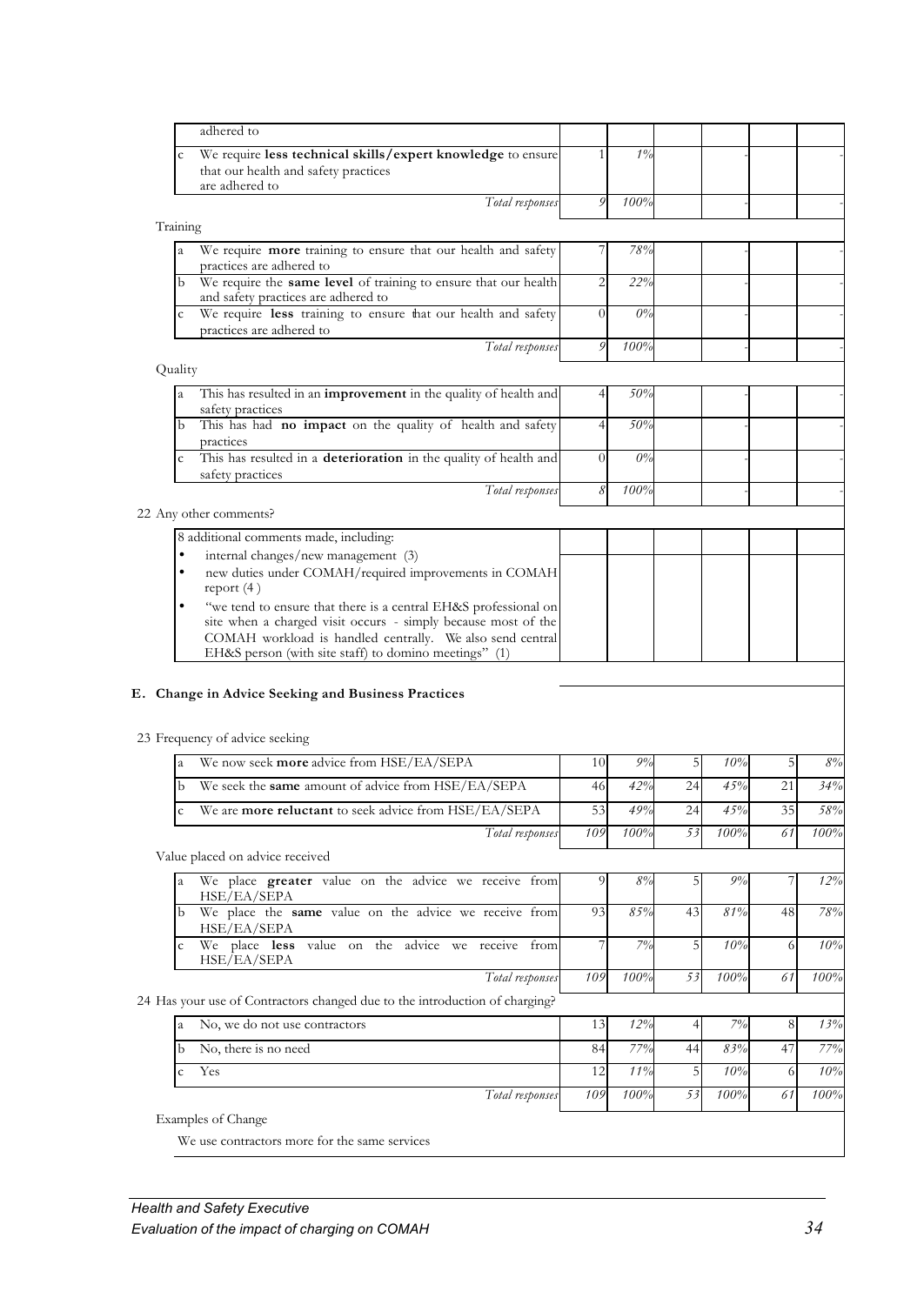| Yes                                                                                                                                              |                | 50%        |          |            |          |            |
|--------------------------------------------------------------------------------------------------------------------------------------------------|----------------|------------|----------|------------|----------|------------|
| $\rm No$                                                                                                                                         | $\overline{4}$ | 50%        |          |            |          |            |
| We use contractors for a greater range of activities                                                                                             |                |            |          |            |          |            |
| Yes                                                                                                                                              | 11             | 100%       |          |            |          |            |
| $\rm No$                                                                                                                                         | $\Omega$       | 0%         |          |            |          |            |
| We use contractors less for the same activities                                                                                                  |                |            |          |            |          |            |
| Yes                                                                                                                                              | $\Omega$       | 0%         |          |            |          |            |
| No                                                                                                                                               | 4              | 100%       |          |            |          |            |
| We use contractors for a smaller range of activities                                                                                             |                |            |          |            |          |            |
| Yes                                                                                                                                              | $\Omega$       | $0\%$      |          |            |          |            |
| $\rm No$                                                                                                                                         | 4              | 100%       |          |            |          |            |
| 25 If your use of contractors has changed, please explain why:                                                                                   |                |            |          |            |          |            |
| 13 responses, including:                                                                                                                         |                |            |          |            |          |            |
| COMAH requires more specialist advice (3)<br>$\bullet$                                                                                           |                |            |          |            |          |            |
| greater reliance on getting it right first time/developing solutions<br>$\bullet$<br>before HSE involvement (2)                                  |                |            |          |            |          |            |
| lower, or prior knowledge of, charges than when using<br>٠<br>HSE/EA/SEPA advice (2)                                                             |                |            |          |            |          |            |
| lack of in-house expertise/assistance with new activity (3)<br>$\bullet$                                                                         |                |            |          |            |          |            |
| assistance with work previously undertaken in-house (1)                                                                                          |                |            |          |            |          |            |
| No, there was no need<br>$\mathfrak{a}$<br>Yes, they have changed<br>b                                                                           | 75<br>25       | 71%<br>24% | 39<br>10 | 75%<br>19% | 48<br>10 | 80%<br>17% |
| Yes, they have changed substantially<br>$\mathsf{C}$                                                                                             | 5              | 5%         | 3        | 6%         | 2        | 3%         |
| Total responses                                                                                                                                  | 105            | 100%       | 52       | 100%       | 60       | 100%       |
| Examples of change                                                                                                                               |                |            |          |            |          |            |
| Our business now discourages innovative practice which might incur<br>additional time and therefore cost                                         |                |            |          |            |          |            |
| Yes                                                                                                                                              |                | 47%        |          |            |          |            |
| $\rm No$                                                                                                                                         | 8              | 53%        |          |            |          |            |
| Our business now does the minimum necessary                                                                                                      |                |            |          |            |          |            |
| Yes                                                                                                                                              | 5              | 31%        |          |            |          |            |
| No                                                                                                                                               | 11             | 69%        |          |            |          |            |
| Our business now takes more care to ensure we get things right first                                                                             |                |            |          |            |          |            |
| time<br>Yes                                                                                                                                      | 9              | 50%        |          |            |          |            |
| No                                                                                                                                               | $\Omega$       | 50%        |          |            |          |            |
|                                                                                                                                                  |                |            |          |            |          |            |
| Our business has reduced inventories of hazardous materials to take<br>us below the top tier threshold or to take us out of COMAH<br>altogether. |                |            |          |            |          |            |
| Yes                                                                                                                                              | 14             | 63%        |          |            |          |            |
| No                                                                                                                                               | 8              | 37%        |          |            |          |            |
| 27 Any other comments?                                                                                                                           |                |            |          |            |          |            |
| 25 additional comments made, including:                                                                                                          |                |            |          |            |          |            |
|                                                                                                                                                  |                |            |          |            |          |            |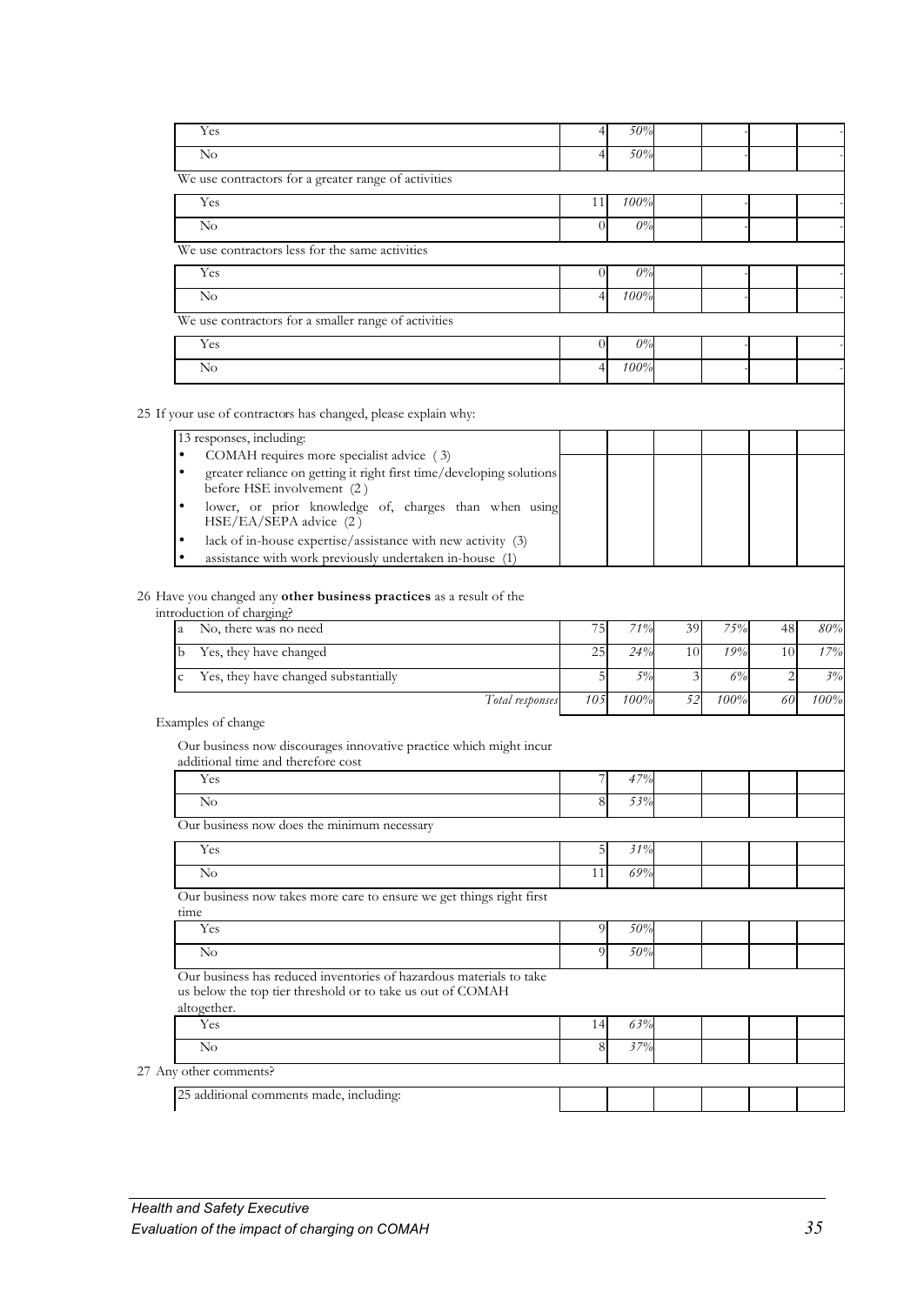| $\bullet$<br>$\bullet$<br>٠ | restricting developments that would increase COMAH risk or<br>taking steps to remove COMAH risk in the future, eg by<br>reducing inventory, improving stock management (6)<br>incorporating COMAH charges into budgeting (3)<br>COMAH charges having significant impact on business (4)                                                                                            |              |             |          |             |          |             |
|-----------------------------|------------------------------------------------------------------------------------------------------------------------------------------------------------------------------------------------------------------------------------------------------------------------------------------------------------------------------------------------------------------------------------|--------------|-------------|----------|-------------|----------|-------------|
| ٠                           | "companies are generally under greater fixed cost pressure and<br>therefore profits can be lower. As a result some companies could<br>then consider manufacture outside of the UK" (1)                                                                                                                                                                                             |              |             |          |             |          |             |
| ٠                           | "there is a general principal, which is that when VALUE is taken<br>from a business then a business will re-evaluate the need for its<br>activities particularly when significant VALUE is taken. This has<br>manifested itself in that more pressure has been placed on the<br>transport of the dangerous goods due to limited inventories held<br>at storage installations." (1) |              |             |          |             |          |             |
| $\bullet$                   | "relationships with external bodies such as CIA (Chemical<br>Industries Association) also deteriorated - they were supposed to<br>be defending us from costs, but have not." (1)                                                                                                                                                                                                   |              |             |          |             |          |             |
| ٠                           | "which is worse one COMAH site or 10 non-COMAH sites<br>spread throughout a county? To avoid costs?!" (1)<br>"we rarely supply lunch at the end of a mornings inspection" (1)                                                                                                                                                                                                      |              |             |          |             |          |             |
| <b>COMAH</b>                | This section explores whether there are any additional costs to<br>industry of making payments under the charging provision of<br>28 Have you needed to introduce additional administrative arrangements to<br>allow you to make the payments under the charging provisions of<br>COMAH (regulation 22)? For example: new accounting/information                                   |              |             |          |             |          |             |
|                             | management systems; additional staff. (Please do not include additional<br>costs of complying with the substantive provisions of the COMAH                                                                                                                                                                                                                                         |              |             |          |             |          |             |
| regulations).               |                                                                                                                                                                                                                                                                                                                                                                                    |              |             |          |             |          |             |
| $\rm{a}$                    | No, there was no need                                                                                                                                                                                                                                                                                                                                                              | 83           | 78%         | 42       | 79%         | 50       | 83%         |
| b                           | No, other reason                                                                                                                                                                                                                                                                                                                                                                   | 1            | 1%          |          | $0\%$       |          |             |
| c                           | Yes, please provide a description of additional arrangements<br>introduced<br>Total responses                                                                                                                                                                                                                                                                                      | 23<br>107    | 21%<br>100% | 11<br>53 | 21%<br>100% | 10<br>60 | 17%<br>100% |
|                             | 22 responses that additional arrangements have been introduced, all<br>along the lines of:<br>more time and resources for accounting - budgeting, checking<br>invoices, reconciling with timesheets, approval for funding etc<br>29 Please estimate the additional start-up costs of these new arrangements                                                                        |              |             |          |             |          |             |
| $\left(\frac{1}{2}\right)$  |                                                                                                                                                                                                                                                                                                                                                                                    |              |             |          |             |          |             |
|                             | $\sqrt{(0-\frac{1}{2})^2}$                                                                                                                                                                                                                                                                                                                                                         | 17           |             |          |             |          |             |
|                             | $\overline{f}$ ,3,000- $\overline{f}$ ,10,000                                                                                                                                                                                                                                                                                                                                      | $\mathbf{1}$ |             |          |             |          |             |
|                             | $f(10,000-f(20,000$                                                                                                                                                                                                                                                                                                                                                                | 2            |             |          |             |          |             |
|                             | Total responses                                                                                                                                                                                                                                                                                                                                                                    | 20           |             |          |             |          |             |
|                             | 30 Please estimate the annual running costs of these new arrangements $(f)$                                                                                                                                                                                                                                                                                                        |              |             |          |             |          |             |
|                             | £0-£2,999                                                                                                                                                                                                                                                                                                                                                                          | 11           |             |          |             |          |             |
|                             | £3,000-£10,000                                                                                                                                                                                                                                                                                                                                                                     | 3            |             |          |             |          |             |
|                             | $f_{1}10,000-f_{1}20,000$                                                                                                                                                                                                                                                                                                                                                          | 1            |             |          |             |          |             |
|                             | Total responses                                                                                                                                                                                                                                                                                                                                                                    | 15           |             |          |             |          |             |
|                             | 31 Are these arrangements effective in enabling you to make payment under                                                                                                                                                                                                                                                                                                          |              |             |          |             |          |             |
| $\it a$                     | the charging provisions in the COMAH regulations?<br>Yes                                                                                                                                                                                                                                                                                                                           | 13           |             |          |             |          |             |
| b                           | Variable success                                                                                                                                                                                                                                                                                                                                                                   | 7            |             |          |             |          |             |
| $\mathsf c$                 | $\rm No$                                                                                                                                                                                                                                                                                                                                                                           | 3            |             |          |             |          |             |
|                             |                                                                                                                                                                                                                                                                                                                                                                                    |              |             |          |             |          |             |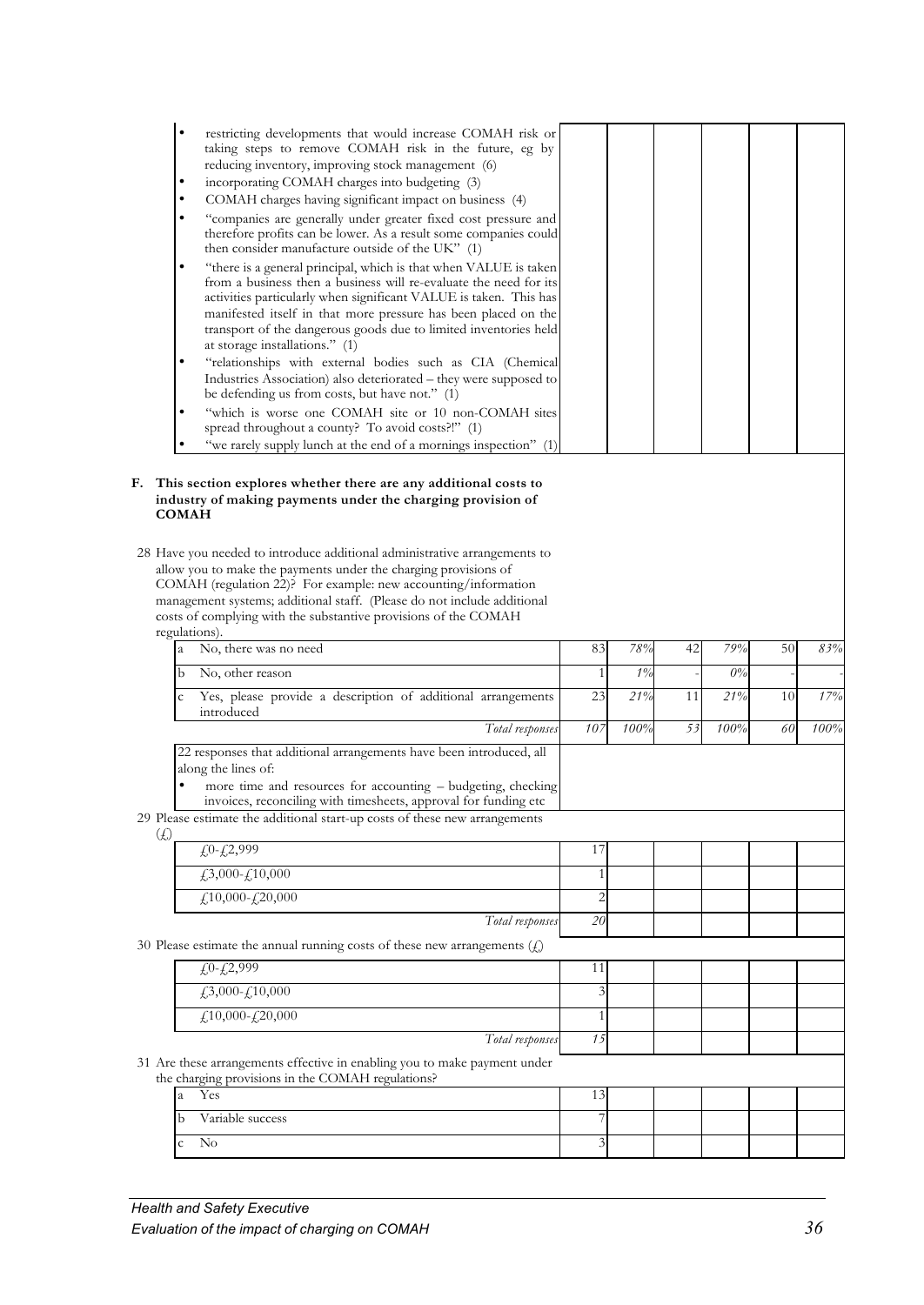| Total responses                                                                                                                                                                                                                                                                | 23             |       |                |                             |                |        |
|--------------------------------------------------------------------------------------------------------------------------------------------------------------------------------------------------------------------------------------------------------------------------------|----------------|-------|----------------|-----------------------------|----------------|--------|
| 32 With the benefit of hindsight, would you do anything differently?                                                                                                                                                                                                           |                |       |                |                             |                |        |
| Yes                                                                                                                                                                                                                                                                            | 8              |       |                |                             |                |        |
| No                                                                                                                                                                                                                                                                             | 13             |       |                |                             |                |        |
|                                                                                                                                                                                                                                                                                |                |       |                |                             |                |        |
| Please explain answer:<br>Y/<br>N                                                                                                                                                                                                                                              |                |       |                |                             |                |        |
| 11 responses, including:                                                                                                                                                                                                                                                       |                |       |                |                             |                |        |
| better budgetary provision to cover COMAH charging (5)<br>$\bullet$                                                                                                                                                                                                            |                |       |                |                             |                |        |
| move to below thresholds where possible (1)<br>$\bullet$<br>"IT tracking an d written guidance for those affected" (1)<br>٠                                                                                                                                                    |                |       |                |                             |                |        |
| campaign to prevent introduction of charging (1)<br>٠                                                                                                                                                                                                                          |                |       |                |                             |                |        |
| "be more uncooperative, complain more" (1)                                                                                                                                                                                                                                     |                |       |                |                             |                |        |
| 33 Any other comments?                                                                                                                                                                                                                                                         |                |       |                |                             |                |        |
| 5 additional comments, including:                                                                                                                                                                                                                                              |                |       |                |                             |                |        |
| "the whole point is that accurate budgeting is virtually<br>٠<br>impossible when significant costs can be imposed under statute,                                                                                                                                               |                |       |                |                             |                |        |
| with no opportunity for agreement."                                                                                                                                                                                                                                            |                |       |                |                             |                |        |
| "as usual, despite being told the matter is being revised, we are<br>$\bullet$                                                                                                                                                                                                 |                |       |                |                             |                |        |
| and have been paying a lot of money to the HSE."                                                                                                                                                                                                                               |                |       |                |                             |                |        |
| "there is a tendency (EA in particular) for payment requests to<br>$\bullet$<br>be addressed to the Company (as opposed to an individual within                                                                                                                                |                |       |                |                             |                |        |
| the Company). This can cause problems in payments being                                                                                                                                                                                                                        |                |       |                |                             |                |        |
| progressed and leads to wasted time."                                                                                                                                                                                                                                          |                |       |                |                             |                |        |
| G. This section explores the effect that the introduction of charging<br>has had on the efficiency of HSE/EA/SEPA in carrying out their<br>functions and whether this has resulted in benefits to industry<br>34 Have you noticed any changes in the amount of information and |                |       |                |                             |                |        |
| advice which you have been given by HSE/EA/SEPA since charging<br>was introduced?                                                                                                                                                                                              |                |       |                |                             |                |        |
| No, it has remained the same<br>$\rm{a}$                                                                                                                                                                                                                                       | 79             | 73%   | 40             | 76%                         | 45             | 74%    |
| Yes, I have noticed a substantial increase in the amount of<br>b                                                                                                                                                                                                               | $\overline{2}$ | 2%    | 2              | 4%                          | 1              | 2%     |
| information we receive<br>Yes, I have noticed an <b>increase</b> in the amount of information we<br>C                                                                                                                                                                          | 12             | 11%   | 4              | 7%                          |                | 11%    |
| receive                                                                                                                                                                                                                                                                        |                |       |                |                             |                |        |
| Yes, I have noticed a <b>decrease</b> in the amount of information we<br>d<br>receive                                                                                                                                                                                          | 12             | 11%   | 4              | 7%                          | 6              | 10%    |
| Yes, I have noticed a substantial decrease in the amount of<br>e                                                                                                                                                                                                               | 3              | 3%    | 3              | $6\%$                       | $\overline{2}$ | 3%     |
| information we receive<br>Total responses                                                                                                                                                                                                                                      | 108            | 100%  | 53             | 100%                        | 61             | 100%   |
| 35 Have you seen any changes in the quality of information which you<br>have been given by HSE/EA/SEPA since charging was introduced?                                                                                                                                          |                |       |                |                             |                |        |
| No, it has remained the same<br>a                                                                                                                                                                                                                                              | 88             | 81%   | 42             | 79%                         | 49             |        |
| Yes, I have noticed a substantial improvement in the quality of<br>b                                                                                                                                                                                                           | 1              | 1%    |                |                             |                | $80\%$ |
| information we receive<br>Yes, I have noticed an improvement in the quality of<br>$\mathbf{C}$                                                                                                                                                                                 | 8              | 8%    | $\overline{3}$ | 6                           | $\overline{4}$ | 7%     |
| information we receive<br>Yes, I have noticed a <b>decline</b> in the quality of information we<br>d                                                                                                                                                                           | 10             | $9\%$ | 6              | 11                          |                | 12%    |
| receive<br>Yes, I have noticed a substantial decline in the quality of<br>e                                                                                                                                                                                                    | $\mathbf{1}$   | 1%    | 1              | $\mathcal{L}_{\mathcal{L}}$ | 1              | $1\%$  |
| information we receive<br>Total responses                                                                                                                                                                                                                                      | 108            | 100%  | 53             | 100%                        | 61             | 100%   |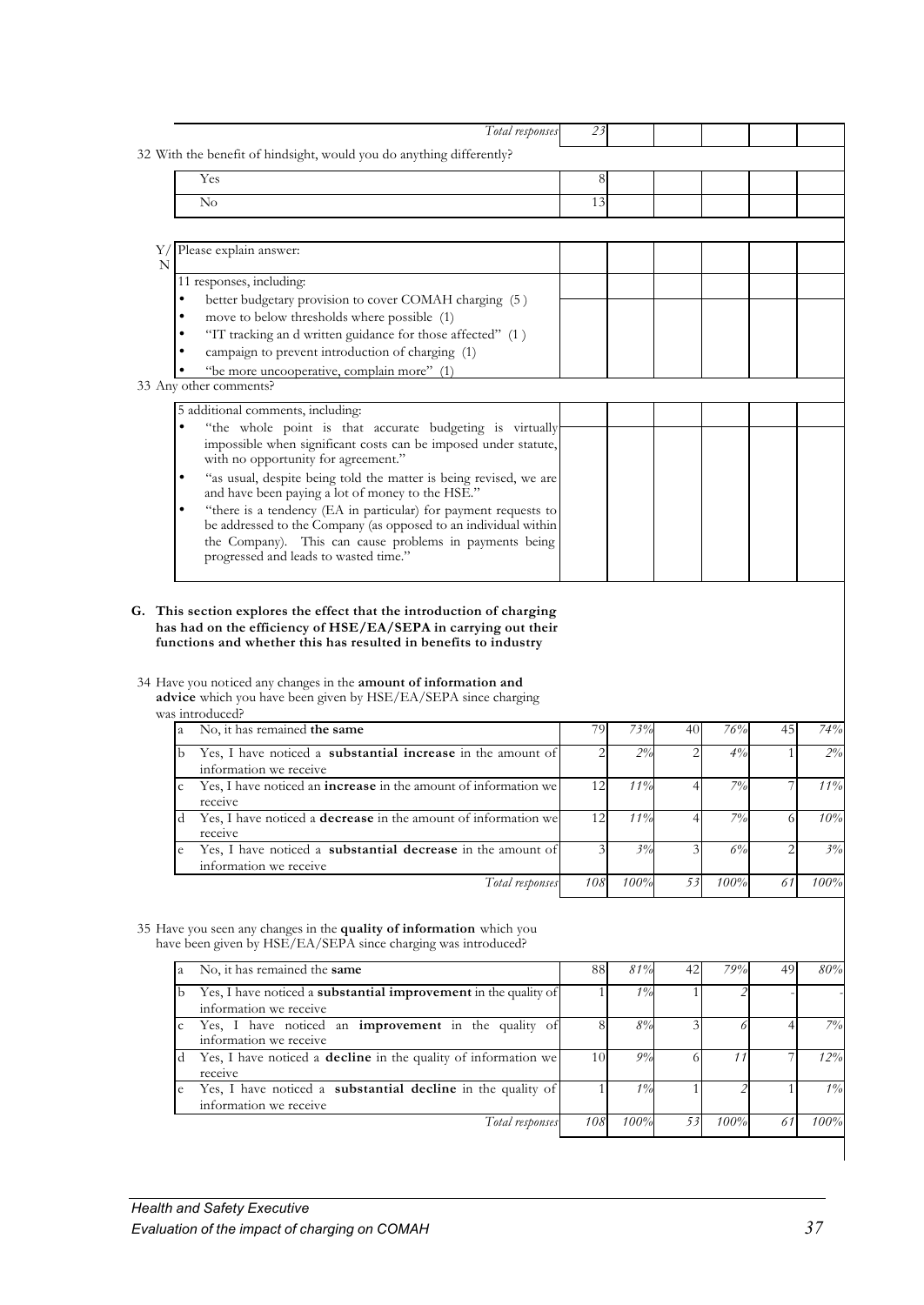| $\mathbf{a}$ | Substantially more efficient                                                                                                                                            |                | 0%   |                | $0\%$ |                |      |
|--------------|-------------------------------------------------------------------------------------------------------------------------------------------------------------------------|----------------|------|----------------|-------|----------------|------|
| b            | More efficient                                                                                                                                                          | 9              | 8%   | $\overline{c}$ | $4\%$ | 5              | 8%   |
| $\mathsf{C}$ | No change                                                                                                                                                               | 72             | 67%  | 39             | 74%   | 44             | 72%  |
| d            | Less efficient                                                                                                                                                          | 23             | 21%  | 9              | 17%   | 10             | 17%  |
| e            | Substantially less efficient                                                                                                                                            | $\overline{4}$ | 4%   | 3              | 5%    | $\overline{c}$ | 3%   |
|              | Total responses                                                                                                                                                         | 108            | 100% | 53             | 100%  | 61             | 100% |
|              |                                                                                                                                                                         |                |      |                |       |                |      |
|              | Please explain your answer                                                                                                                                              |                |      |                |       |                |      |
|              | 60 responses, including:                                                                                                                                                |                |      |                |       |                |      |
|              | time and resources spent on bureaucracy, at the expense of H&S<br>issues $(11)$                                                                                         |                |      |                |       |                |      |
| ٠            | no obvious additional benefits for charges paid/paying for<br>something that was previously free (5)                                                                    |                |      |                |       |                |      |
| ٠            | not enough inspectors for workload (5)<br>no obvious change in efficiency (14)                                                                                          |                |      |                |       |                |      |
|              | poor level of contact/infrequent inspections/long waits for<br>reports (4)                                                                                              |                |      |                |       |                |      |
|              | more focussed inspections/reports – positive connotation (5)<br>more focussed inspections/less likely to request advice -<br>negative connotation (3)                   |                |      |                |       |                |      |
|              | lots of guidance on COMAH provided, much of it irrelevant (2)                                                                                                           |                |      |                |       |                |      |
|              | good focus on topics (1)                                                                                                                                                |                |      |                |       |                |      |
|              | EA less efficient than HSE (1)                                                                                                                                          |                |      |                |       |                |      |
|              |                                                                                                                                                                         |                |      |                |       |                |      |
| do?          | 37 Has charging raised your awareness of what HSE/EA/SEPA inspectors                                                                                                    |                |      |                |       |                |      |
|              | Yes                                                                                                                                                                     | 14             | 13%  | 9              | 17%   | 7              | 12%  |
|              | $\rm No$                                                                                                                                                                | 93             | 87%  | 43             | 83%   | 53             |      |
|              | If yes, has this been beneficial for you? Y/N                                                                                                                           |                |      |                |       |                |      |
|              | Please explain your answer below.                                                                                                                                       |                |      |                |       |                | 88%  |
|              | Yes                                                                                                                                                                     | 7              | 50%  |                |       |                |      |
|              | No                                                                                                                                                                      |                | 50%  |                |       |                |      |
|              | 15 responses, including:                                                                                                                                                |                |      |                |       |                |      |
|              | keener interest taken in inspectors' use of time (4)                                                                                                                    |                |      |                |       |                |      |
|              | "as they charge my view has been that they had better provide<br>value - hence we ensure we get value out of them"                                                      |                |      |                |       |                |      |
| $\bullet$    | "it has raised the profile of health & safety to boardroom level<br>for the wrong reasons - costs rather than benefits to the<br>Company's health & safety performance" |                |      |                |       |                |      |
|              | "we now have a better understanding of the range of inspectors<br>involved in COMAH assessment and the time they put into<br>assessment."                               |                |      |                |       |                |      |
|              | "I see no reason why I would need to know what they do"                                                                                                                 |                |      |                |       |                |      |
|              | 38 Are there any ways in which inspectors could work more efficiently?                                                                                                  |                |      |                |       |                |      |
|              | Yes                                                                                                                                                                     | 20             | 80%  |                |       |                |      |
|              | $\rm No$                                                                                                                                                                | 5              | 20%  |                |       |                |      |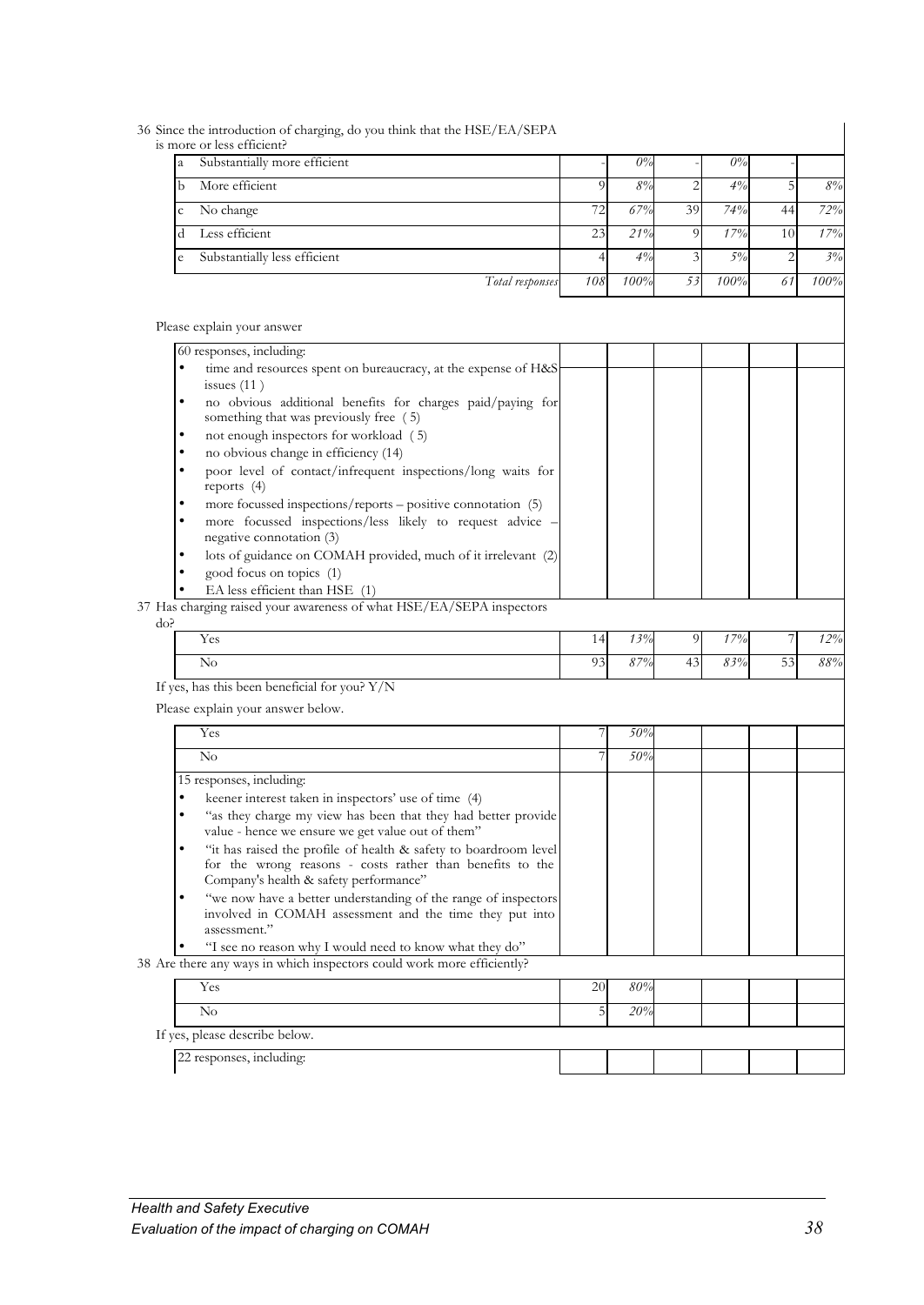| $\bullet$ | reduce workload/increase number of inspectors (2)                                                                                                          |    |        |    |      |    |      |
|-----------|------------------------------------------------------------------------------------------------------------------------------------------------------------|----|--------|----|------|----|------|
| $\bullet$ | promote co-operative working between Enforcing Agencies and                                                                                                |    |        |    |      |    |      |
|           | companies, and also within and across the different Enforcing                                                                                              |    |        |    |      |    |      |
|           | Agencies (5)                                                                                                                                               |    |        |    |      |    |      |
| ٠         | improve technical expertise/practical experience (2)                                                                                                       |    |        |    |      |    |      |
|           | improve systems and support/use email/reduce administrative<br>inefficiencies (3)                                                                          |    |        |    |      |    |      |
|           | H. This section explores your experience of the COMAH charging<br>scheme and how you think it could be improved                                            |    |        |    |      |    |      |
|           | 39 Are you broadly content with the existing actuals system of charging?                                                                                   |    |        |    |      |    |      |
|           | Yes                                                                                                                                                        | 32 | $30\%$ | 18 | 35%  | 16 | 27%  |
|           | $\rm No$                                                                                                                                                   | 73 | 70%    | 34 | 65%  | 43 | 73%  |
|           | If no, what alternative scheme would you most wish to see?                                                                                                 |    |        |    |      |    |      |
| $\it a$   | Flat rate charge                                                                                                                                           | 11 | 17%    | 3  | 9%   | 5  | 12%  |
| b         | <b>Banded</b> charges                                                                                                                                      | 39 | 62%    | 22 | 65%  | 24 | 56%  |
| c         | Levy                                                                                                                                                       | 3  | 5%     |    |      | 2  | 4%   |
| d         | Other (please describe)                                                                                                                                    | 10 | 16%    | 0  | 26%  | 12 | 28%  |
|           | abolish charging (11)                                                                                                                                      |    |        |    |      |    |      |
|           | flat-rate based on facility size (1)                                                                                                                       |    |        |    |      |    |      |
|           | flat-rate based on company profit (1)<br>٠                                                                                                                 |    |        |    |      |    |      |
|           | flat-rate based on risk (3)<br>$\bullet$                                                                                                                   |    |        |    |      |    |      |
|           | Total responses                                                                                                                                            | 63 | 100%   | 34 | 100% | 43 | 100% |
|           | Please describe up to three improvements you would make to the                                                                                             |    |        |    |      |    |      |
|           | existing scheme?                                                                                                                                           |    |        |    |      |    |      |
|           | Common answers were:                                                                                                                                       |    |        |    |      |    |      |
| $\bullet$ | abolish charging (9)                                                                                                                                       |    |        |    |      |    |      |
| $\bullet$ | reduce hourly rates, or offer discounts (eg: first 90 mins free,<br>lower rate over a certain number of hours, only charge for time<br>spent on-site) (12) |    |        |    |      |    |      |
| ۰         | rates should be based on risks, or on successful control/                                                                                                  |    |        |    |      |    |      |
| ٠         | reduction of risk (8)<br>rates should be based on size of facility/number of people<br>employed (4)                                                        |    |        |    |      |    |      |
| ٠         | rates should be related to turnover or profit of company (5)                                                                                               |    |        |    |      |    |      |
| ٠         | provide annual estimate of fee in advance, or some other<br>forecast for budgeting purposes (12)                                                           |    |        |    |      |    |      |
| $\bullet$ | set an annual fixed rate - could be charging bands, or similar to<br>Intergrated Pollution Control (11)                                                    |    |        |    |      |    |      |
| ٠         | improve transparency of charges – more details with invoices<br>(15)                                                                                       |    |        |    |      |    |      |
|           | offer free helpline for advice (1)                                                                                                                         |    |        |    |      |    |      |
| $\bullet$ | identify common elements in safety cases for companies with<br>more than one COMAH site to encourage deployment of best                                    |    |        |    |      |    |      |
|           | practice and reduce overall costs (1)                                                                                                                      |    |        |    |      |    |      |
|           | involve industry in charge-setting (1)                                                                                                                     |    |        |    |      |    |      |
|           | 40 Are there any improvements which could be made to the charging                                                                                          |    |        |    |      |    |      |
|           | guides for industry?<br>Yes                                                                                                                                | 37 | 36%    |    |      |    |      |
|           | No                                                                                                                                                         | 65 | 64%    |    |      |    |      |
|           |                                                                                                                                                            |    |        |    |      |    |      |
|           | If yes, please select as many of the following as you feel apply:                                                                                          |    |        |    |      |    |      |

They could be made clearer, in terms of the interpretation of guidance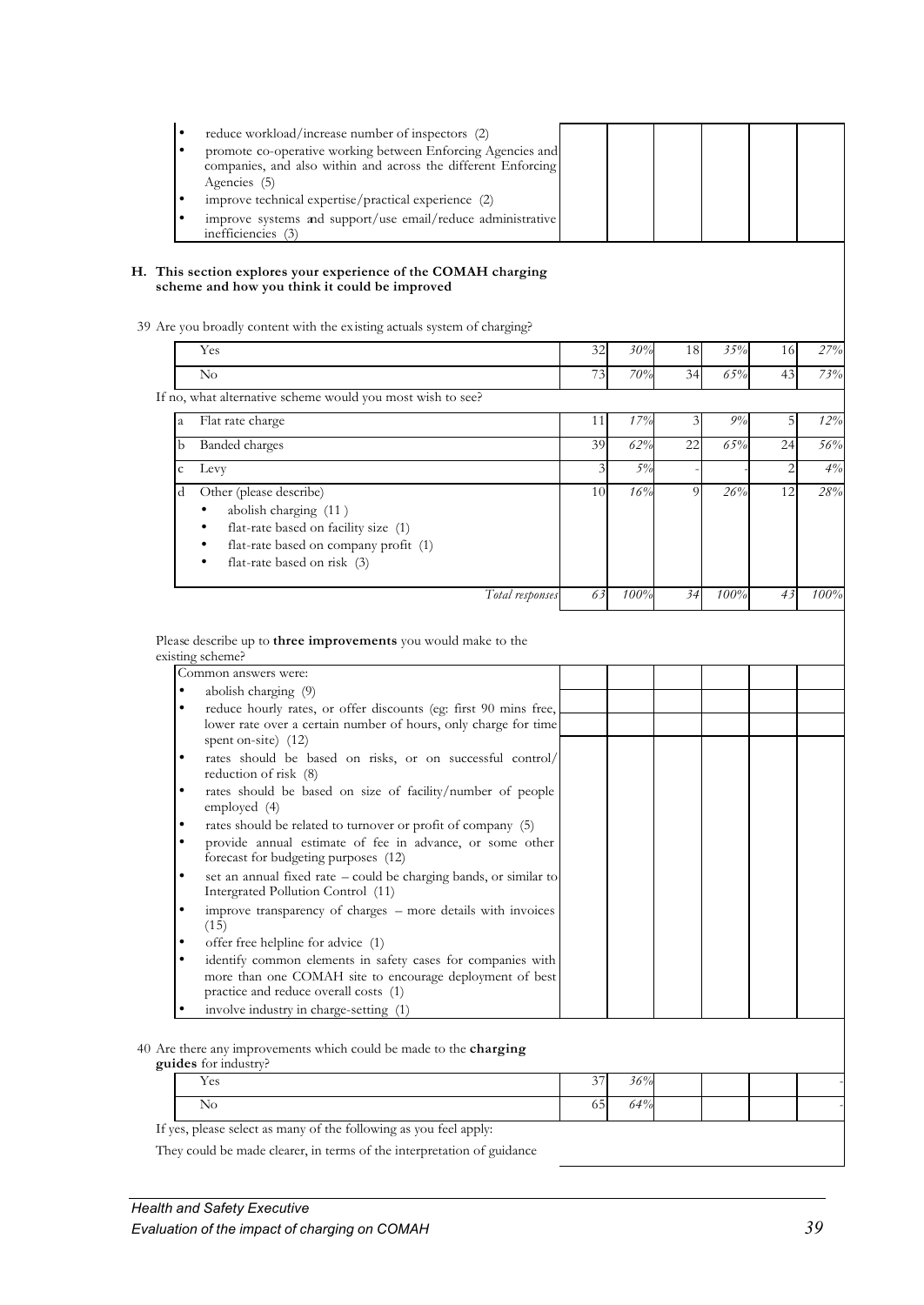|           | Yes                                                                                                                                           | 28             | 97%  |    |       |    |      |
|-----------|-----------------------------------------------------------------------------------------------------------------------------------------------|----------------|------|----|-------|----|------|
|           | $\rm No$                                                                                                                                      | 1              | 3%   |    |       |    |      |
|           | They could be made more user-friendly in terms of length of the guides                                                                        |                |      |    |       |    |      |
|           | Yes                                                                                                                                           | 19             | 83%  |    |       |    |      |
|           | $\rm No$                                                                                                                                      | $\overline{4}$ | 17%  |    |       |    |      |
|           |                                                                                                                                               |                |      |    |       |    |      |
| guides    | They could be made more user-friendly in terms of format/lay-out of the                                                                       |                |      |    |       |    |      |
|           | Yes                                                                                                                                           | 19             | 86%  |    |       |    |      |
|           | $\rm No$                                                                                                                                      | 3              | 14%  |    |       |    |      |
|           | Other reasons                                                                                                                                 |                |      |    |       |    |      |
|           |                                                                                                                                               |                |      |    |       |    |      |
|           | Other improvements suggested included:<br>provide clearer guidance on what is and isn't chargeable (3)                                        |                |      |    |       |    |      |
|           | more worked examples (3)<br>٠                                                                                                                 |                |      |    |       |    |      |
|           | simple plain English (1)                                                                                                                      |                |      |    |       |    |      |
|           | make them industry-specific (1)                                                                                                               |                |      |    |       |    |      |
|           | better understanding of the guides by inspectors (2)                                                                                          |                |      |    |       |    |      |
|           | 41 Have you used the queries and disputes procedure?                                                                                          |                |      |    |       |    |      |
|           | Yes                                                                                                                                           |                |      |    |       |    |      |
|           |                                                                                                                                               | 19             | 18%  | 9  | 18%   | 10 | 16%  |
|           | $\rm No$                                                                                                                                      | 88             | 92%  | 42 | 82%   | 51 | 84%  |
|           | If yes, were you satisfied with the processing of your query or dispute?                                                                      |                |      |    |       |    |      |
|           | Yes, very satisfied<br>а                                                                                                                      |                | 0%   |    | $0\%$ |    |      |
|           | Yes, reasonably satisfied<br>b                                                                                                                | 12             | 67%  | 4  | 50%   | 6  | 67%  |
|           | No, not satisfied<br>Ċ                                                                                                                        | 6              | 33%  | 4  | 50%   | 3  | 33%  |
|           | Total responses                                                                                                                               | 18             | 100% | 8  | 100%  | 9  | 100% |
|           |                                                                                                                                               |                |      |    |       |    |      |
|           |                                                                                                                                               |                |      |    |       |    |      |
|           | 42 From your experience how should the query and dispute procedure be<br>improved?                                                            |                |      |    |       |    |      |
|           | Of the 19 respondents who had used the queries and disputes procedure,                                                                        |                |      |    |       |    |      |
|           | the following recommendations were made:                                                                                                      |                |      |    |       |    |      |
|           | "in dispute situations, inspectors should be made to prove the<br>COMAH connection - if necessary by producing their day books."              |                |      |    |       |    |      |
|           | "time taken for the first panel meeting has been excessive. Large                                                                             |                |      |    |       |    |      |
|           | number of HSE financial people involved at high cost. Lack of<br>independent members. Large volumes of documentation should be<br>reduced."   |                |      |    |       |    |      |
|           | "prosecution and judge are combined - should be separate"                                                                                     |                |      |    |       |    |      |
|           | "quicker response. Separate information on HSE and EA charges.                                                                                |                |      |    |       |    |      |
|           | Less pedantic application of rules."                                                                                                          |                |      |    |       |    |      |
| $\bullet$ | "there should be an independent arbiter available (independent of<br>HSE/EA/SEPA) from a relevant industry sector who should be               |                |      |    |       |    |      |
|           | involved on the dispute panel also more frequent feedback to the<br>company would be helpful, ie: progress reports etc."                      |                |      |    |       |    |      |
| $\bullet$ | "more transparency and details on charges with external                                                                                       |                |      |    |       |    |      |
|           | benchmarking of costs."                                                                                                                       |                |      |    |       |    |      |
|           | "by not having a charging regime"<br>"quicker response and better feedback on status."                                                        |                |      |    |       |    |      |
|           | "we eventually gave up the dispute because it became clear that the                                                                           |                |      |    |       |    |      |
|           | CA ability to charge whatever it wanted could not be effectively<br>challenged. The issue is not the dispute procedure, rather it is that the |                |      |    |       |    |      |
|           | CA can charge for virtually anything it does on a COMAH asset"                                                                                |                |      |    |       |    |      |
|           | "asked for a break down of charges and was told that they do not<br>offer justification - this latter appeared on invoices some 6 months      |                |      |    |       |    |      |
|           | later."                                                                                                                                       |                |      |    |       |    |      |
|           | 43. Please comment on any other areas not covered by the survey.                                                                              |                |      |    |       |    |      |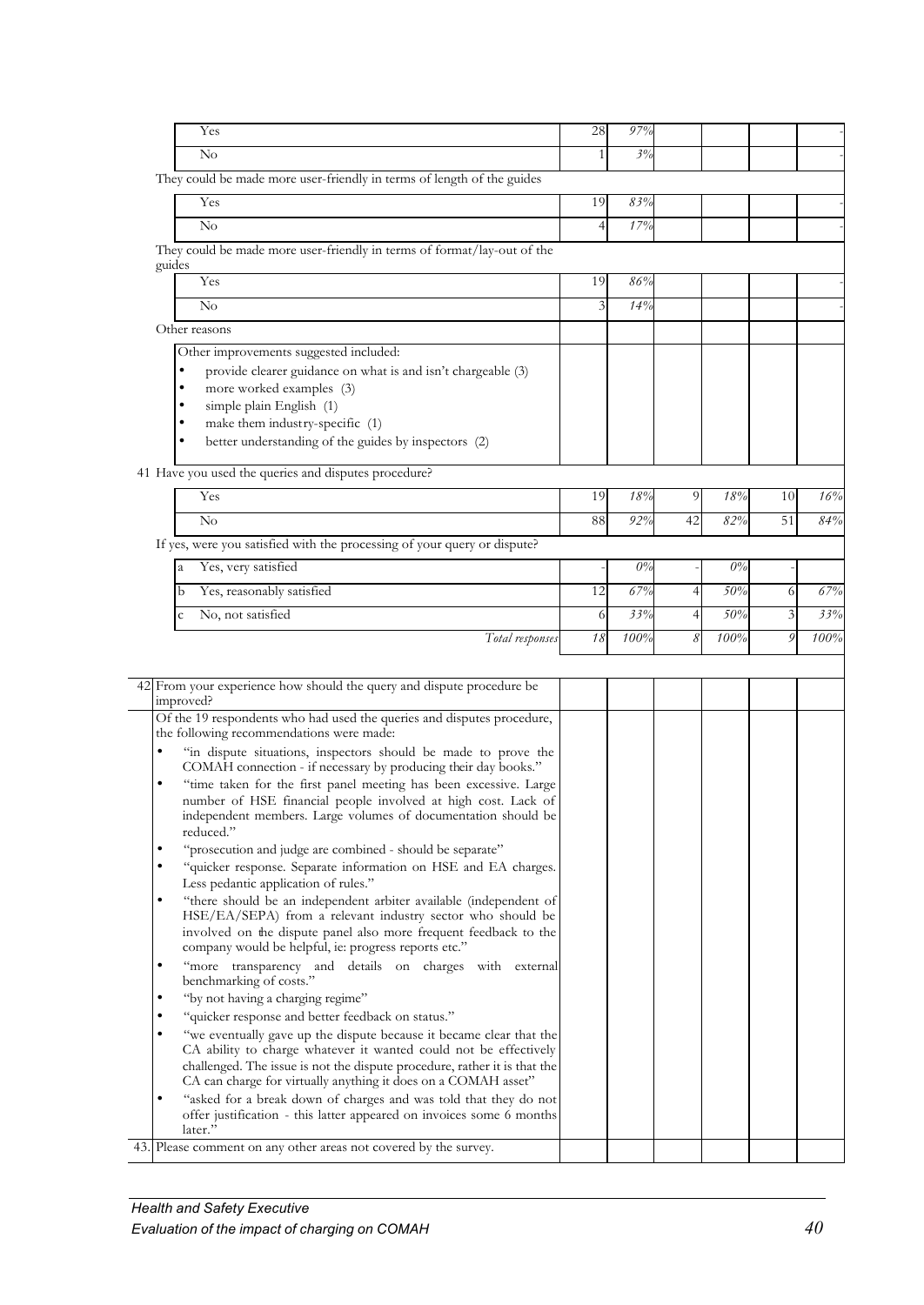| Large number of one-off comments. Main themes that emerged on more<br>than one occasion were:                                                            |  |  |  |
|----------------------------------------------------------------------------------------------------------------------------------------------------------|--|--|--|
| concern that questions did not ask about the impact of charging on<br>industry competitiveness or the broader principles of charging;                    |  |  |  |
| comments about the adverse impact of charging on profitability and<br>competitiveness and suggestions there should be benchmarking with<br>EU countries: |  |  |  |
| complaints about the unpredictability of charges;                                                                                                        |  |  |  |
| complaints about the competence of some individual inspectors.                                                                                           |  |  |  |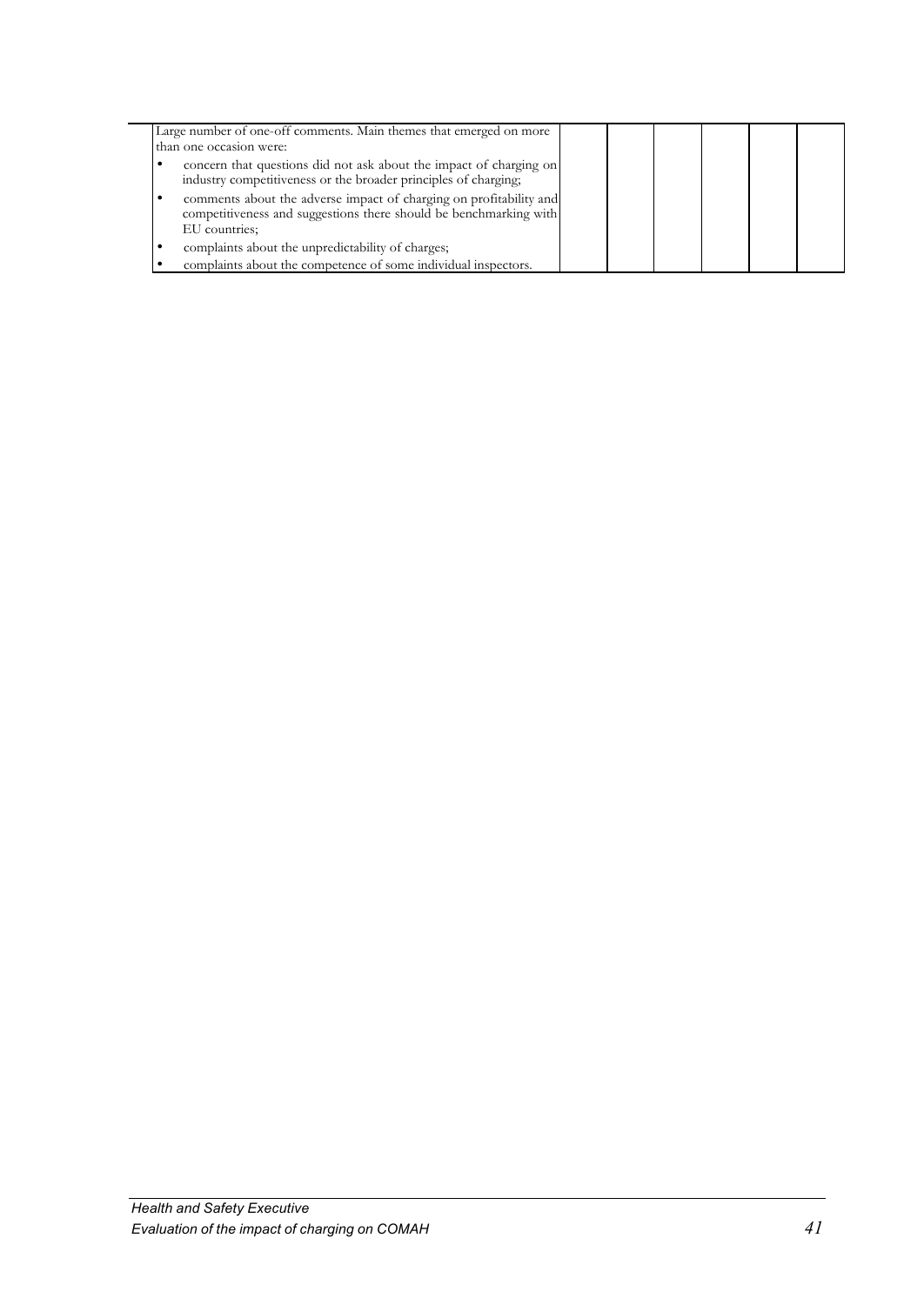## **9. APPENDIX THREE: SUMMARY OF ISSUES RAISED DURING INTERVIEWS AND WORKSHOPS**

| <b>Issues raised - interviews</b>                                                                       | Majority                |          | Many/Most         |                 |
|---------------------------------------------------------------------------------------------------------|-------------------------|----------|-------------------|-----------------|
|                                                                                                         |                         |          | <b>Inspectors</b> |                 |
| <b>Description</b>                                                                                      | <b>Duty holders HSE</b> |          | EA                | <b>SEPA</b>     |
|                                                                                                         |                         |          |                   |                 |
| <b>Changes to policies and practices</b>                                                                |                         |          |                   |                 |
| No changes as result of charging specifically.                                                          | Majority                | Majority | Majority          | <b>Majority</b> |
| Some companies may have adopted more of a right first time                                              |                         | Single   |                   |                 |
| approach.                                                                                               |                         |          |                   |                 |
| Costs in administering and complying with charging                                                      |                         |          |                   |                 |
| Very few additional cash costs for administering charging regime                                        | Majority                |          |                   |                 |
| for company.                                                                                            |                         |          |                   |                 |
| Time spent by H&S managers on invoices can be substantial.                                              | Few                     |          |                   |                 |
|                                                                                                         |                         |          |                   |                 |
| <b>Relationship</b>                                                                                     |                         |          |                   |                 |
| Reluctant to seek advice from inspectors - less open                                                    | Majority                | Single   | Single            |                 |
| communications.                                                                                         |                         |          |                   |                 |
| Relationship is more strained as a result of charging.                                                  |                         | Many     | Single            | Single          |
| No worsening in relationship.                                                                           |                         | Some     | Majority          | Many            |
| <b>Operational behaviour of inspectors</b>                                                              |                         |          |                   |                 |
| Inspectors have billing targets - focus is on income.                                                   | Some                    | Many     |                   |                 |
| No general look around anymore. Inspectors have no                                                      | Few                     | Few      | Some              | Single          |
| familiarisation time under charging.                                                                    |                         |          |                   |                 |
| Visit follow up reports are good.                                                                       | Few                     |          |                   |                 |
| Inspectors tend to convert as many visits as possible to COMAH.                                         | Some                    |          |                   |                 |
|                                                                                                         | Few                     |          |                   |                 |
| Inspectors visit more to generate income.<br>Inspectors more reluctant to offer advice to duty holders. | Some                    | Some     |                   |                 |
| Attempt to keep meetings as short as possible.                                                          | Some                    |          |                   |                 |
| Inspectors are uncomfortable about charging.                                                            | Some                    |          | Single            |                 |
| Unwritten move to more chargeable work.                                                                 |                         | Some     | Single            |                 |
| Sites more businesslike and professional since charging.                                                |                         | Many     | Some              | Some            |
| Inspectors more professional in approach                                                                |                         | Many     | Some              | Some            |
| Inspectors being encouraged to 'make up' shortfalls in                                                  |                         | Some     |                   |                 |
| billing/chargeable work                                                                                 |                         |          |                   |                 |
| Emphasis in discretionary work for inspectors is on COMAH                                               |                         | Many     |                   |                 |
| because it is chargeable. Tend to leave non-COMAH to end of                                             |                         |          |                   |                 |
| year - never get around to it.                                                                          |                         |          |                   |                 |
| Inspectors being encouraged to find other COMAH work to make                                            |                         | Single   |                   |                 |
| up shortfall.                                                                                           |                         |          |                   |                 |
| Inspectors focus on why they are there ito regime - COMAH,                                              |                         |          | Single            |                 |
| IPC, RAS etc. - leave some things until appropriate visit.                                              |                         |          |                   |                 |
| EA had pressure to chase budgets, largely ignored.                                                      |                         |          | Some              |                 |
|                                                                                                         |                         |          |                   |                 |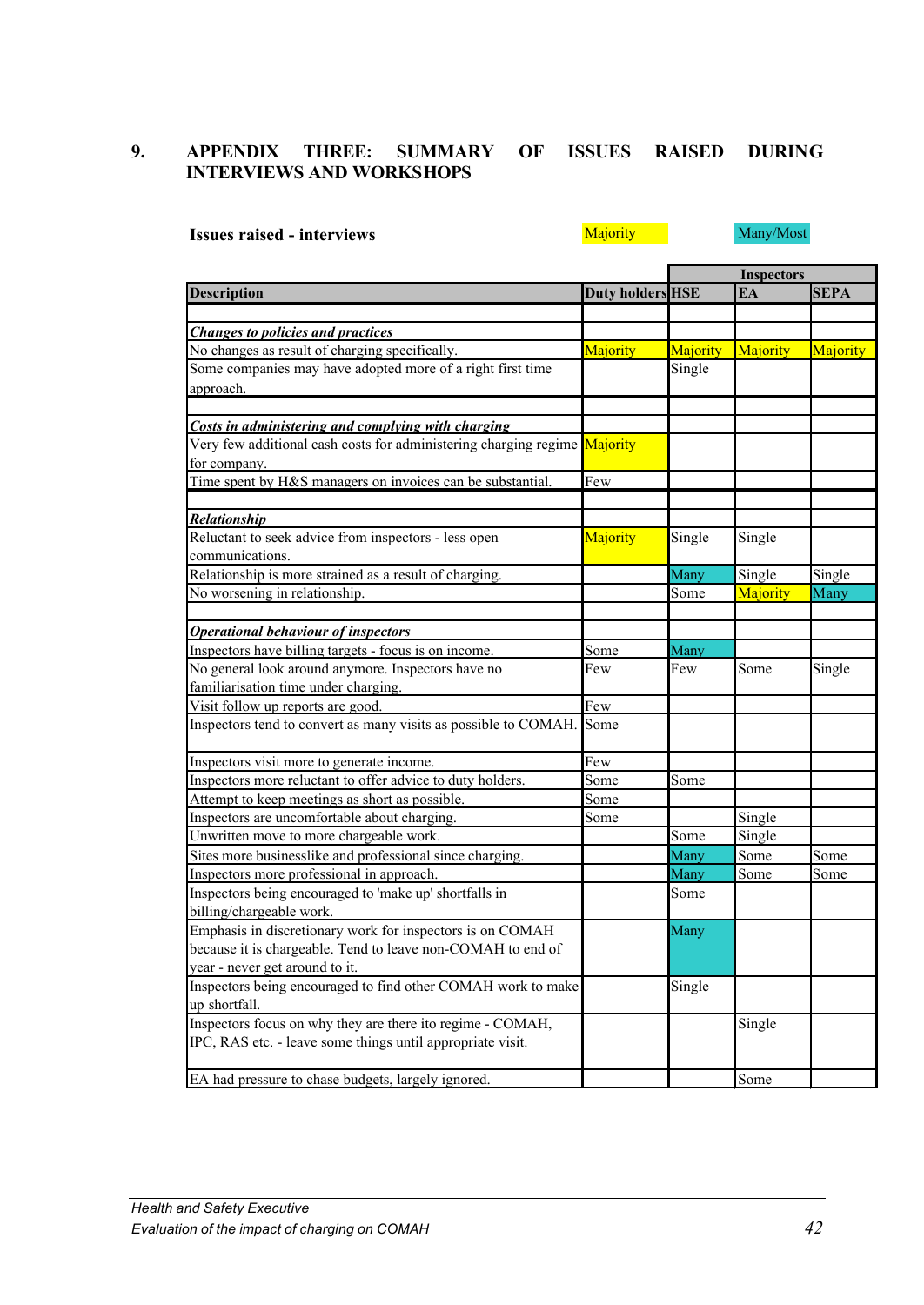|                                                                                  |                         | <b>Inspectors</b> |          |             |
|----------------------------------------------------------------------------------|-------------------------|-------------------|----------|-------------|
| <b>Description</b>                                                               | <b>Duty holders HSE</b> |                   | EA       | <b>SEPA</b> |
|                                                                                  |                         |                   |          |             |
| <b>Efficiency and effectiveness</b>                                              |                         |                   |          |             |
| Inconsistency in which activities are chargeable and which not -                 | Many                    | Some              | Single   | Single      |
| different across different sites.                                                |                         |                   |          |             |
| HSE and EA/SEPA need to coordinate much better.                                  | Some                    |                   | Some     | Single      |
| EA poor at responding to queries about bills.                                    | Few                     |                   |          |             |
| Overlap between IPC and COMAH can make charging difficult                        |                         |                   | Single   | Single      |
| and lead to inconsistent application by inspectors.                              |                         |                   |          |             |
| Current time recording for EA difficult - site identifiers do not                |                         |                   | Many     |             |
| work.                                                                            |                         |                   |          |             |
| Disputes process can take substantial inspector time.                            |                         | Single            |          |             |
| Inspectors are unsure about what is chargeable and what is not.                  |                         | Many              |          |             |
| Recruitment of new staff more difficult since charging                           |                         | Some              |          |             |
| introduced.                                                                      |                         |                   |          |             |
| <b>Improvements to the charging arrangements</b>                                 |                         |                   |          |             |
| Improve the information on the invoices - insufficient details.                  | Majority                | Single            |          |             |
| Implement a fixed rate scheme.                                                   | Majority                | Majority          | Majority | Many        |
| Provide more feedback on the status of the safety report, having                 | Many                    |                   |          |             |
| to wait a long time to hear anything.                                            |                         |                   |          |             |
| Inspectors to estimate before hand what the charges will be for                  | Few                     |                   | Single   |             |
| the year.                                                                        |                         |                   |          |             |
| Operators should be given some control of the time booked,                       | Few                     |                   |          |             |
| especially off site.                                                             |                         |                   |          |             |
| Shorten the time to the first panel for disputes - it is very long<br>currently. | Few                     |                   |          |             |
| Reconsider the time used to budget for chargeable work - it is                   |                         | Some              | Some     |             |
| currently not realistic and is leading to shortfalls.                            |                         |                   |          |             |
| Better guidance to inspectors on how to charge.                                  |                         | Many              |          | Some        |
| CIS is not a good system, it is very complex, takes lots of time.                |                         | Some              |          |             |
|                                                                                  |                         |                   |          |             |
| Better guidance to industry on costs for safety reports, inspection              |                         | Single            |          | Single      |
| etc.                                                                             |                         |                   |          |             |
| Targets are simply divided up amongst team members - don't take                  |                         | Single            |          |             |
| specific factors into account. Bad for morale.                                   |                         |                   |          |             |
| Improve the safety report assessment manual, make it more<br>relevant to EA.     |                         |                   | Single   |             |
| Change EA system to allow specialist costs to be included.                       |                         |                   | Single   |             |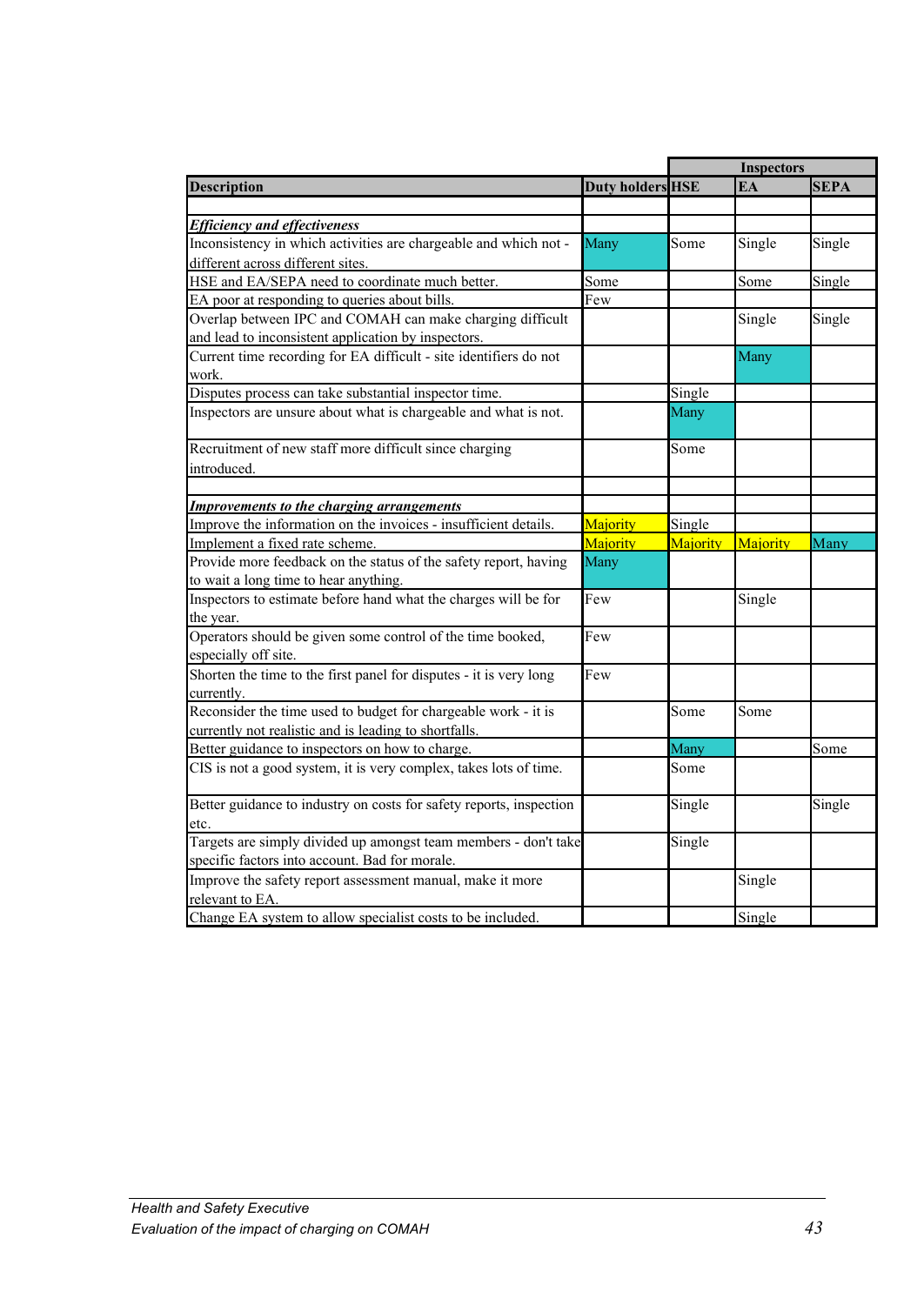## **10. APPENDIX FOUR: INTERVIEWEES AND WORKSHOP ATTENDEES**

#### **Company telephone interviews**

Akzo Nobel Chemials Ltd Avesta Polarit Limited Three Valleys Water plc United Phosphorus Ltd Kemira Agro UK Ltd Potter Group Limited - Droitwich Rentokil Initial (Timber Preservating) Mallinckrodt Chemical Ltd F2 Chemicals Limited CSI Wood Protection Limited Acordis Acetate Chemicals Tennants Distribution Zeon Chemicals Europe Ltd PPG Industries Uk Ltd Grosvenor Chemicals Limited Clariant UK Ltd Widnes Site Clariant UK BP (Upstream) Calor Gas Ltd. **Interviews with Dutyholder Representative Groups** Chemicals Industries Association; Liquefied Petroleum Gas Association; UK Petroleum Industries Association; British Chemical Distributors & Traders Association. **Inspector Interviews HSE** David Whitmarsh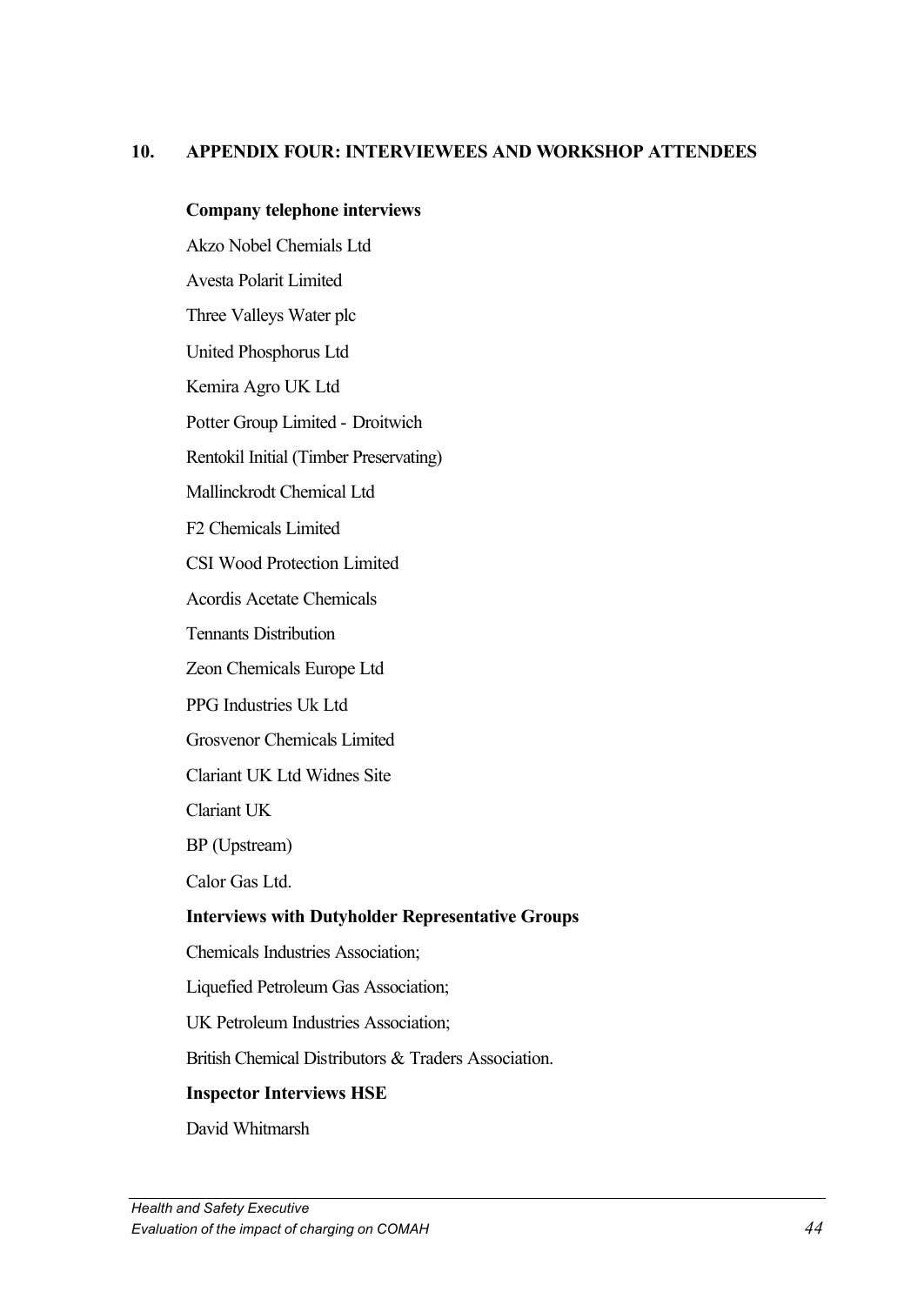Claire Friend

Ronald Evans

Anthony Downward

Ken Owen

Heather Gates

Merrick Hadfield

Colette Nimbley

Ruth Boyd

Sam Somerfield

Wayne Vernon

Stefan Sanchez

Paul Howells

## **Inspector Interviews: EA**

Katie McCabe

Neil Galagher

Stuart Richmond

David Jacobi

Timothy Loveday

## **Inspector Interviews: SEPA**

Peter Semple

Rob Brown

Leanne Moir

Lynne Bunton

Byron Tilley

## **Inspector Workshop: London**

David Bugg - EA

Paul Billinger - HSE

Niel Evans - HSE

Peter Galsworthy - HSE

John Lightfoot - HSE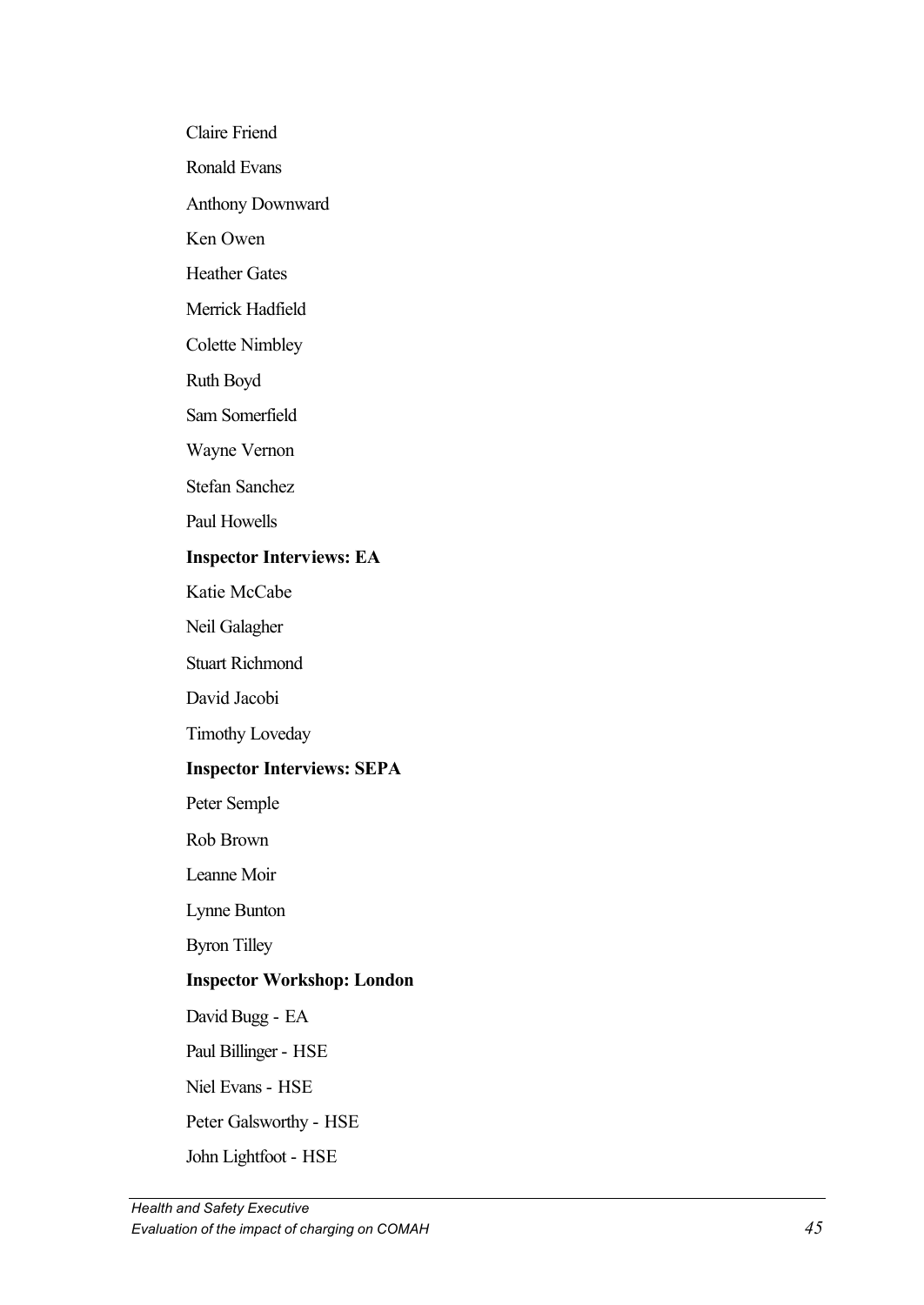Chris Movley - HSE

Terry Durkin - HSE

Peter Dawson - HSE

Ron DeCort - HSE

## **Inspector Workshop: Edinburgh**

Mike Curtis

Robert Guthrie

Mark Bishop

Claudia Galante

Ian Craig

Geoff Cooke

Alastair McNabe

David Walker

Ken Staples

#### **Duty Holder Workshop**

Terrence Ritter - Calor Gas

Mike Wood – British Chemical Distributors Trade Association

Mark Platt – Confederation of British Industry

Martin Lyons – Tank Storage Association

Wayne Smith – British Coatings Federation

Nick Berentzen – Chemical Industries Association

Ian McPherson – UK Petroleum Industry Association

Daniel Tregear – British Compressed Gases Federation

### **Senior Staff**

Clive Norris – Chairman of Disputes Panel, HSE

Nick Starling – Head of Safety Policy, HSE

John Burns – SEPA

Alun Williams – Head of Central Division, HID, HSE

Andrew Hitchings – EA

Dan Mitchell – Head of Land Division, HID, HSE